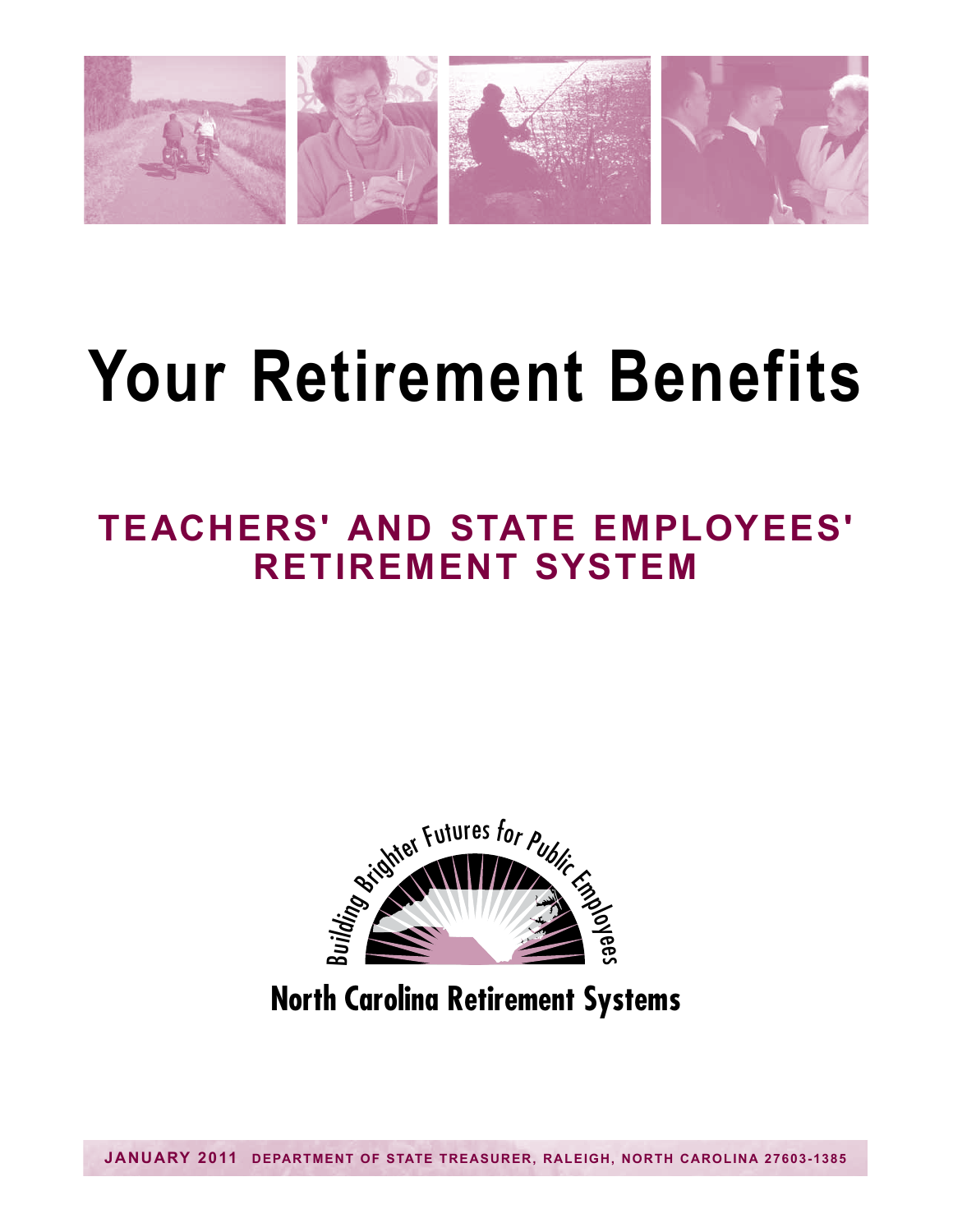

janet cowell State Treasurer

STATE OF NORTH CAROLINA Department of State Treasurer Retirement Systems Division

> STEVEN C. TOOLE Director



Welcome to the North Carolina Retirement Systems!

The Department of State Treasurer, which administers the retirement systems for state and local government employees, is committed to providing you with information that will help you make informed decisions about your financial future. I encourage you to familiarize yourself with the benefits described in this booklet.

This handbook outlines the benefits available to you as a member of the Teachers' and State Employees' Retirement System, including:

- Benefits you will receive at retirement once you meet the service and age requirements
- Benefits you may receive if you become disabled (Disability Income Plan of North Carolina)
- Benefits your beneficiary may receive if you die while you are an active employee or after you retire (death benefits)
- Qualifications for reemployment after retiring

I also encourage you to visit our Web site, www.myncretirement.com, for retirement resources, and to register on ORBIT, your safe and secure online access to your personal retirement account information. You can also contact the North Carolina Retirement Systems if you have additional questions. Our customer service representatives can assist with the status of an application or answer questions about retirement, disability and death benefits.

Thank you for your service to North Carolina.

Sincerely,

avet Carel

Janet Cowell



1-877-627-3287 (Toll-free) 919-807-3050 (Raleigh area) 



nc.retirement@nctreasurer.com www.myncretirement.com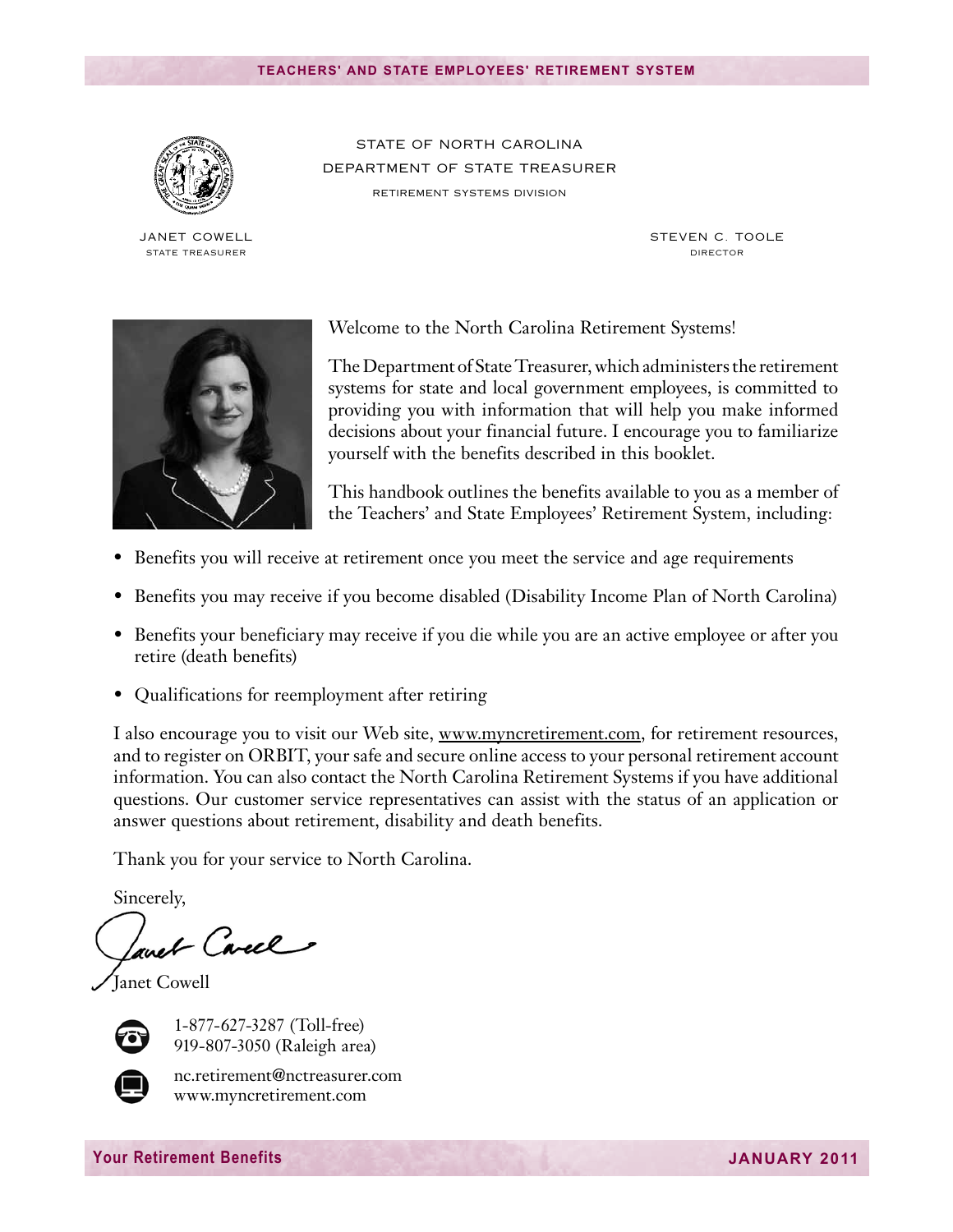# **Your Retirement Benefits**

| Your Retirement System Benefits In Brief2  |  |
|--------------------------------------------|--|
| Becoming A Member Of The System 2          |  |
|                                            |  |
| Tax-Deferred Savings Advantages 3          |  |
| How Your Benefit Is Calculated 4           |  |
|                                            |  |
|                                            |  |
| Service Retirement (Unreduced Benefits) 4  |  |
| Early Retirement (Reduced Benefits) 4      |  |
|                                            |  |
| Reciprocity Between Retirement Systems 5   |  |
| If You Leave The System Before Retirement5 |  |
| How Your Beneficiaries Are Protected6      |  |
|                                            |  |
|                                            |  |
| Example Of How A Benefit Is Calculated7    |  |
|                                            |  |
|                                            |  |
|                                            |  |
|                                            |  |
| Retirement Benefit Payment Plans9          |  |
|                                            |  |
| How The Payment Options Work 12            |  |
|                                            |  |

| <b>Creditable Service And Service Purchase</b>        |  |
|-------------------------------------------------------|--|
|                                                       |  |
| Rollovers To Purchase Service Credit17                |  |
| <b>Transferring Service And Contributions Between</b> |  |
|                                                       |  |
|                                                       |  |
|                                                       |  |
| <b>Applying For And Receiving Monthly Benefits19</b>  |  |
| Retirement Application Process 19                     |  |
|                                                       |  |
|                                                       |  |
| NC 401(k) and NC 457 Transfer Benefit 20              |  |
| Retiree Health Insurance Coverage21                   |  |
|                                                       |  |
|                                                       |  |
|                                                       |  |
|                                                       |  |
| Reemployment After Retirement 25                      |  |
| Important Information To Remember 27                  |  |
| Disability Income Plan Of North Carolina28            |  |
|                                                       |  |
|                                                       |  |
|                                                       |  |

**DISCLAIMER: The availability and amount of all benefits you might be eligible to receive is governed by Retirement System law. The information provided in this handbook cannot alter, modify or otherwise change the controlling Retirement System law or other governing legal documents in any way, nor can any right accrue to you by reason of any information provided or omission of information provided herein. In the event of a conflict between this information and Retirement System law, Retirement System law governs.**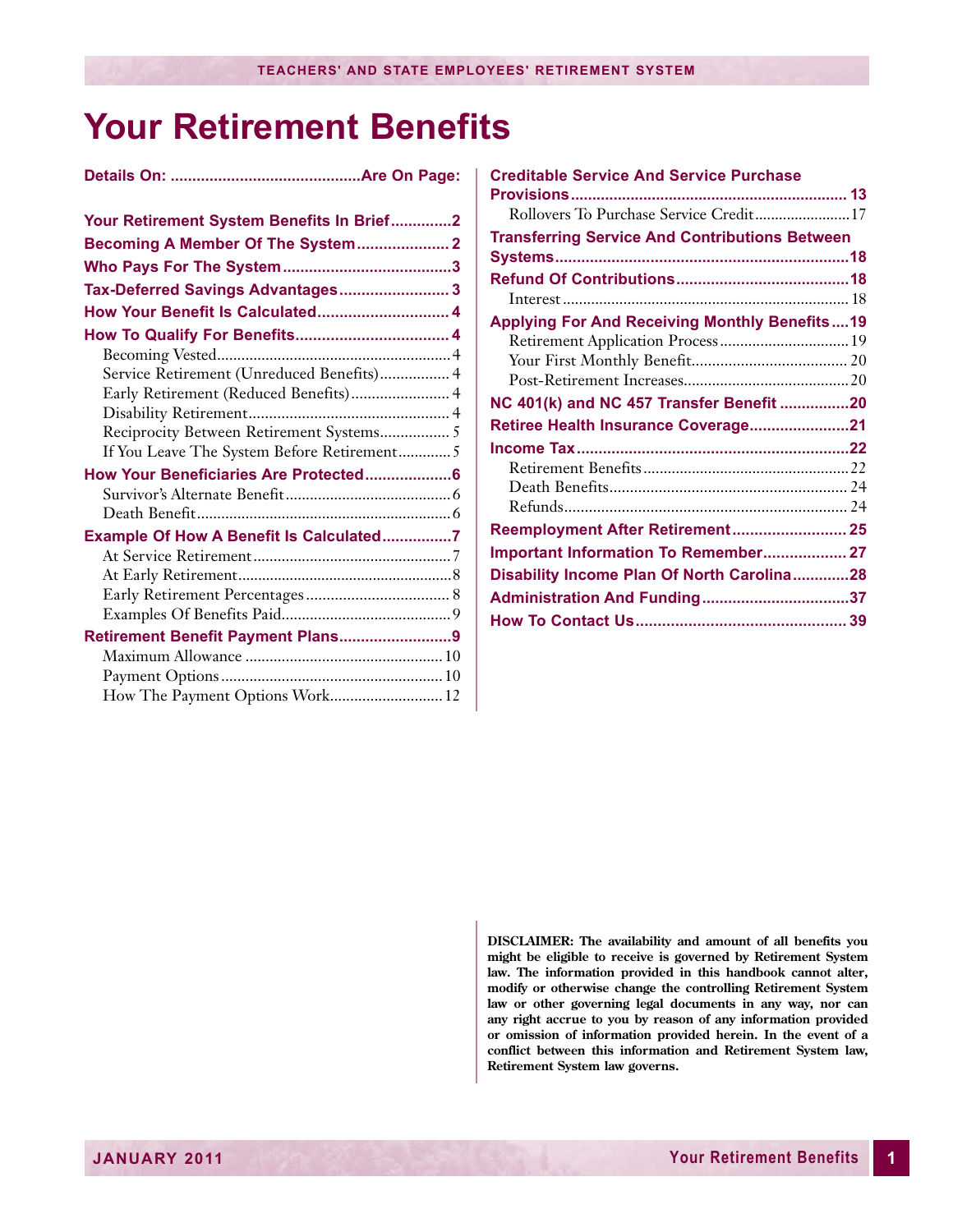### <span id="page-3-0"></span>**Your Retirement System Benefits In Brief**

- Automatic membership for eligible employees. See below
- You and the State pay the cost of retirement benefits. See page 3
- Monthly payments at retirement based on your salary, age, and years of credit. See page 4
- $\blacksquare$  Unreduced retirement benefit at age 65 with five years of membership, or at age 60 with 25 years of credit, or at any age with 30 years of credit; reduced benefit after age 50 and 20 years of credit, or at age 60 with five years of membership. See page 4
- $\blacksquare$  A right to a reduced benefit at age 60 after five years of membership, regardless of whether you are working. See page 4
- Disability Income Plan benefits. For short-term benefit provisions, see page 30. For long-term benefit provisions, see page 32
- Survivor monthly income if you die in active service with 20 years of credit regardless of age; or after age 60 with five years of membership. See page 6
- $\blacksquare$  Several payment options available to continue income to your beneficiary following your death after retirement. See pages 10, 11, and 12
- **n** Death benefit paid to your beneficiary if you die in active service after one year of membership. See page 6

This section just highlights the System. The following pages describe it in detail.



### **Becoming A Member Of The System**

You become a member of the System on your date of hire if you are:

- n a permanent full-time teacher or employee of a State-supported board of education or community college
- $\blacksquare$  a permanent employee of the State (or any of its agencies, departments, bureaus, or institutions) and work at least 30 hours per week for nine months per year
- $\blacksquare$  a permanent employee of a charter school whose board has elected to participate in the Retirement System, and work at least 30 hours per week for nine months per year

However, if you are:

n a faculty member, administrator, or other eligible employee at a State institution of higher education or a community college president, you may join an optional retirement program, instead of the System

■ an Agricultural Extension Service employee and a member of the Federal Employees' Retirement System, you may not join this System

You can get more details about the alternate systems from your employer.

Shortly after your employer enrolls you in the System, you will be asked to name your beneficiary(ies) to receive a refund of your retirement contributions and a death benefit if you die before retirement. You can change your beneficiary(ies) at any time before retirement by completing a Form 2RC, "Designating Beneficiary(ies) for Retirement System Return of Contributions," and Form 2DB, "Designating Beneficiary(ies) for the Death Benefit." These forms are available on the Retirement System's Web site at www.myncretirement.com.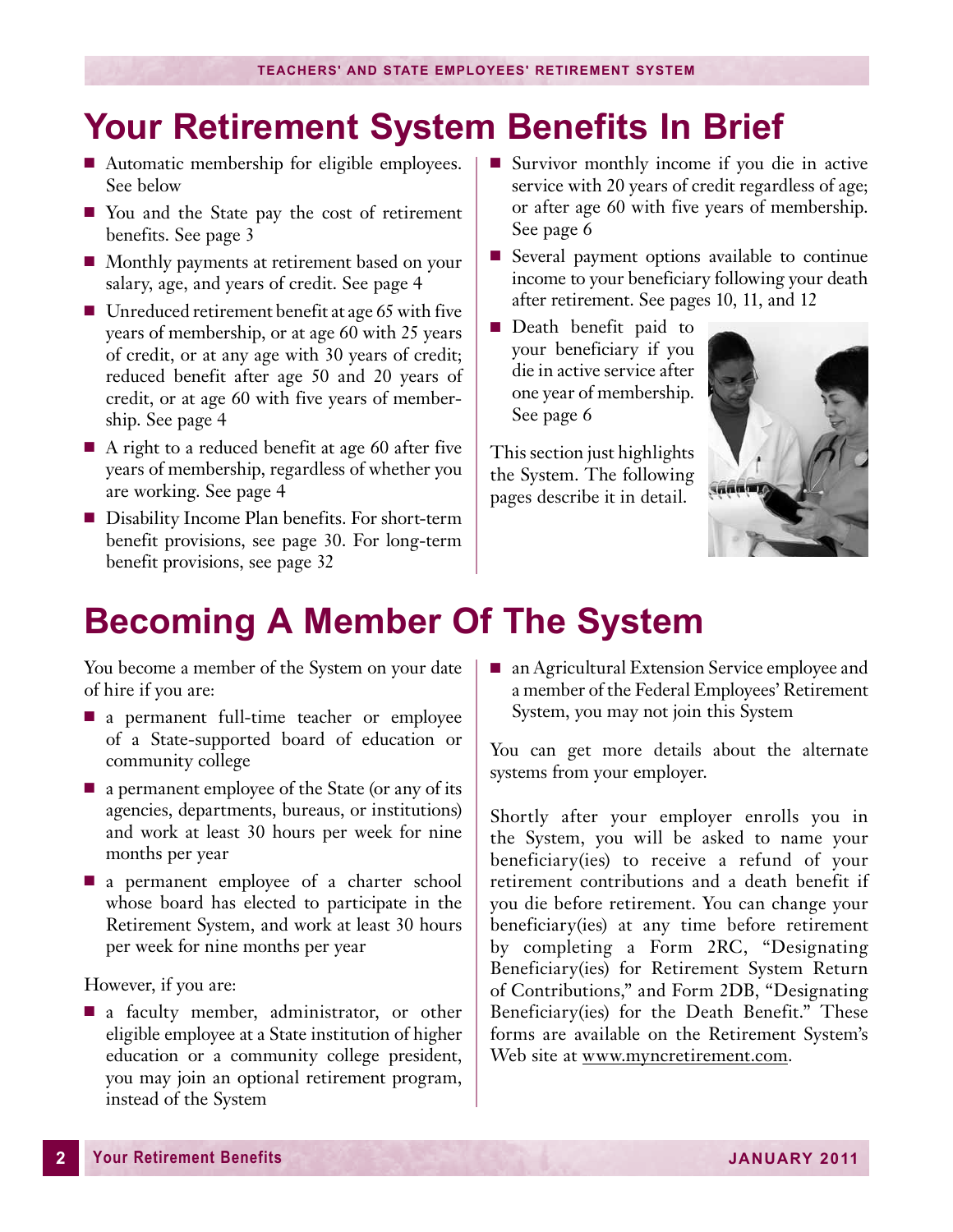### <span id="page-4-0"></span>**Who Pays For The System**

You, and the State, and the investment earnings on total contributions pay the cost of providing your retirement benefits.

Your share of the cost, which is automatically deducted from your paycheck, is 6 percent of your compensation. Your compensation includes all salaries and wages paid to you, from public funds, which you earn at your covered job while working for the State.

On and after July 1, 1982, your contributions to the Retirement System are tax-sheltered for federal and North Carolina income tax purposes.

The State bases contributions on the calculations prepared by an actuary. The State contribution rate for the 2010-2011 fiscal year is 10.51 percent of all members' salaries to pay for the benefits for you and other members.

### **Tax-Deferred Savings Advantages**

On and after July 1, 1982, special tax advantages apply to the contributions you make to the Retirement System because they are made on a before-tax basis. This means that your contributions are deducted from your pay before taxes are calculated. As a result, your taxable income is lowered and the amount of annual taxes you pay is less than if you made contributions on an after-tax basis.

The example below assumes you are married, earn \$30,000 a year, have four people in your family, and contribute 6 percent of your salary to the Retirement System. The amount of tax you actually pay will depend on current tax rates and your own financial situation.

|                                                 | <b>After-Tax</b><br><b>Savings</b> | <b>Tax-Deferred</b><br><b>Savings</b> |
|-------------------------------------------------|------------------------------------|---------------------------------------|
| <b>Eligible Pay</b>                             | \$30,000                           | \$30,000                              |
| <b>Tax-Deferred Savings</b>                     | 0                                  | $-1,800$                              |
| <b>Taxable Income</b>                           | \$30,000                           | \$28,200                              |
| <b>Federal Income</b><br>Tax Withholding*       | $-1,882$                           | $-1,612$                              |
| North Carolina State<br>Income Tax Withholding* | $-1,259$                           | $-1,133$                              |
| <b>After-Tax Savings</b>                        | $-1,800$                           | 0                                     |
| <b>Take-Home Pay</b>                            | \$25,059                           | \$25,455                              |
| <b>Increased Take-Home Pay</b>                  |                                    | \$396                                 |
| *Estimated                                      |                                    |                                       |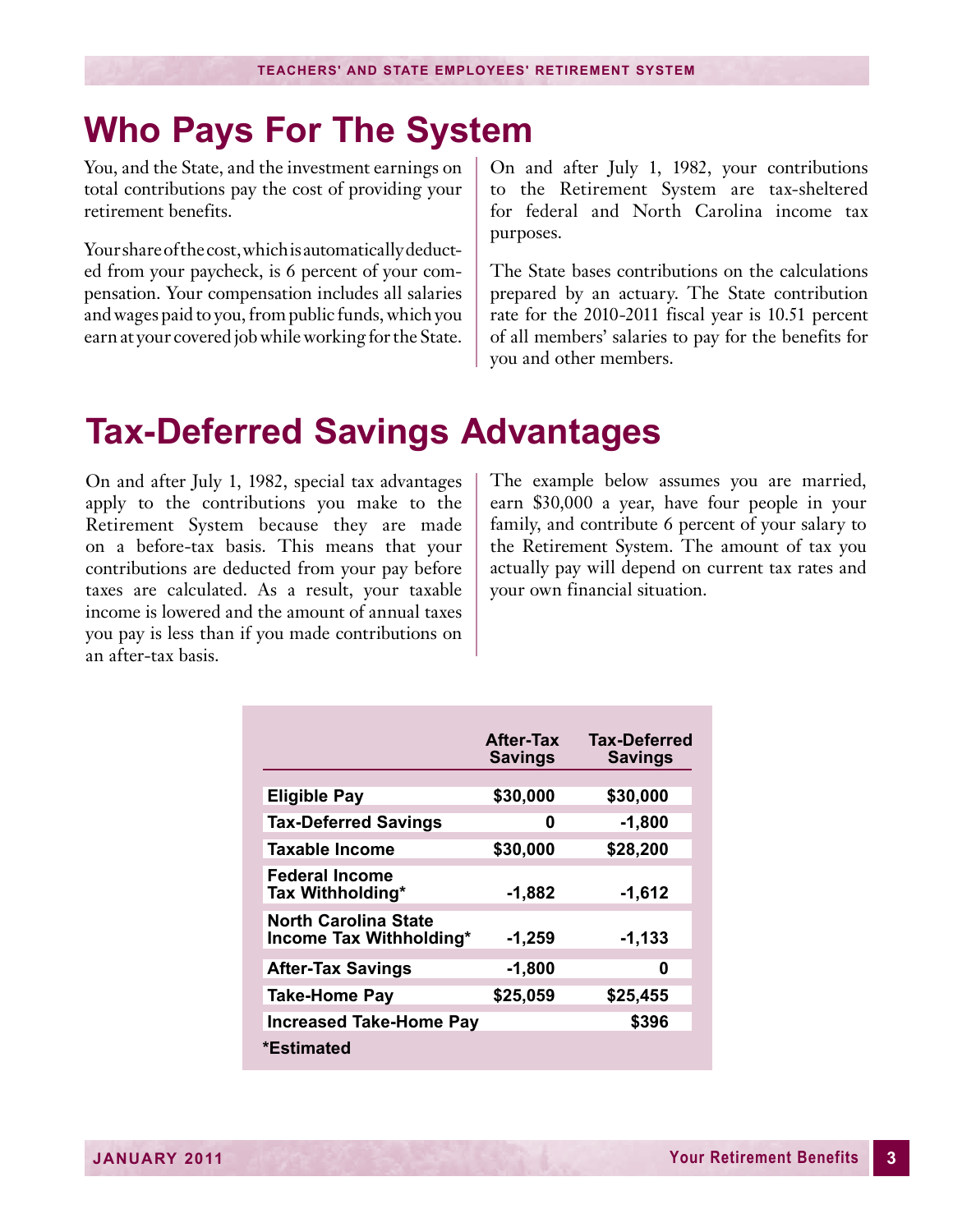### <span id="page-5-0"></span>**How Your Benefit Is Calculated**

Your annual retirement benefit is based on this formula: 1.82% of "average final compensation" TIMES years and months of "creditable service."

**Average final compensation** means the average of your salary during your four highest-paid years in a row. If your four highest-paid years in a row include a final payment for unused vacation leave and/or prorated longevity, your average final compensation may be increased by the extra payment(s). (Final payments, if any, for unused sick leave or reimbursements for expenses are not includable in your average final compensation.)

**Creditable service** means any period during which you contribute to the System, provided you do not withdraw your contributions. In addition, if you have unused sick leave, were in military service, or worked out-of-state in related governmental employment, special rules may apply in determining creditable service. See pages 13 through 17 for more details.

If you left the System and withdrew any of your own contributions, you may restore your creditable service by making a lump sum payment, as outlined on page 14.



### **How To Qualify For Benefits**

#### **Becoming Vested**

You become vested in the Retirement System once you have completed a minimum of five years of membership service. This means that you are eligible to apply for lifetime monthly retirement benefits based on the formula, and the age and service requirements described in this handbook, provided you do not withdraw your contributions. You may also be eligible for retiree health coverage as described on page 21.

#### **Service Retirement (Unreduced Benefits)**

You may retire with an unreduced service retirement benefit after:

- $\Box$  you reach age 65 and complete five years of membership service
- you reach age 60 and complete 25 years of creditable service
- vou complete 30 years of creditable service, at any age

#### **Early Retirement (Reduced Benefits)**

You may retire early with a reduced retirement benefit after:

- $\Box$  you reach age 50 and complete 20 years of creditable service
- $\blacksquare$  you reach age 60 and complete five years of membership service

Your early retirement benefit is determined by the same formula as a service retirement benefit multiplied by a reduction percentage based on your age and/or service at early retirement. Since your benefits may be paid over a longer period of time than if you waited until you were eligible for service retirement, they will be reduced. The table on page 8 shows the effect these reductions would have on your benefit.

#### **Disability Retirement**

After attaining certain service requirements, you may be eligible for short-term disability and/or long-term disability benefits from the Disability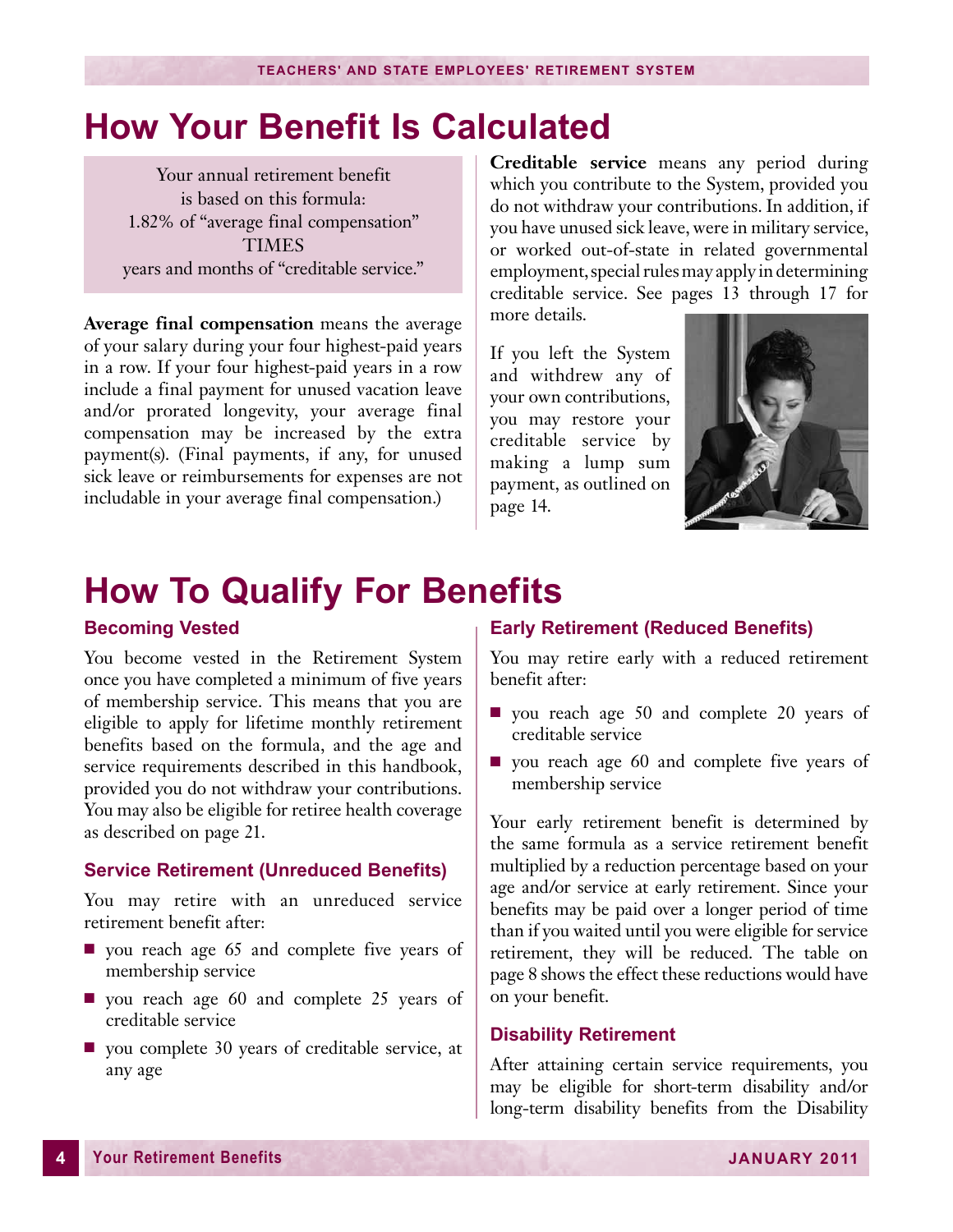<span id="page-6-0"></span>Income Plan of North Carolina as described on pages 28 through 36. However, if you earned and maintained five or more years of membership service with the State Retirement System prior to July 1, 1982, you may be eligible to receive disability retirement benefits, upon approval by the Medical Review Board, that are based in part on the amount of service that you would have earned if you had been able to remain in service until age 65, instead of benefits from the Disability Income Plan.

In addition, if you earned and maintained five or more years of membership service with the State Retirement System prior to January 1, 1988, you may be eligible to receive disability retirement benefits that are based in part on the amount of service that you would have earned if you had been able to remain in service until you would have otherwise been eligible for an unreduced service retirement benefit, instead of benefits from the Disability Income Plan.

In either case, if you earned and maintained five or more years of membership service with the State Retirement System prior to January 1, 1988, and subsequently become disabled, as approved by the Medical Review Board, you will have the opportunity to elect to receive benefits from the Disability Income Plan or to receive disability retirement benefits from the State Retirement System.

If you are eligible for and you elect to receive disability retirement benefits, your payment under the Maximum Allowance will be calculated using the same formula as a service retirement benefit. (See pages 10 and 11 for descriptions of retirement payment plans.) Under disability retirement, you may choose any payment option except Option 4. If you choose a survivorship option, it will be calculated using disability reduction percentages.

Please visit our Web site at www.myncretirement.com for additional information about disability benefits and the required forms.

#### **Reciprocity Between Retirement Systems**

Any credit you may have in the Legislative, Judicial, or Local Governmental Employees' Retirement Systems may be counted along with your credit in this Retirement System for the purpose of determining your *eligibility* for a reduced or unreduced benefit. However, only your creditable service in this System will be used in computing the amount of your benefit in this System, and creditable service in any other system will be used in computing benefits from that System.

In addition, effective July 1, 2010, any service credit you may have in the Optional Retirement Program may be added to your creditable service in this System for the purpose of determining eligibility for State Retirement System benefits.

#### **If You Leave The System Before Retirement**

Even if you leave before service or early retirement, you may still receive a deferred benefit at a later date. You are entitled to apply to receive a benefit once you meet eligibility requirements after you have completed five years of membership service, provided you do not withdraw your contributions. See page 21 for information regarding retiree health insurance coverage.

Your benefit is determined by the formula in effect on the effective date of your retirement. It is based on your average final compensation and years of creditable service at that time. You can apply for deferred payments to begin when you reach age 60.

If you have at least 20 years of creditable service when you leave, you can apply for early payments starting at age 50. However, your benefit is reduced because you may receive payments for a longer period of time than if you waited until you were eligible for service retirement.

If you leave the System before you have five years of membership service, the only payment you can receive is a refund of your contributions. See page 18 regarding a refund of contributions.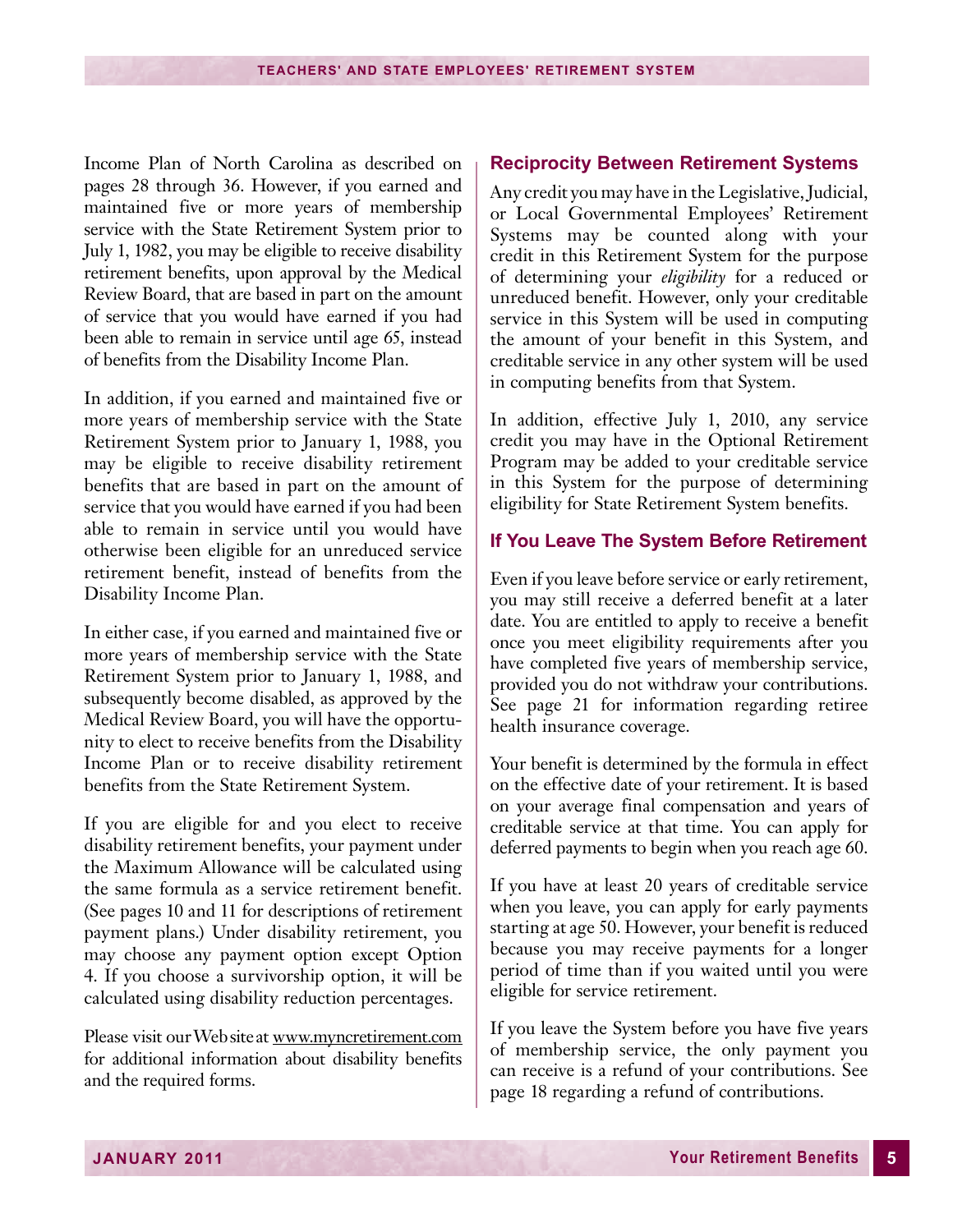# <span id="page-7-0"></span>**How Your Beneficiaries Are Protected**

Although the System's primary purpose is to provide retirement income, it recognizes that some employees will not live to enjoy their retirement benefits. So, it provides a death benefit that protects your beneficiary should you die before retirement.

In addition, your beneficiary will receive a refund of your contributions (with interest, if applicable). More details on refunds appear on page 18. If you meet certain eligibility requirements, a *Survivor's Alternate Benefit* may be paid instead of the refund of contributions if you have one eligible beneficiary living at the time of your death. See below.

If you die after retirement, depending on the payment option you chose, your beneficiary may receive income following your death. See pages 10 through 12.

#### **Survivor's Alternate Benefit**

Provided you have not retired, the Survivor's Alternate Benefit may be payable if you have one and only one eligible beneficiary for the return of your contributions living at the time of your death, and you die while in active service or within 180 days of your last day of service after:

- $\blacksquare$  completing 20 years of creditable service (not including credit for unused sick leave) regardless of age
- $\blacksquare$  reaching age 60 with five years of membership service

This beneficiary may choose to receive a monthly benefit (known as the Survivor's Alternate Benefit) for life instead of a return of your contributions. The Survivor's Alternate Benefit does not apply if you have two or more eligible beneficiaries for the return of contributions living at the time of your death, or if your estate is your eligible beneficiary at the time of your death, or if you have retired. The benefit equals the same monthly amount you

would have been entitled to receive under Option 2 had you retired on the first of the month following your death. If you do not want your beneficiary to have the choice to receive the Survivor's Alternate Benefit, you should so indicate, in writing, to the Retirement System.

#### **Death Benefit**

If you die while still in active service after one year as a contributing member, your beneficiary will receive a single lump sum payment. The payment equals the highest 12 months of salary in a row during the 24 months before you die, but no less than \$25,000 and no more than \$50,000. This benefit is also paid if you die within 180 days of your last day of service. It is in addition to any other benefits to which you may be entitled. For this death benefit, you may name the same or different beneficiary(ies) than the one(s) you named to receive the return of contributions.

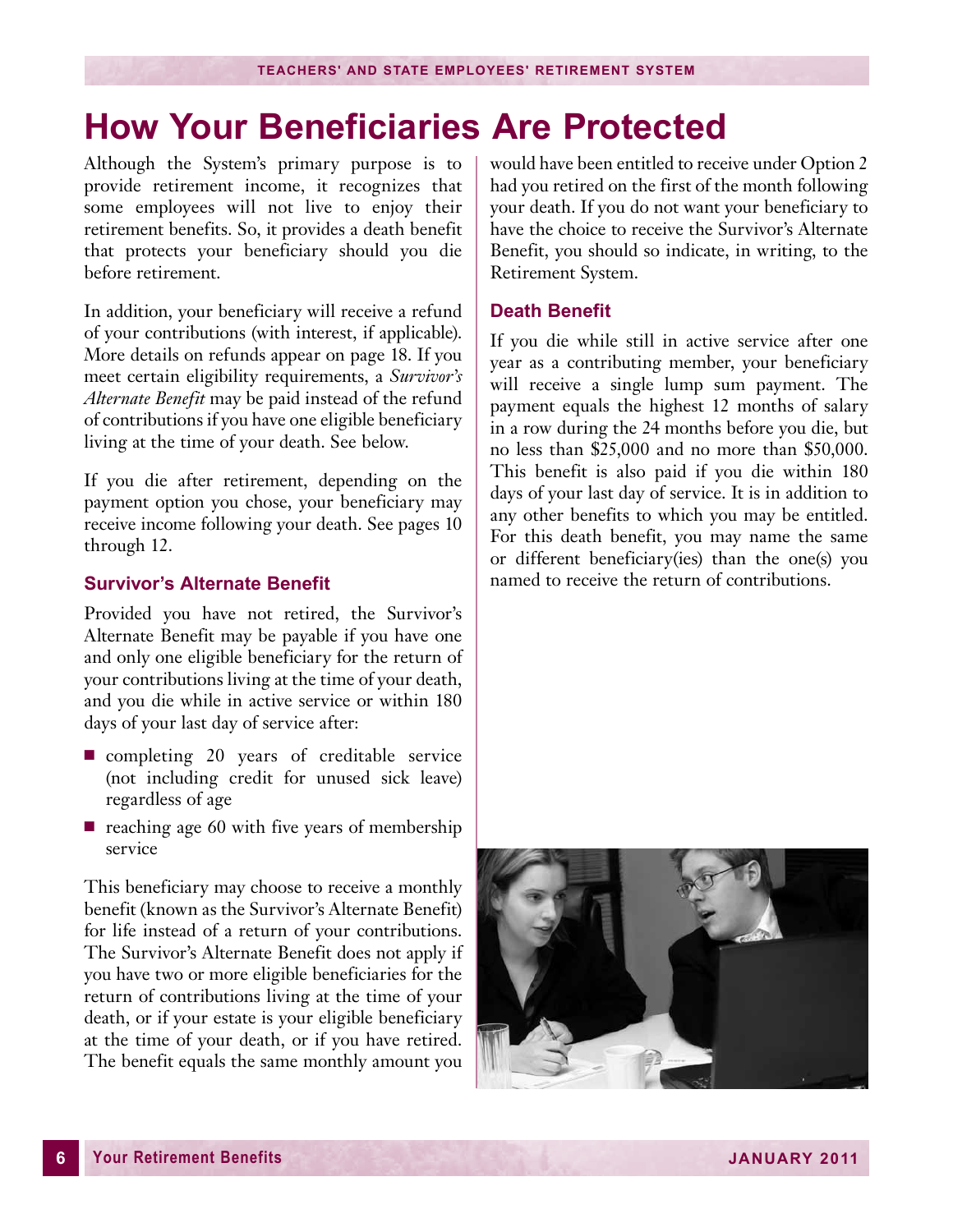### <span id="page-8-0"></span>**Example Of How A Benefit Is Calculated**

To give you an idea of how benefits are calculated, let us look at some examples. Assume an employee, Mary Benson, who works on a 10 month per year basis, retires at age 60, with 32 years and two months of creditable service. As we go through the steps to figure Mary's benefit, write in your own figures for an estimate of your benefit.

Because Mary has over 30 years of creditable service at retirement, she receives her basic benefit of about \$18,929 annually, or approximately \$1,577 monthly, for the rest of her life under the maximum allowance, with monthly payments ceasing at her death.

In addition, Mary may also be eligible for Social Security benefits as early as age 62.

| <b>At Service Retirement</b>                               | <b>Mary</b>           | You                  |
|------------------------------------------------------------|-----------------------|----------------------|
| Step 1                                                     |                       |                      |
| Add your salary during your four                           | \$30,600              | \$                   |
| highest-paid years in a row.                               | 31,700<br>32,900      |                      |
|                                                            | $+34,000$             |                      |
|                                                            | \$129,200             | $\hat{\mathcal{S}}$  |
| Step 2                                                     |                       |                      |
| Divide Step 1 by four to determine                         | \$32,300              | \$                   |
| your average final compensation.                           |                       |                      |
| Step 3                                                     |                       |                      |
| Multiply Step 2 by .0182 to apply                          | \$32,300              | \$                   |
| retirement formula.                                        | .0182<br>$\mathbf{X}$ | .0182<br>$\mathbf X$ |
|                                                            | \$587.86              | $\hat{\mathcal{S}}$  |
| Step 4                                                     |                       |                      |
| Determine creditable service.<br>(see pages 13 through 17) | 32.2 years            |                      |
|                                                            |                       |                      |
| Step 5                                                     |                       |                      |
| Multiply Step 3 by Step 4 to determine                     | \$587.86              | \$                   |
| your annual retirement benefit.                            | 32.2<br>$\mathbf{X}$  |                      |
|                                                            | \$18,929.09           | \$                   |
| Step 6<br>Divide Step 5 by 12 to get                       | \$1,577.42            | \$                   |
| monthly maximum allowance.                                 |                       |                      |
|                                                            |                       |                      |

You can also create your own custom estimate by visiting our Web site at www.myncretirement.com, clicking on the "ORBIT" icon, and logging into your personal ORBIT account.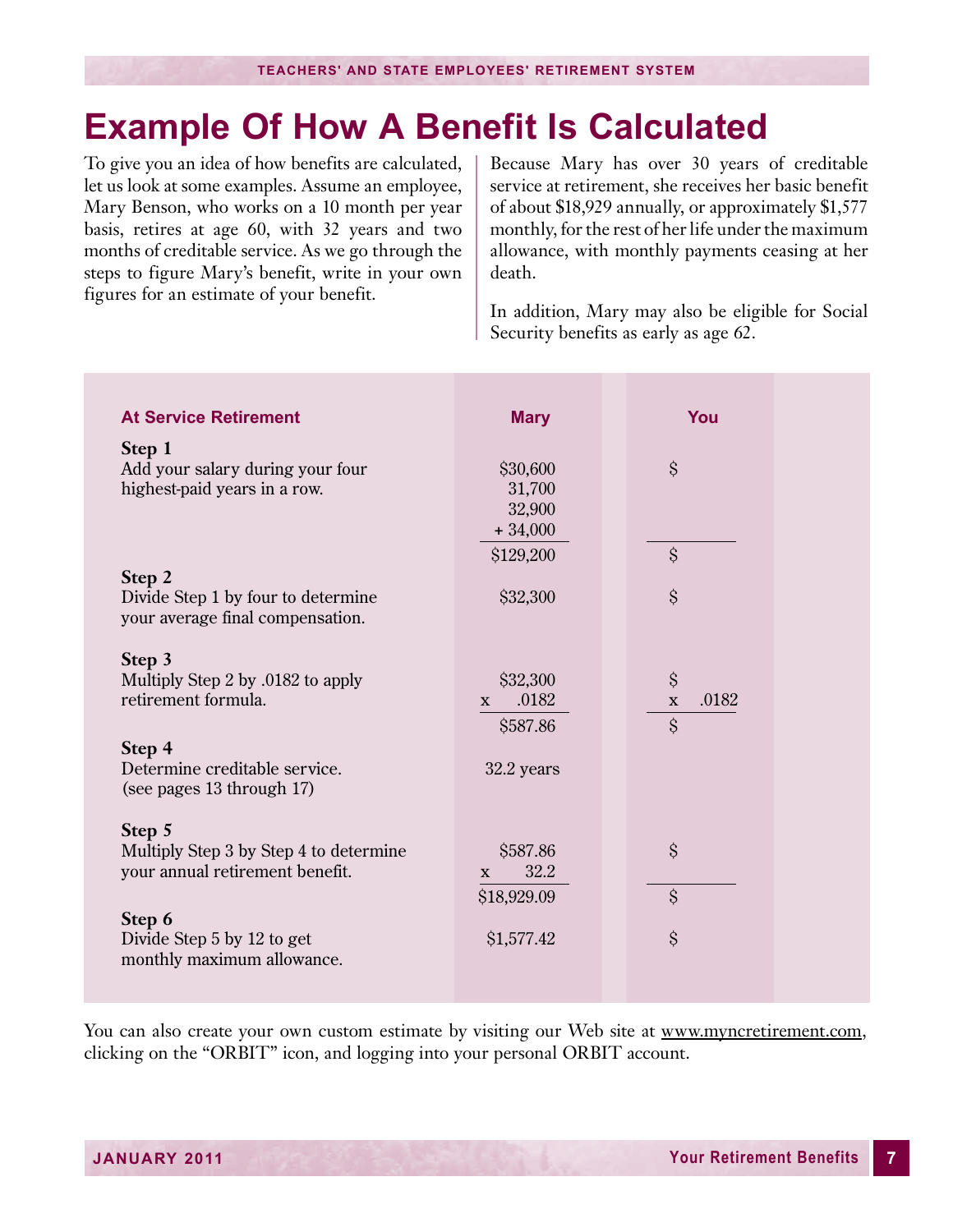#### <span id="page-9-0"></span>**At Early Retirement**

Now let us look at an employee, Fred Wise, who works on a 12 month per year basis. Assume when Fred retires at age 61, he has:

- $\blacksquare$  average final compensation of \$32,300
- $\blacksquare$  24 years and three months of creditable service

Here is how we calculate his benefit:

|             |             | 32,300 (average final compensation) |
|-------------|-------------|-------------------------------------|
| $\mathbf x$ | .0182       |                                     |
|             | 587.86      |                                     |
| X           |             | 24.25 (creditable service)          |
|             | \$14,255.61 |                                     |
|             |             |                                     |

Now apply the early retirement reduction percentage from the chart below.

| \$14,255.61 |                            |
|-------------|----------------------------|
|             | .88 (percentage at age 61) |
| \$12,544.94 |                            |

In this case, Fred receives a maximum payment of about \$12,544 a year, or about \$1,045 a month, unless he chooses a payment option. His payment will start at age 61 and continue for the rest of his life.

Assume, however, that Fred is age 59 instead of age 61. With 24.25 years of creditable service, his early service retirement reduction percentage is .80 instead of .88. In this case, Fred receives a maximum payment of about \$11,404 a year, or about \$950 a month, unless he chooses a specific retirement payment option. His payment will start at age 59 and continue for the rest of his life.

In addition, Fred may also be eligible for Social Security benefits as early as age 62.

#### **Early Retirement Percentages**

If you are between ages 60 and 65, with less than 25 years of creditable service, your early service retirement benefit will be reduced to the following percentages.

| If you are<br>this age when<br>payments start | You receive this<br>percentage of<br>your benefit |
|-----------------------------------------------|---------------------------------------------------|
| 64                                            | 97%                                               |
| 63                                            | 94%                                               |
| 62                                            | 91%                                               |
| 61                                            | 88%                                               |
|                                               | 85%                                               |

|     |     |     |     |     | <b>Creditable Service</b> |     |     |     |     |     |
|-----|-----|-----|-----|-----|---------------------------|-----|-----|-----|-----|-----|
| Age | 29  | 28  | 27  | 26  | 25                        | 24  | 23  | 22  | 21  | 20  |
| 59  | 95% | 90% | 85% | 80% | 80%                       | 80% | 80% | 80% | 80% | 80% |
| 58  | 95% | 90% | 85% | 80% | 75%                       | 75% | 75% | 75% | 75% | 75% |
| 57  | 95% | 90% | 85% | 80% | 75%                       | 70% | 70% | 70% | 70% | 70% |
| 56  | 95% | 90% | 85% | 80% | 75%                       | 70% | 65% | 65% | 65% | 65% |
| 55  | 95% | 90% | 85% | 80% | 75%                       | 70% | 65% | 60% | 60% | 60% |
| 54  | 95% | 90% | 85% | 80% | 75%                       | 70% | 65% | 60% | 55% | 55% |
| 53  | 95% | 90% | 85% | 80% | 75%                       | 70% | 65% | 60% | 55% | 52% |
| 52  | 95% | 90% | 85% | 80% | 75%                       | 70% | 65% | 60% | 55% | 50% |
| 51  | 95% | 90% | 85% | 80% | 75%                       | 70% | 65% | 60% | 55% | 50% |
| 50  | 95% | 90% | 85% | 80% | 75%                       | 70% | 65% | 60% | 55% | 50% |

If you are between birthdays when payments start, the reduction will be adjusted proportionately.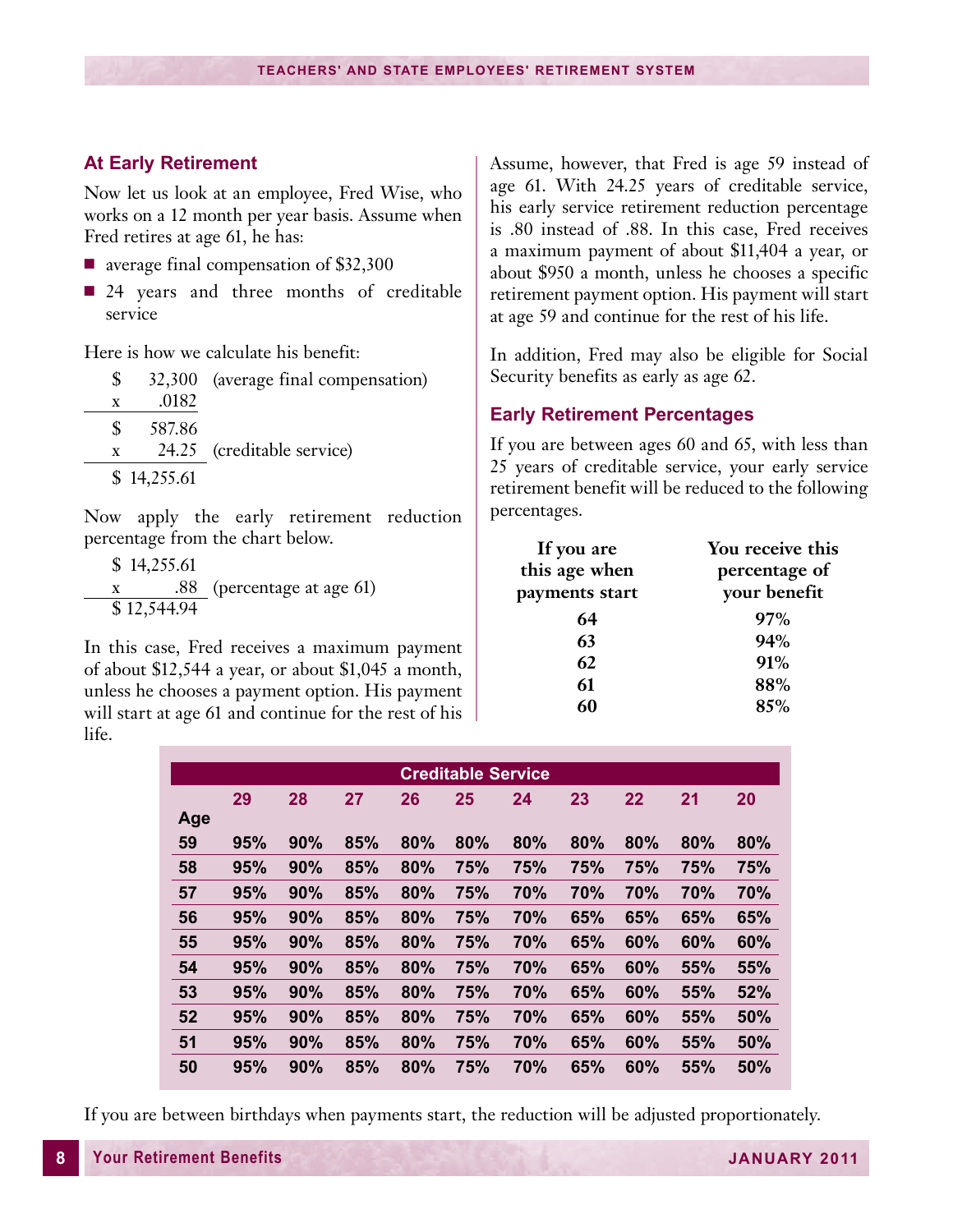<span id="page-10-0"></span>If you are between ages 50 and 59, with less than 30 years of creditable service, your early retirement will be reduced to the percentages shown in the table on page 8.

#### **Examples Of Benefits Paid**

The following chart shows the approximate monthly benefit paid at various salary levels, depending on age and creditable service.

Of course, these are only examples. Your own benefit is calculated individually and depends on your age, creditable service, and average final compensation.

|              |                |         |         |         | <b>Monthly Retirement Benefit Under Maximum Allowance</b> |         |
|--------------|----------------|---------|---------|---------|-----------------------------------------------------------|---------|
|              | Age            | 50      | 55      | 60      | N/A                                                       | N/A     |
|              | <b>Service</b> | 20      | 28      | 25      | 30                                                        | 40      |
|              | \$80,000       | \$1,213 | \$3,057 | \$3,033 | \$3,640                                                   | \$4,853 |
|              | 70,000         | 1,061   | 2,675   | 2,654   | 3,185                                                     | 4,246   |
| Compensation | 60,000         | 910     | 2,293   | 2,275   | 2,730                                                     | 3,640   |
|              | 55,000         | 834     | 2,102   | 2,085   | 2,502                                                     | 3,336   |
|              | 50,000         | 758     | 1,911   | 1,895   | 2,275                                                     | 3,033   |
| Final        | 45,000         | 682     | 1,719   | 1,706   | 2,047                                                     | 2,730   |
|              | 40,000         | 606     | 1,528   | 1,516   | 1,820                                                     | 2,426   |
| Average      | 35,000         | 530     | 1,337   | 1,327   | 1,592                                                     | 2,123   |
|              | 30,000         | 455     | 1,146   | 1,137   | 1,365                                                     | 1,820   |
|              | 25,000         | 379     | 955     | 947     | 1,137                                                     | 1,516   |

### **Retirement Benefit Payment Plans**

When you retire you have to decide which monthly payment plan to select. Your decision will be personal and should take into account your needs during retirement and the needs of a dependent, if any, after your death. Neither the payment plan selected by a co-worker nor the one selected by the largest number of retirees should have any effect on your personal decision.

Before you select a payment plan, you should know that, on average, each payment plan is mathematically equal to the other plans. That is, each payment plan is calculated so that the total value of the plan you select is the same as the value of the other plans if you and the beneficiary (if any) you name to receive a monthly payment, live your expected lifespans.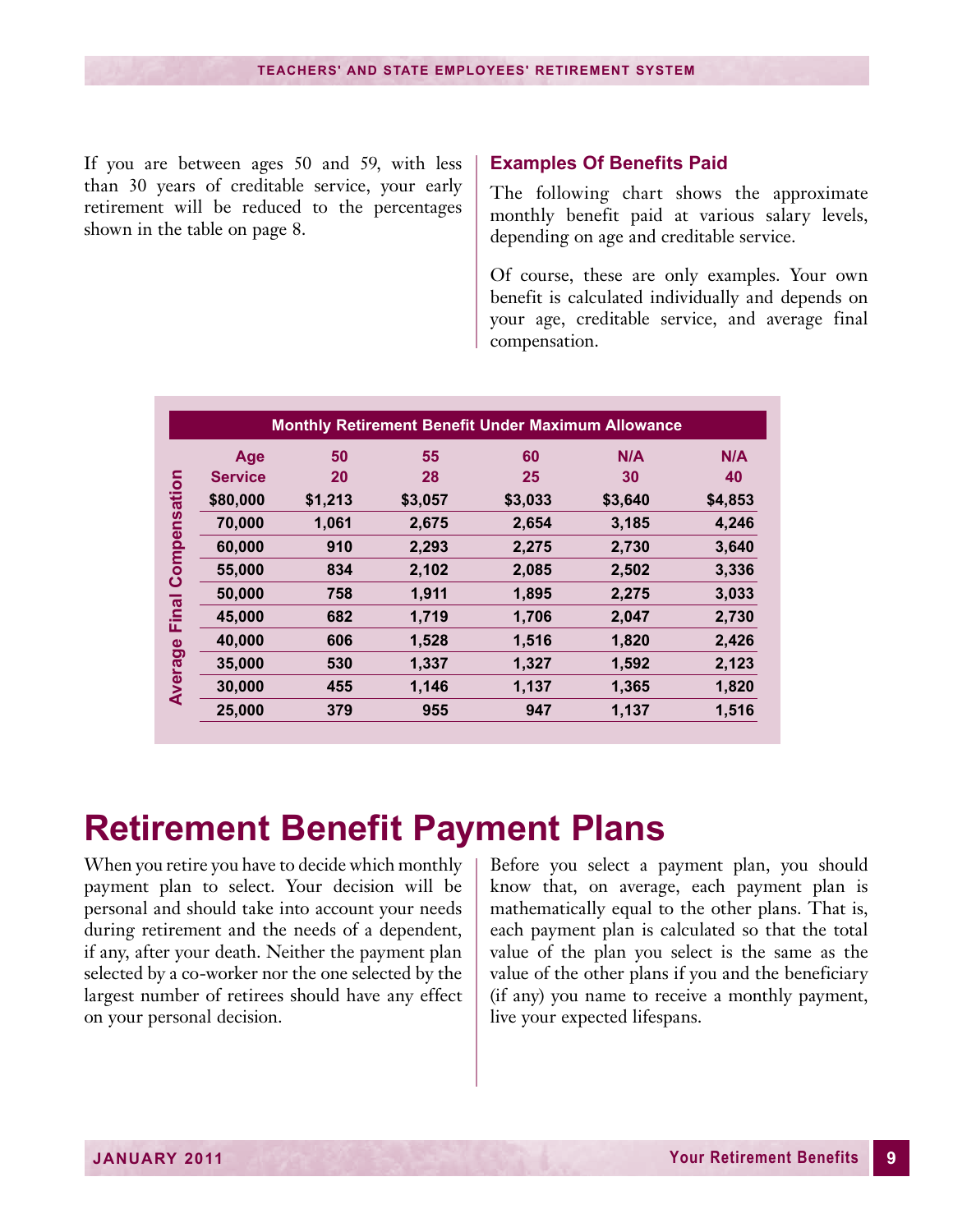<span id="page-11-0"></span>You should first decide if you need to select a type of payment plan that provides for a monthly payment to a beneficiary after your death. If you do not select such a plan, all of your retirement benefit will be used to provide you with a lifetime monthly payment that ceases at your death.

There is a **Guaranteed Refund** feature of your retirement benefits which provides that the total amount paid out after your retirement will not be less than the amount of your contributions and interest, regardless of which retirement plan you select. Should your death and the death of the beneficiary named to receive a monthly payment, if any, occur before the total of all monthly payments equals the amount of your contributions and interest, the unrecovered portion of your contributions and interest will be paid in one lump sum to another beneficiary(ies). Payments made to purchase additional creditable service after retirement are also covered by the Guaranteed Refund provisions. You may name one or more beneficiaries for the Guaranteed Refund provision, and you may change this beneficiary(ies) as often as you desire. Of course, any beneficiary named for the Guaranteed Refund cannot be named as beneficiary for a monthly benefit.

**You may not change the payment plan you select once you cash a retirement check or after the 25th of the month following the month your first check is mailed** (whichever is earlier) *except* under the following conditions:

- $\blacksquare$  if you select a payment option that provides a monthly benefit to your spouse as named beneficiary after your death (i.e., Option 2, 3, 6-2, or 6-3) and later become divorced from that spouse
- $\blacksquare$  if you are rehired in a position covered by the Retirement System and contribute to your new account for at least three years

#### **Maximum Allowance**

When you retire on a service retirement allowance, your basic benefit is the maximum allowance and is calculated under the formula on page 7. If you retire early, your maximum allowance is calculated using the same formula and then reduced for early retirement. In either case, unless you choose a payment option, you will receive your maximum allowance for as long as you live. All monthly payments stop at your death.

#### **Payment Options**

Instead of the maximum allowance, you can choose one of the following payment options.

If you elect to provide a monthly payment to a beneficiary after your death by choosing Option 2, 3, 6-2, or 6-3, you give up some of your retirement benefit while you are living. The amount you give up is placed in reserve to be paid to one beneficiary after your death. (A beneficiary for a monthly benefit *cannot* be named as beneficiary for the Guaranteed Refund.) The amount your retirement benefit is reduced depends on the amount of your maximum allowance, your age, and the age of your beneficiary.

#### **Option 2 100% Joint And Survivor**

You receive reduced monthly payments for life. After you die, your beneficiary receives the same amount monthly for life.

#### **Option 3 50% Joint And Survivor**

You receive reduced monthly payments for life. After you die, one-half of your payment continues to your beneficiary for life.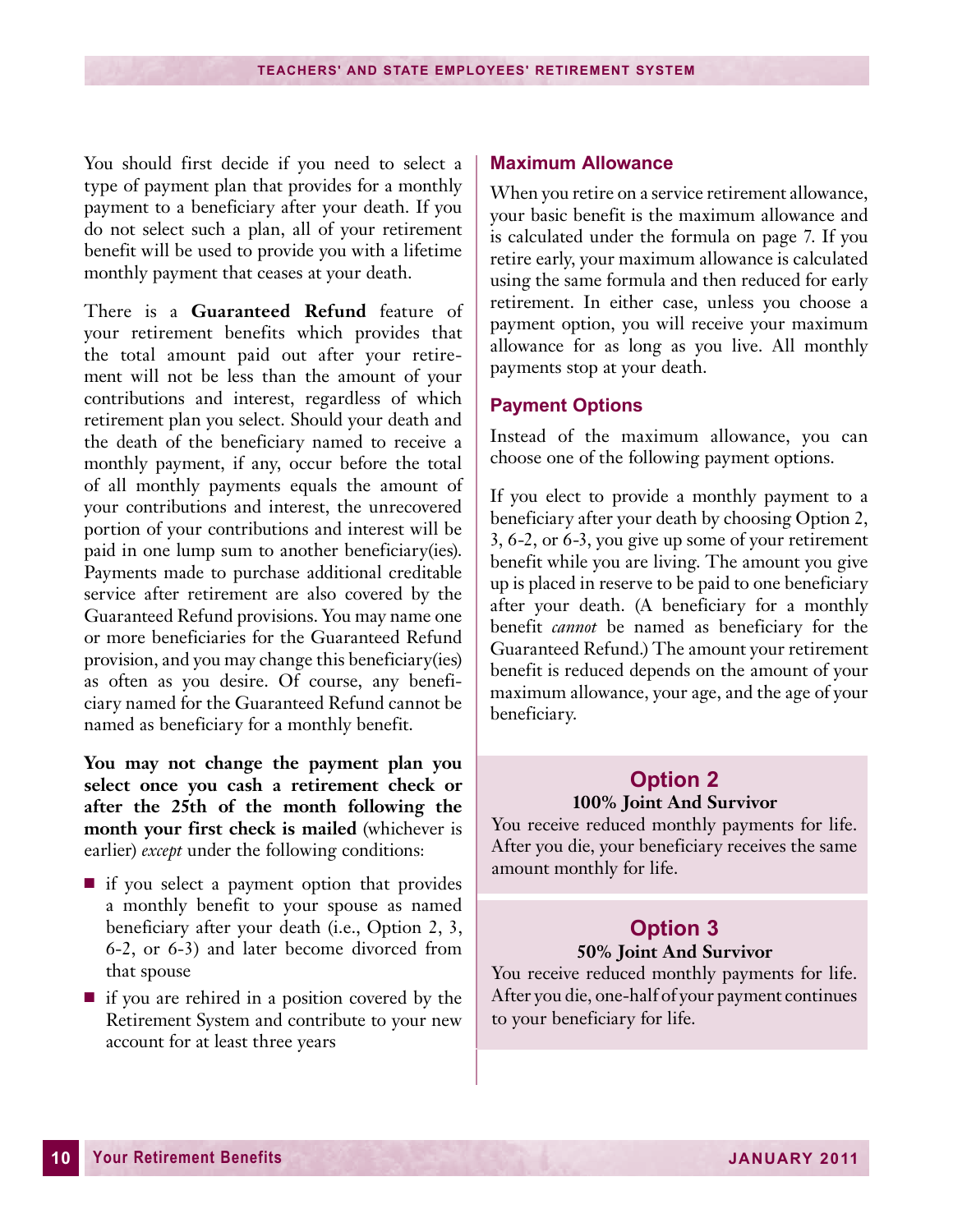#### **Option 4 Social Security Leveling**

You receive larger monthly payments than you would otherwise be entitled to receive, until you become eligible for Social Security at age 62. Beginning at age 62, your monthly payments will be reduced to an amount that is less than what you would otherwise be entitled to receive. Nevertheless, your reduced retirement payments after age 62 plus your allowance from the Social Security Administration should be approximately the same amount as the inflated payment you received from the Retirement System before age 62. However, the actual amount of your retirement payments both before and after age 62 will be based on the estimate of benefits you provide to our office from the Social Security Administration *prior* to your retirement. All monthly payments cease at your death.

The reduction in your monthly retirement payments after age 62 allows the Retirement System to recover the inflated amounts you received before age 62. Therefore, on average, the inflated amounts received before age 62, together with the reduced amounts received after age 62, are equal in value to the other retirement plans over your life expectancy.

Please be sure to contact the Social Security Administration to inquire about how to apply for benefits and what date your first age 62 Social Security benefit will be paid to you; this will help you plan your finances in the event your Social Security age 62 benefit is not paid until the later part of the month following the month your Option 4 benefit is reduced.

Under Option 4, any percentage increase you are granted in your retirement payments before age 62 will be applied to the inflated benefit you are receiving at that time; however, upon reaching age 62 your retirement payments will be reduced to the original amount promised after age 62, plus the *percentage increases* (not the dollar amount of increases) granted before age 62. For additional information regarding Option 4 and Social Security, see pages 19 and 27.

#### **Option 6 Modified Joint And Survivor**

You receive reduced monthly payments under a combination of Option 2 and the maximum allowance, or under Option 3 and the maximum allowance. Your death, or the death of your beneficiary, affects monthly payments as follows:

- **n Option 6-2** Under a combination of Option 2 and the maximum allowance, your death entitles your beneficiary to receive a monthly payment for life in the same amount as you received. However, if your beneficiary dies before you do, your monthly payments are increased to the amount payable under the maximum allowance.
- **n Option 6-3** Under a combination of Option 3 and the maximum allowance, your death entitles your beneficiary to receive a monthly payment for life of one-half the amount you received. However, if your beneficiary dies before you do, your monthly payments are increased to the amount payable under the maximum allowance.

Under Options 2, 3, 6-2, and 6-3, you may name only one beneficiary to receive a monthly survivor payment after your death. **You may not change your survivor beneficiary after you retire** *except* under the following conditions:

- if you named your spouse as survivor beneficiary and later become divorced from that spouse
- if you return to employment covered under this Retirement System and contribute to a new retirement account for at least three years
- $\blacksquare$  if you chose Option 2 or 3 at retirement and designated your spouse as survivor benefi-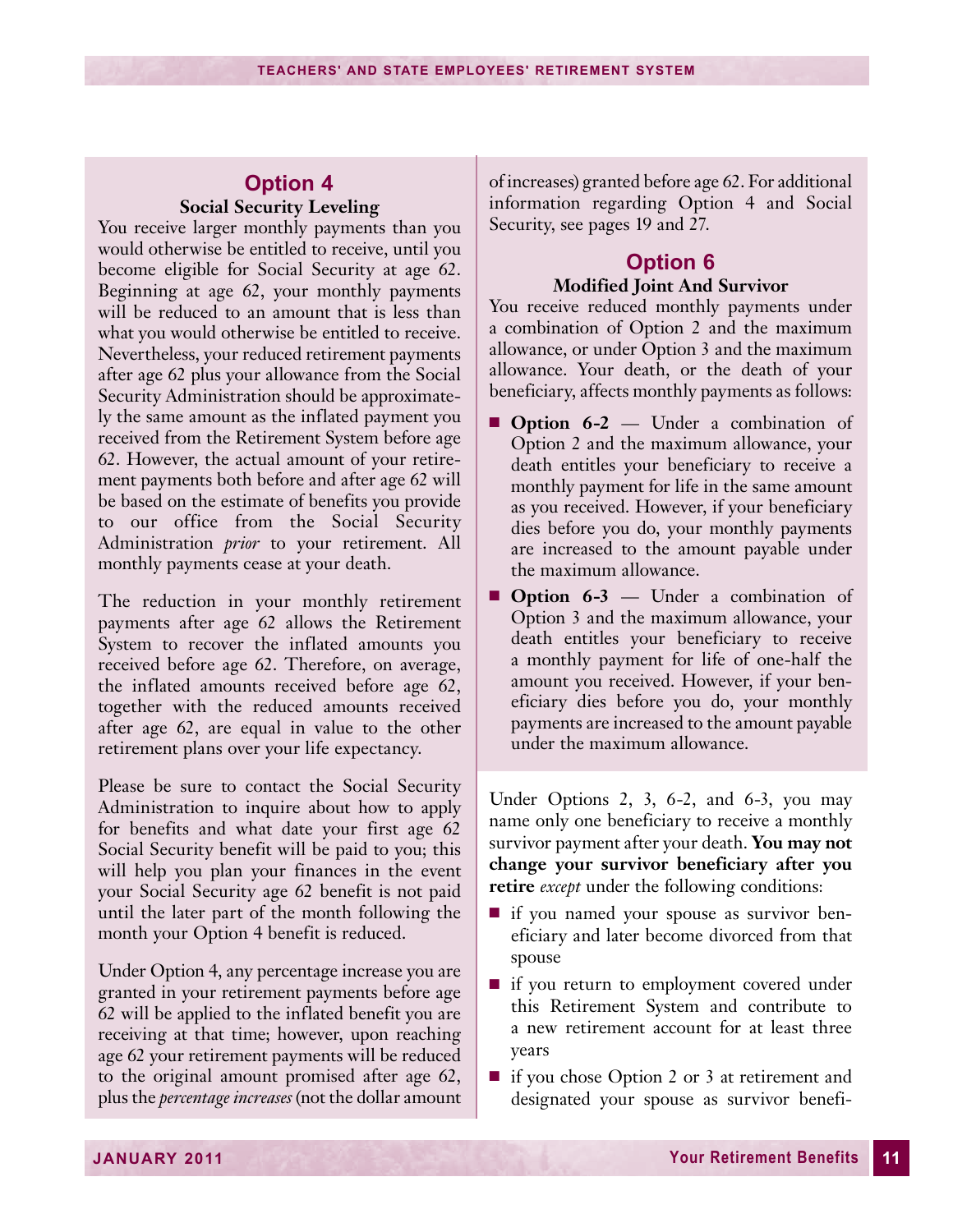<span id="page-13-0"></span>ciary and this spouse dies before you, and you remarry, you may name your new spouse as your beneficiary within 90 days of your remarriage under the same option you chose at retirement. This redesignation must be properly filed with the Retirement System within 120 days of remarriage. Your new benefit will be reduced on the basis of your age and the age of your spouse at the time of the change. The benefit payable to you will be the benefit you received prior to the death of your original spouse, additionally reduced in order to cover your new spouse as beneficiary.

Under Options 6-2 and 6-3, if your survivor beneficiary dies before you do, you may not name another.

Your new beneficiary designation will be effective on the first day of the month in which it was made, and it will provide retirement benefits that are mathematically equal to the retirement benefits that were in effect prior to your new beneficiary designation.

#### **How The Payment Options Work**

John Murphy has earned a service retirement benefit under the maximum allowance of \$1,000 a month. Unless he chooses a payment option, he will receive \$1,000 each month for life with all monthly payments ceasing at his death.

But let us assume he wants to share his benefit with his wife, Pam. Pam is 51 when John retires at 57 after 30 years and three months of creditable service. The table below shows how much John and Pam would each receive monthly under various payment options.

Of course, the actual amounts of the payment options you can choose are based on many factors, such as your age, your beneficiary's age, and when payments start. Before you retire, you will receive an estimate of the actual amounts payable to you.

| <b>To John</b>                                                                                                  | To Pam After John's Death |
|-----------------------------------------------------------------------------------------------------------------|---------------------------|
| <b>Maximum Allowance</b><br>$$1,000$ monthly                                                                    | \$0.00                    |
| Option 2<br>\$840.40 monthly                                                                                    | \$840.40 monthly          |
| Option 3<br>\$913.30 monthly                                                                                    | \$456.65 monthly          |
| Option $4*$<br>\$1,388.89 up to age 62, \$753.89 thereafter                                                     | \$0.00                    |
| Option 6<br>With Option 2:<br>\$832.10 monthly; if Pam dies before John, he receives \$1,000 monthly thereafter | \$832.10 monthly          |
| With Option 3:<br>\$908.40 monthly; if Pam dies before John, he receives \$1,000 monthly thereafter             | \$454.20 monthly          |

\*Assumes John's primary Social Security benefit is \$635 a month at age 62.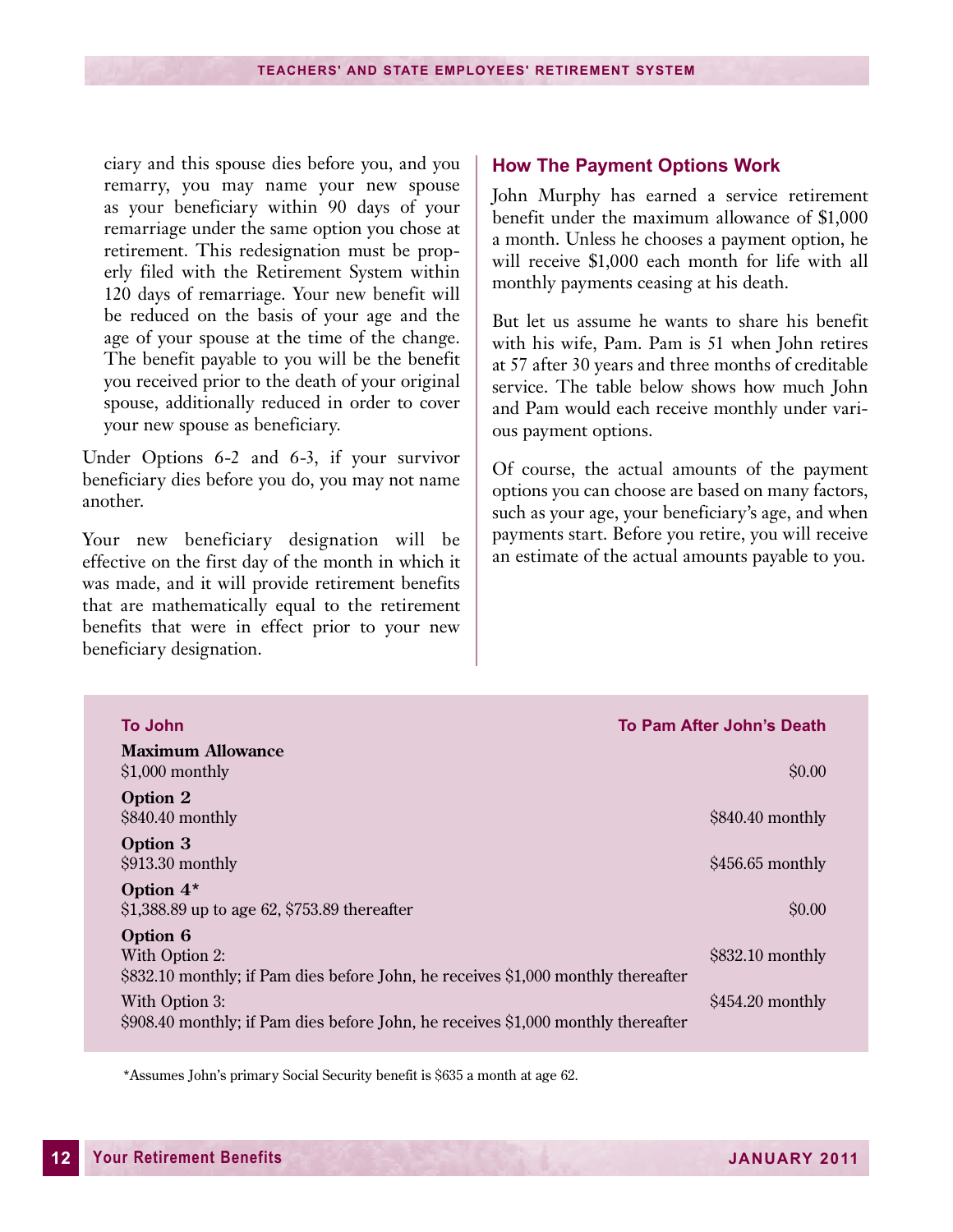### <span id="page-14-0"></span>**Creditable Service And Service Purchase Provisions**

Your benefit at retirement is based, in part, on your creditable service. In addition to the years and months you contribute to the System, creditable service may also include unused sick leave credit and certain types of purchased retirement service credit which are described below.

**Sick Leave.** Sick leave earned monthly under a duly adopted policy and for which you would receive full salary if you were absent from work on account of sickness, counts as creditable service. Sick leave which was converted from excess vacation leave in accordance with State law is also creditable. One month of credit is allowed, at no cost to you, for each 20 days of your unused sick leave when you retire. One more month is allowed for any part of 20 days left over, provided the remaining portion is at least one hour.

Sick leave is used to increase your creditable service, but sick leave cannot be used to meet the minimum qualifications for a deferred benefit or the Survivor's Alternate Benefit. You may use your sick leave to complete 30 years of service regardless of age, 25 years of service after age 60, and 20 years of service after age 50. Please note that sick leave does not count toward eligibility for retiree health coverage. See page 21 for information regarding retiree health coverage.

Your employer will certify the amount of sick leave you have on your retirement application.

**To purchase retirement service credit, you will need to complete the appropriate purchase form. These forms, which include detailed information about the service purchase process, are available on the Retirement System's Web site at www.myncretirement.com.**

**Military Service.** Your periods of active duty in the United States military up to the time you were first eligible for discharge count as creditable service at no cost to you if you were a teacher or State employee when you entered the military, and:

- vou returned to employment as a teacher or State employee within two years after your earliest discharge date
- you returned to employment as a teacher or State employee at any time after your discharge and completed at least 10 additional years of service as a contributing member

If you are not eligible for free credit under these rules, you may be eligible to buy credit for your first period plus later *required* periods of active duty by making a lump sum payment.

To be eligible to purchase military service credit, you must have contributed to this Retirement System for five years. Your cost will be equal to the full actuarial liabilities created on account of the additional credit purchased.

If your service is creditable in another retirement system, your ability to buy credit in this System may be restricted.

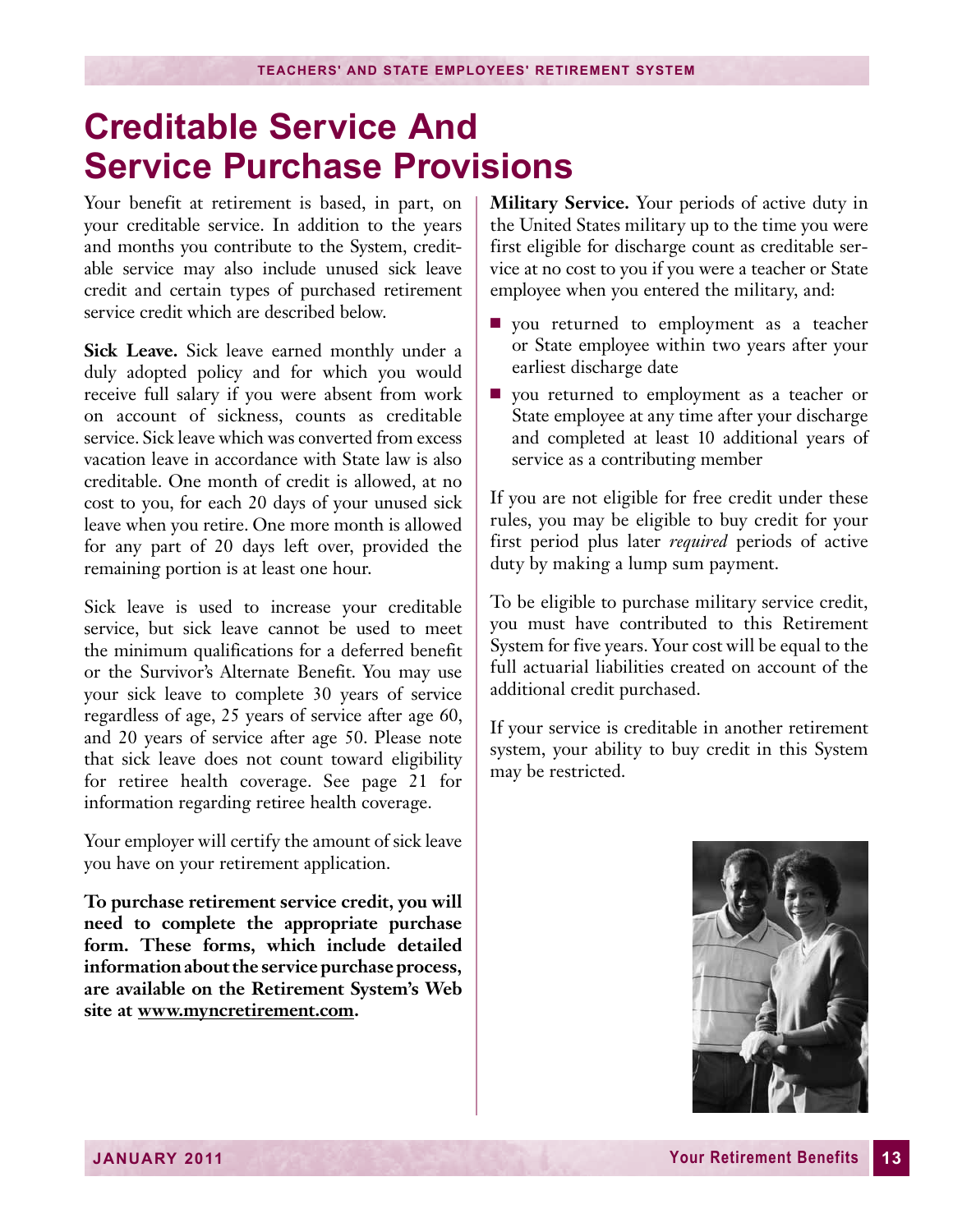**Withdrawn Service.** If you ever received a refund of your contributions from this Retirement System, the Local Governmental Employees' Retirement System, or the former Law Enforcement Officers' Retirement System, you may be eligible to make a lump sum payment to purchase in this System the amount of creditable service you lost when you received your refund. Before you are eligible to pay for this service, you must be rehired and contribute to this System for five years or have a combination of five years of currently creditable service in the Judicial, Legislative, Local Governmental, or this Retirement System.

Effective July 1, 2001, your cost, which must be paid in a lump sum, will be equal to the amount of contributions withdrawn, plus interest at the rate of six and one-half percent compounded annually from the year of withdrawal to the year of repayment, plus an administrative fee of \$25.

#### **Other Withdrawn Service Purchase Provisions.**

If you ever received a refund of your contributions from the Consolidated Judicial Retirement System, the Legislative Retirement System, or the Local Governmental Employees' Retirement System, you may be eligible to make a lump sum payment to purchase the amount of withdrawn creditable service in the System *from which it was withdrawn*. Before you are eligible to pay for this service, you must have five years of currently creditable service in this Retirement System or in the Judicial, Legislative, or Local Governmental Retirement Systems, or have a combination of five years of credit in any of these Systems. *Service purchased under this method may be used in determining your eligibility for benefits in this System.* However, only your creditable service in this System will be used in computing the amount of your benefit in this System, and creditable service in any other system will be used in computing benefits from that System.

Your cost, which must be paid in a lump sum, will be calculated using the withdrawn service purchase provisions in the System under which you are purchasing the service credit.

**Out-Of-State Service.** If you have performed out-of-state public employment, you may be eligible to buy credit for that service. Credit that can be purchased must have been with:

- $\blacksquare$  another state or governmental subdivision of a state
- n a federal, overseas dependent or military dependent school
- $\blacksquare$  the Public Health Service
- $\blacksquare$  the Merchant Marine (if you were also in the Naval Reserve)
- $\blacksquare$  the International Cooperation Administration or Agency for International Development, while on an approved leave of absence

To be eligible to purchase out-of-state service, you must have contributed to the Retirement System for a total of five years with at least one year of membership service after completing your out-of-state service. Your cost will be equal to the full actuarial liabilities created on account of the additional credit purchased.

If your service is creditable in another retirement system, your ability to buy credit in this System will be restricted. If you are eligible, you may buy credit at the rate of one year of out-of-state service for each year of service under this System. You may purchase a maximum of 10 years of out-of-state service credit.

**Educational Leave.** If you have interrupted service or approved leave of absence for educational purposes, credit may be purchased if regular employee and employer contributions are paid by the 15th of the month following the month for which service credit is allowed. If contributions are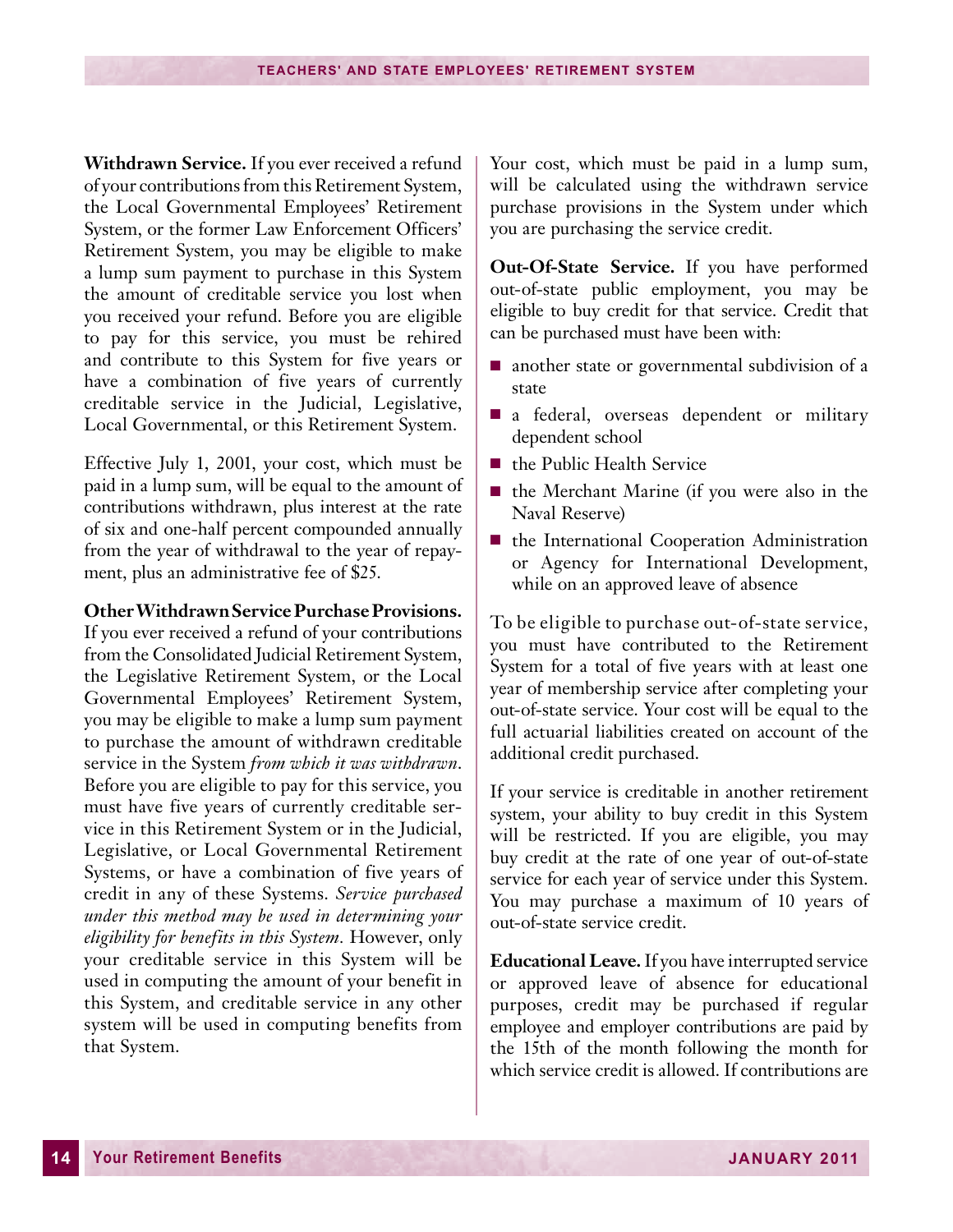not made by the 15th of the month, a penalty of 1 percent per month shall be assessed to the total costs. In addition, unless you return to service as a contributing member within 12 months after completion of your educational program and contribute to the Retirement System for at least three more years (except in the event of death or disability), your contributions will be refunded and the service credits canceled. If your employer will not make the employer contributions, you may make them in addition to the employee contributions.

Regardless of when the educational program was completed, the maximum allowable credit for educational leave or interrupted service for educational purposes is six years.

**Temporary Local And State Service.** You may purchase credit for full-time temporary local and State government employment if you have completed five years of service as a contributing member after the temporary employment. Your cost will be a lump sum payment equal to the full actuarial liabilities created on account of the additional credit purchased.

**Probationary Or Waiting Period Service.** You may purchase credit for a period of service you performed with a unit of the Local Retirement System, during which time you were in a probationary or employer imposed waiting period status between your date of employment and date of membership in the Retirement System. In order to be eligible to purchase this credit, the employer must have revoked its probationary or waiting period policy. Your cost will be a lump sum payment equal to the full actuarial liabilities created on account of the additional credit purchased.

**Workers' Compensation Leave.** If you are granted a leave of absence to receive benefits under the North Carolina Workers' Compensation Act, you may make a lump sum payment to purchase credit for the period of time you received those benefits.

If your leave ended before January 1, 1988, your cost will be a lump sum payment that includes the total amount required to cover the employee and employer funding. If your leave ends on or after January 1, 1988, the cost will be shared by you and your employer. For any leave ending on or after July 1, 1983, if payments are not made within six months of your return to service, a penalty of 1 percent per month shall be assessed to the total cost.

**Part-Time Local And State Service.** You may purchase credit for part-time local and State government service if you have completed five years of service as a contributing member. If your purchase of credit for part-time service makes you eligible to retire and you do so immediately after your purchase, the five years of service as a contributing member may be performed at any time before and/or after completion of the part-time employment. Otherwise, the five years of service must be performed *since* completion of the part-time employment. Your cost will be a lump sum payment equal to the full actuarial liabilities created on account of the additional credit purchased.

**Service With A Local Governmental Employer.** If you worked on a permanent, full-time basis with a unit of local government, and are not otherwise eligible for credit for that service, you may purchase credit for it in the State Retirement System, if you have completed five years of service as a contributing member. In order to be eligible to purchase this credit in the State Retirement System, the service must not be creditable in the Local Governmental Employees' Retirement System. Your cost will be a lump sum payment equal to the full actuarial liabilities created on account of the additional credit purchased.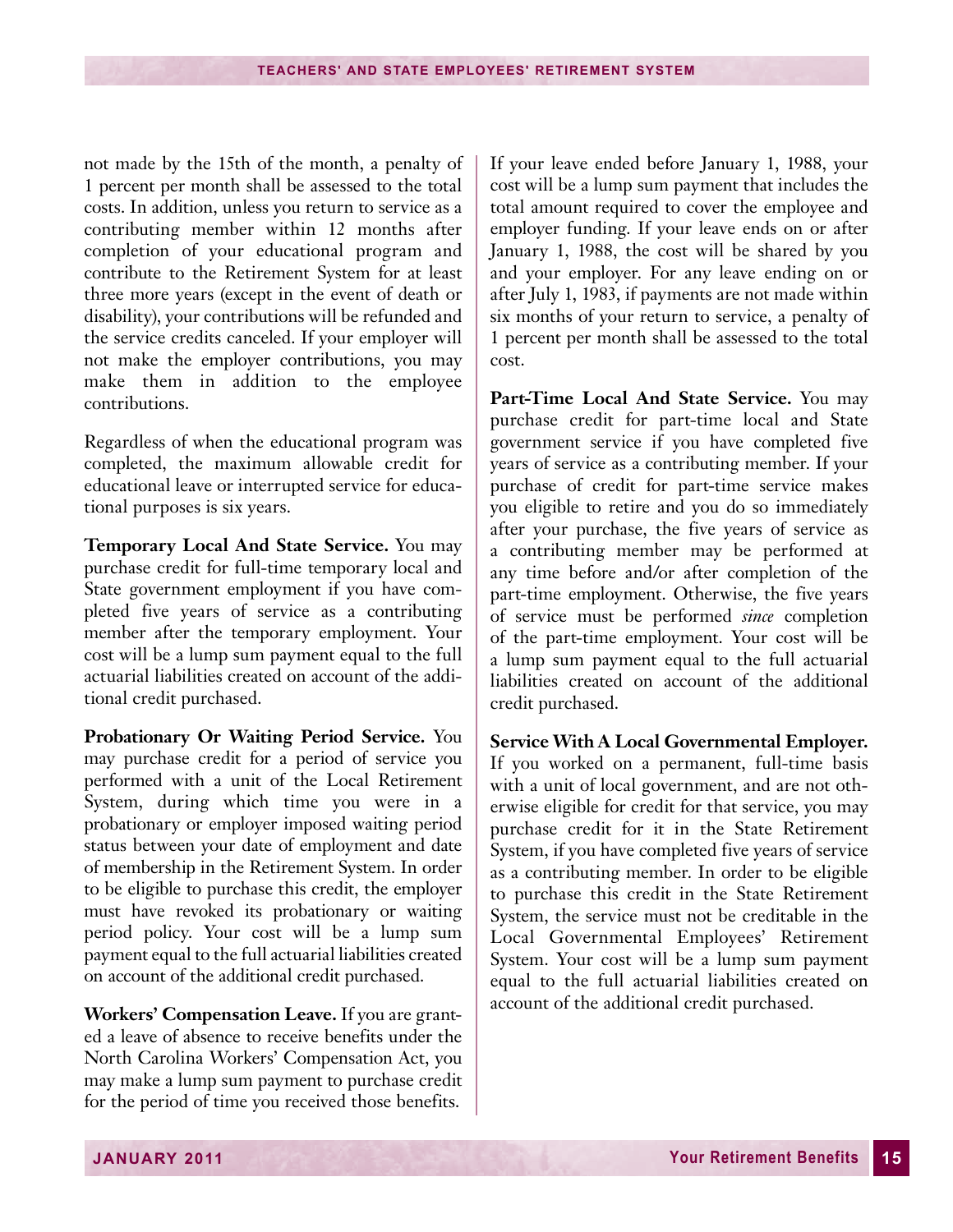**Service With The Federal Government.** You may purchase credit for service you performed on a full-time basis with the federal government, if you have completed five years of service as a contributing member of this Retirement System since performing the federal service. In order to be eligible to purchase this credit, your federal service must not be creditable in any other retirement system. Your cost will be a lump sum payment equal to the full actuarial liabilities created on account of the additional credit purchased.

**Public Community Service.** If you worked on a full-time basis with a public community service entity in North Carolina that was funded entirely with federal funds, and are not otherwise eligible for credit for that service, you may be eligible to purchase credit for it in this Retirement System. To do so, you must have completed five years of service as a contributing member since completing the public community service employment. Your cost will be a lump sum payment equal to the full actuarial liabilities created on account of the additional credit purchased.

**Omitted Service.** You may purchase credit for a period of eligible service to a participating employer, if during that period of eligible service, you should have been a contributing member of the State or Local Governmental Retirement System but were omitted from contributing membership through error.

The cost to purchase this type of service depends on when the omitted membership occurred. The cost, which must be paid in a lump sum payment, will likely be lower if you purchase the omitted service as soon as possible after the omission.

**Service As A Member Of The General Assembly.** You may purchase credit for service as a member of the General Assembly if that service is not creditable in the Legislative Retirement Fund or the Legislative Retirement System. Your cost will be a lump sum payment equal to the full actuarial liabilities created on account of the additional credit purchased.

**Service As A Member Of A Charter School.** You may purchase credit for service if you were a permanent employee of a charter school whose Board elected not to participate in the Retirement System. You must have completed five years as a contributing member after the charter school employment. Your cost will be a lump sum payment equal to the full actuarial liabilities created on account of the additional credit purchased.

**Withdrawn University of North Carolina Optional Retirement Program Service**. You may purchase credit for periods of withdrawn University of North Carolina Optional Retirement Program service, provided you are not receiving, and are not entitled to receive, any retirement benefits resulting from this service. To purchase this service, you must have completed five years of service as a contributing member of this Retirement System since your Optional Retirement Program service. Your cost will be a lump sum payment equal to the full actuarial liabilities created on account of the additional credit purchased.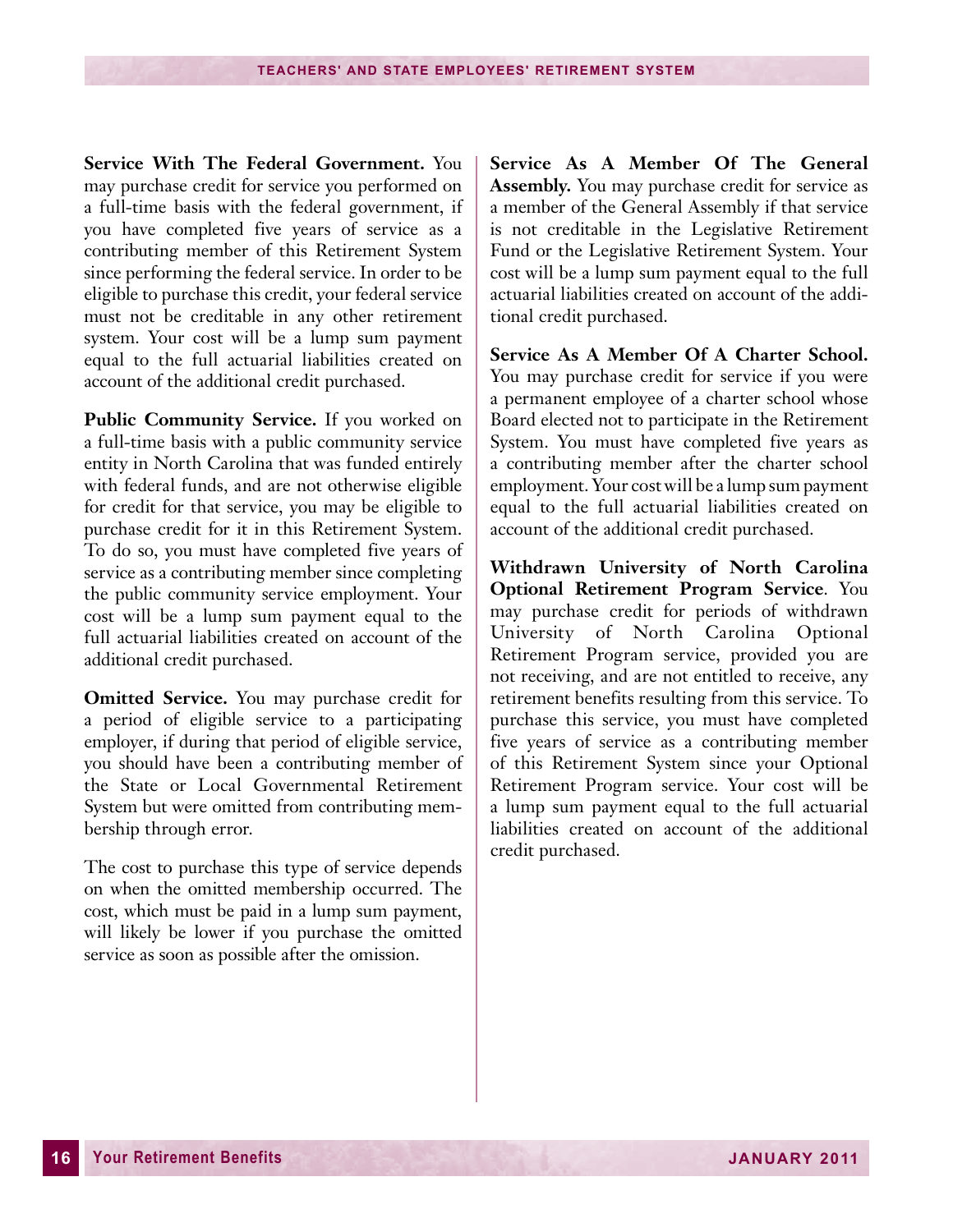<span id="page-18-0"></span>**Extended Illness Leave.** If your membership service was interrupted by one or more periods of leave without pay due to extended injury or illness, excluding maternity leave, you may purchase credit for each separate period during which you lost at least two months of membership credit. To be eligible, you must be a contributing member at the time of purchase and have at least five years of service as a contributing member. Your cost will be a lump sum payment equal to the full actuarial liabilities created on account of the additional credit purchased.

**Parental Leave.** If your membership service was interrupted by one or more periods of parental or maternity leave, pregnancy, or childbirth, you may purchase credit for each separate period during which you lost at least one month of membership credit. The maximum amount of credit you may purchase for each separate period is six months. To be eligible, you must be a contributing member at the time of purchase and have at least five years of service as a contributing member. Your cost will be a lump sum payment equal to the full actuarial liabilities created on account of the additional credit purchased.

#### **Rollovers To Purchase Retirement Service Credit**

Effective January 1, 2003, pre-tax money from an eligible retirement plan or an eligible IRA may be accepted via rollover or in-service plan-toplan transfer to purchase creditable service. For further information and instructions, please see Form 398, "Using a Distribution of Tax-Sheltered Savings to Purchase Retirement Credit," available from the Retirement System's Web site at www.myncretirement.com.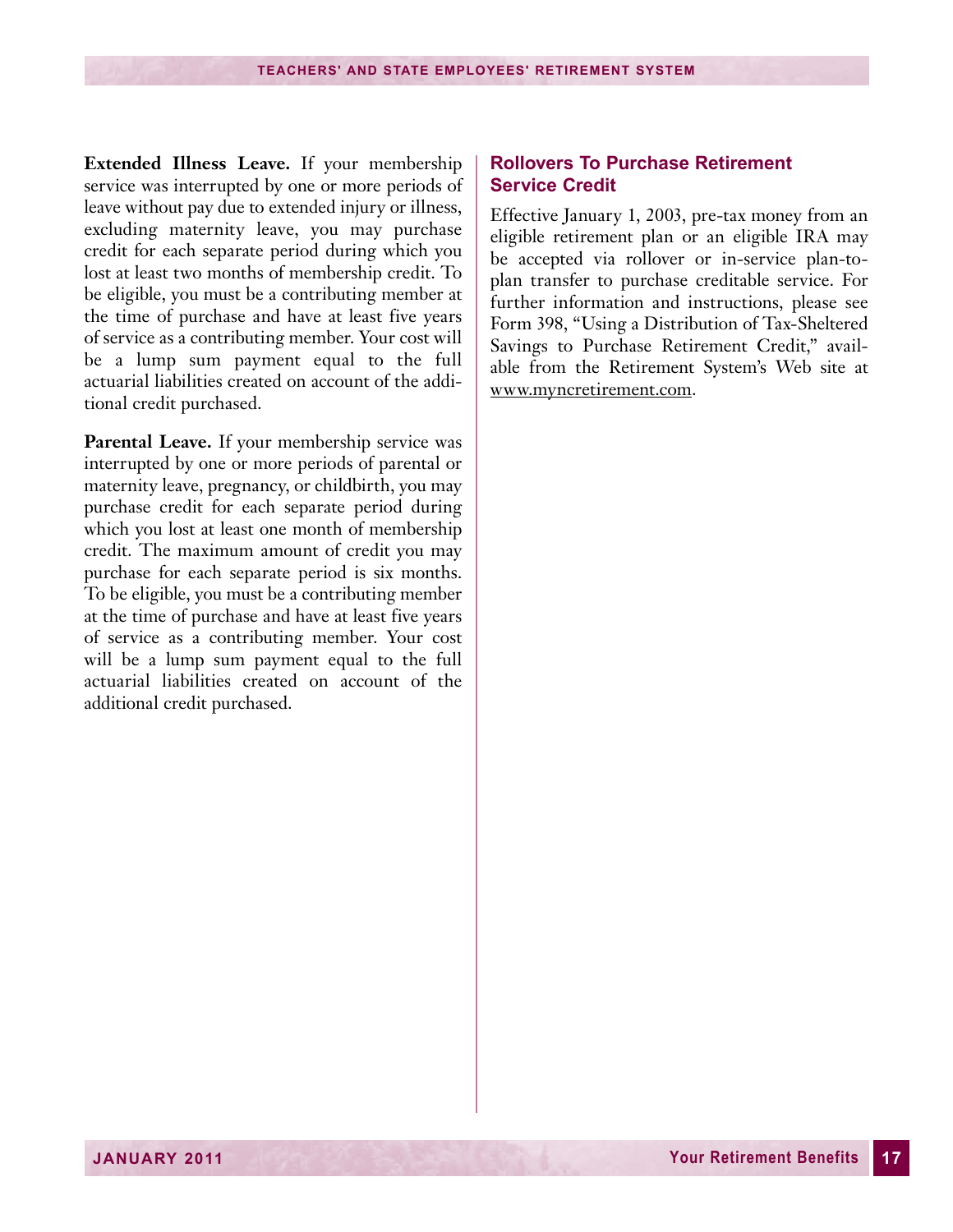### <span id="page-19-0"></span>**Transferring Service And Contributions Between Systems**

You can transfer your contributions and creditable service between this Retirement System and the Local Governmental Employees' Retirement System as long as you are an eligible member of the System to which you are transferring, do not receive a refund of your contributions from the System from which you are transferring, and file a Form 5TR which is available from the Retirement System.

Creditable service transferred counts toward eligibility for monthly benefits and is used in computing the amount of your benefit. (See page 5 concerning reciprocity.)

Effective January 1, 2004, after completing five years of membership service in the Teachers' and State Employees' Retirement System, you may transfer contributions and creditable service from the Consolidated Judicial and Legislative Retirement Systems to this Retirement System. Please contact the Retirement System for additional information and instructions.

NOTE: A transfer can affect your eligibility for retiree group coverage under the State Health Plan. Please see page 21 for further information.



### **Refund Of Contributions**

If you leave the System for any reason other than retirement or death, you can either receive a refund of your contributions (plus interest, if you have at least five years of service as a contributing member), or leave your contributions in the System and keep all the creditable service you earned to that date. See page 5.

To receive a refund, simply complete a Form 5, "Withdrawing Your Retirement Service Credit and Contributions," and file it with the Retirement System. You can get the form from the Retirement System's Web site at www.myncretirement.com. State law does not permit the Retirement System to make a refund earlier than 60 days after your separation from covered employment. Upon receipt of your refund of contributions, you waive any rights to the employer contributions or any other benefit from the Retirement System. (See pages 21 through 24 for information about *retiree* medical benefits and taxation.)

#### **Interest**

The interest credited on your contributions and paid with a refund is set by State law. The amount is 4 percent per year on your balance at the first of each calendar year, compounded annually. Interest is a benefit to you only if you leave the System, get a refund, and qualify for an interest payment. The difference between the total investment earnings on your contributions and the 4 percent paid with your refund is kept by the System to help pay the cost of retirement benefits for career employees. If the law allowed a higher rate of interest to be paid with refunds, retirement benefits and other career employee benefits would be lower.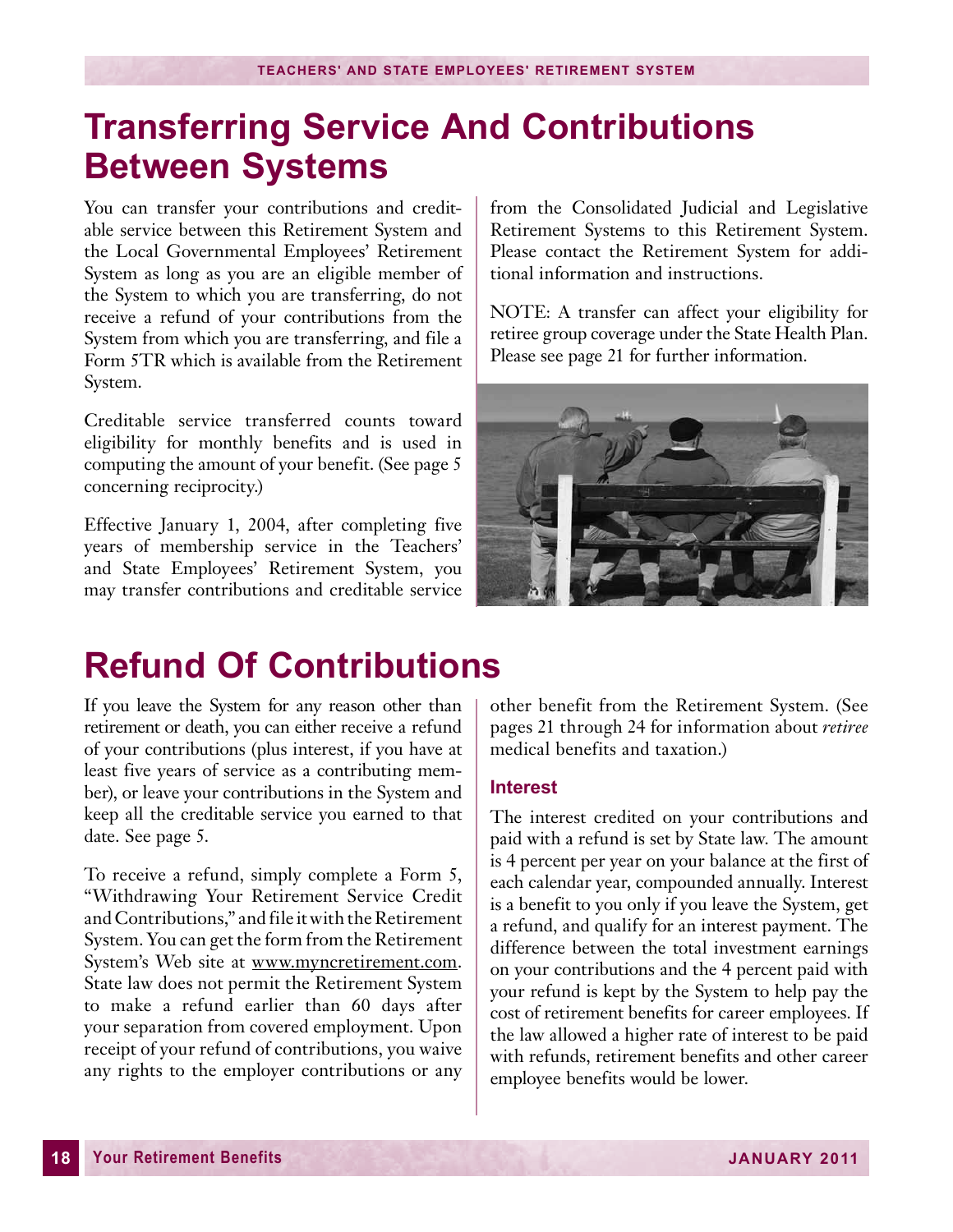# <span id="page-20-0"></span>**Applying For And Receiving Monthly Benefits**

#### **Retirement Application Process**

Once you decide to retire and meet the eligibility requirements for monthly benefits, there are certain steps which must be taken to begin the retirement process.

Monthly retirement benefits are effective the first day of any month; however, a retirement application must be signed, dated, and filed at least one day and not more than 120 days prior to the effective date of retirement.

Approximately 90 to 120 days before your planned retirement date, you should complete a:

■ Form 6, "Claiming Your Monthly Retirement Benefit"

Please see the Guides on the Form 6 for additional detailed information about the retirement process. This form is available from your employer or the Retirement System's Web site at www.myncretirement.com.

**If you contribute to the Retirement System during the six months before your effective date of retirement (or you are currently out of service, but your last day of service with a participating employer of the Retirement System was within the past five years, and you had unused sick leave), your employer should complete the employer certification section (Section H) on the Form 6, "Claiming Your Monthly Retirement Benefit," before the form is sent to the Retirement System.**

If you want an estimate under Option 4, you must furnish the Retirement System with an estimate, obtained from the Social Security Administration, of the Social Security benefit available to you at age 62. This estimate should be obtained within one year prior to your effective date of retirement.

You must terminate employment, live until the effective date of retirement, and not perform any services for a State System employer (except as a bona fide volunteer in a local school administrative unit) at any time during the six monthsimmediately following the effective date of retirement in order to be legally retired.

Generally, if your death occurs before the effective date of your retirement, your beneficiary will not be eligible for a monthly retirement allowance, based on your retirement account, except as provided under "Survivor's Alternate Benefit" on page 6.

Upon receipt of your Form 6, "Claiming Your Monthly Retirement Benefit," the Retirement System will send you an acknowledgement letter which will include instructions on your next steps in the retirement process. You will also be sent:

- Form 170, "Authorizing Direct Deposit"
- $\blacksquare$  Instructions for enrolling in the retiree group of the State Health Plan

In addition, you will have an opportunity to elect coverage under the optional \$10,000 Contributory Death Benefit for Retired Members. Your election must be made within 60 days of the effective date of your retirement. Information about the cost and coverage provisions will be sent to you shortly after the Retirement System receives your retirement application.

You will later receive an estimate of the maximum allowance you can receive and the payment options, if applicable. Along with the estimates, you will receive:

- Form 6E, "Choosing Your Retirement Payment Option"
- Form 290, "Choosing Income Tax Withholding Preferences"
- Form 336, "Designating Beneficiary(ies) for the Guaranteed Refund as a Retiree"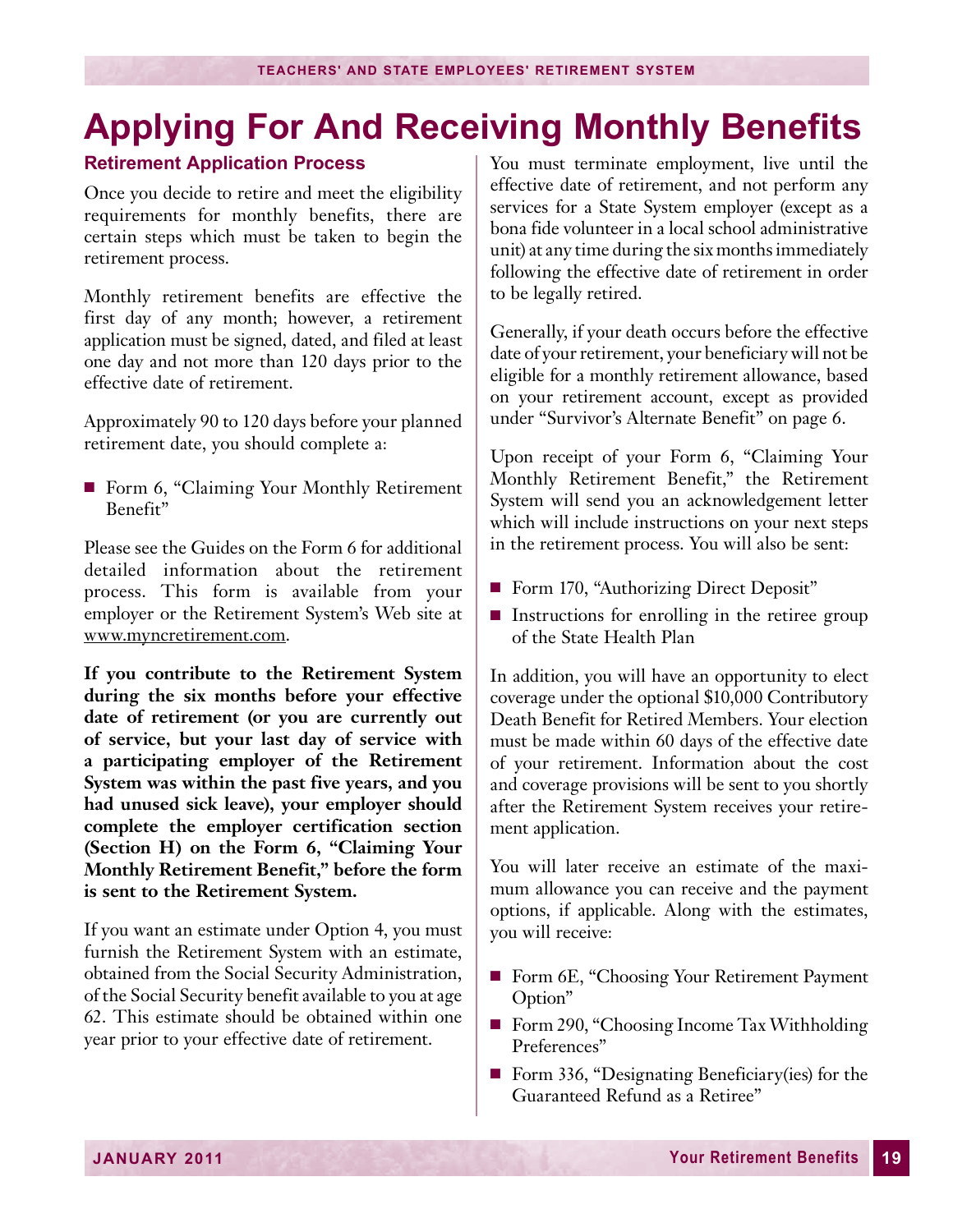<span id="page-21-0"></span>**Please note that the Retirement System will not be able to pay monthly retirement benefits to you until we have received your properly completed Form 6E.**

Please return completed forms directly to the Retirement System.

#### **Your First Monthly Benefit**

Your first monthly retirement benefit will be mailed to you. Thereafter, it is the policy of the Retirement Systems Division for your monthly payment to be directly deposited in your account when your financial institution opens for business on the 25th day of each month, except in December, when it will be deposited on the 20th. If the day the Retirement System would normally make your deposit is a Saturday, Sunday, or holiday, then your deposit will be made on the last workday *before* that Saturday, Sunday, or holiday. Direct deposit is fast, is automatic, and is free of cost to you.

#### **Post-Retirement Increases**

Your benefit may be increased periodically after retirement to help you keep up with the costof-living. Increases depend on changes in the Consumer Price Index, the availability of funds, and how much active working members of the System receive in salary raises.

The cost-of-living increases granted are usually figured as a percentage increase in your monthly benefit. That percentage increase becomes a permanent part of your monthly benefit, under all payment plans, and the monthly benefit to be paid to your beneficiary, after your death, under Options 2, 3, 6-2, and 6-3. (See page 11 regarding Option 4 increases.)

### **NC 401(k) and NC 457 Transfer Benefit**

If you retire on or after January 1, 2011, you are eligible to make a one-time election at or following retirement to transfer any portion of your eligible contributions, not including Roth contributions and earnings, in the NC 401(k) Plan and/or NC 457 Plan to the Teachers' and State Employees' Retirement System and receive a separate additional monthly lifetime retirement allowance based upon your transferred balance.

If you retired prior to January 1, 2011, you will be allowed to make the one-time election for this benefit on or after July 1, 2011. Allowances will be available without cost-of-living increases and with cost-of-living increases. Please visit our Web site at www.myncretirement.com for additional detailed information about the Transfer Benefit, a Transfer Benefit estimator, and the required forms.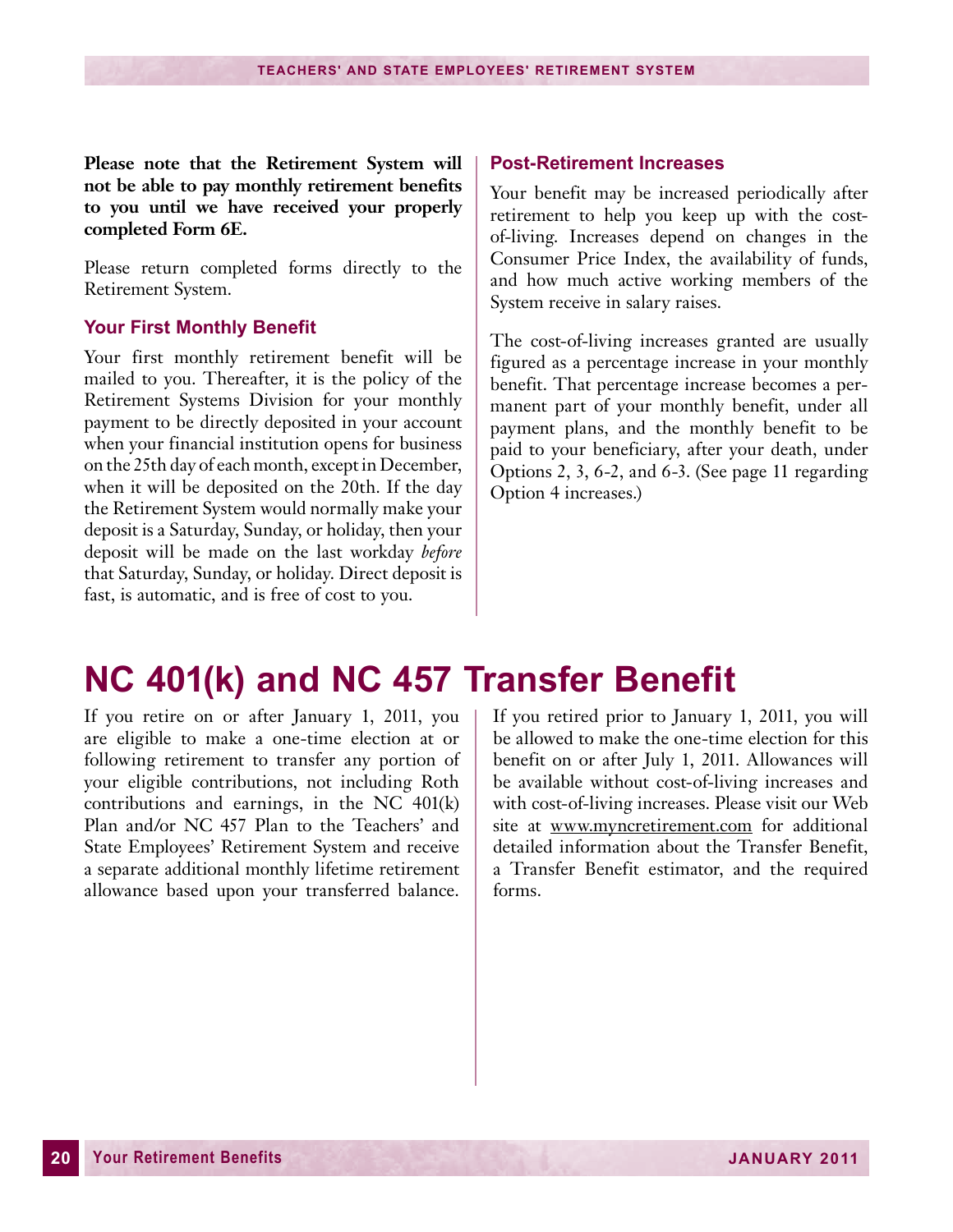# <span id="page-22-0"></span>**Retiree Health Insurance Coverage**

When you retire, you are eligible to enroll in the State Health Plan, with the cost determined by when you began State employment and which health coverage you select, if you contributed to the Teachers' and State Employees' Retirement System for at least five years (not including credit for unused sick leave or credit transferred from the Local Governmental Employees' Retirement System) while employed as a teacher or State employee.

After the Retirement System receives your retirement application, you will be sent instructions on how to enroll in the retiree group of the State Health Plan.

Under current law, if you were first hired **prior to October 1, 2006**, and retire with five or more years of State System membership service, the State will pay for your individual coverage under one of the Preferred Provider Organization (PPO) plans. Based on the conditions described above, if you were first hired **on or after October 1, 2006**, in order to receive individual coverage at no cost, you must retire with 20 or more years of retirement service credit; if you have 10 but less than 20 years of retirement service credit, you will have to pay 50 percent of the cost for your coverage, and with five but less than 10 years, you will have to pay the full cost for your coverage. In all cases, the full cost of dependent coverage, if elected, must be paid by you.

As a retiree, when you or covered dependents become eligible for Medicare, both Parts A (Hospital) and B (Medical) must be elected in order to maintain the same level of coverage provided before retirement.

For information on prescription drug coverage under the State Health Plan and Medicare Part D (Prescriptions), please contact the State Health Plan at 1-888-234-2416 or visit the State Health Plan Web site at www.shpnc.org.

Coverage under the retiree group of the State Health Plan begins on the first day of the month following the effective date of retirement. For example, if your effective date of retirement is January 1, 2011, your retiree group health coverage will begin on February 1, 2011.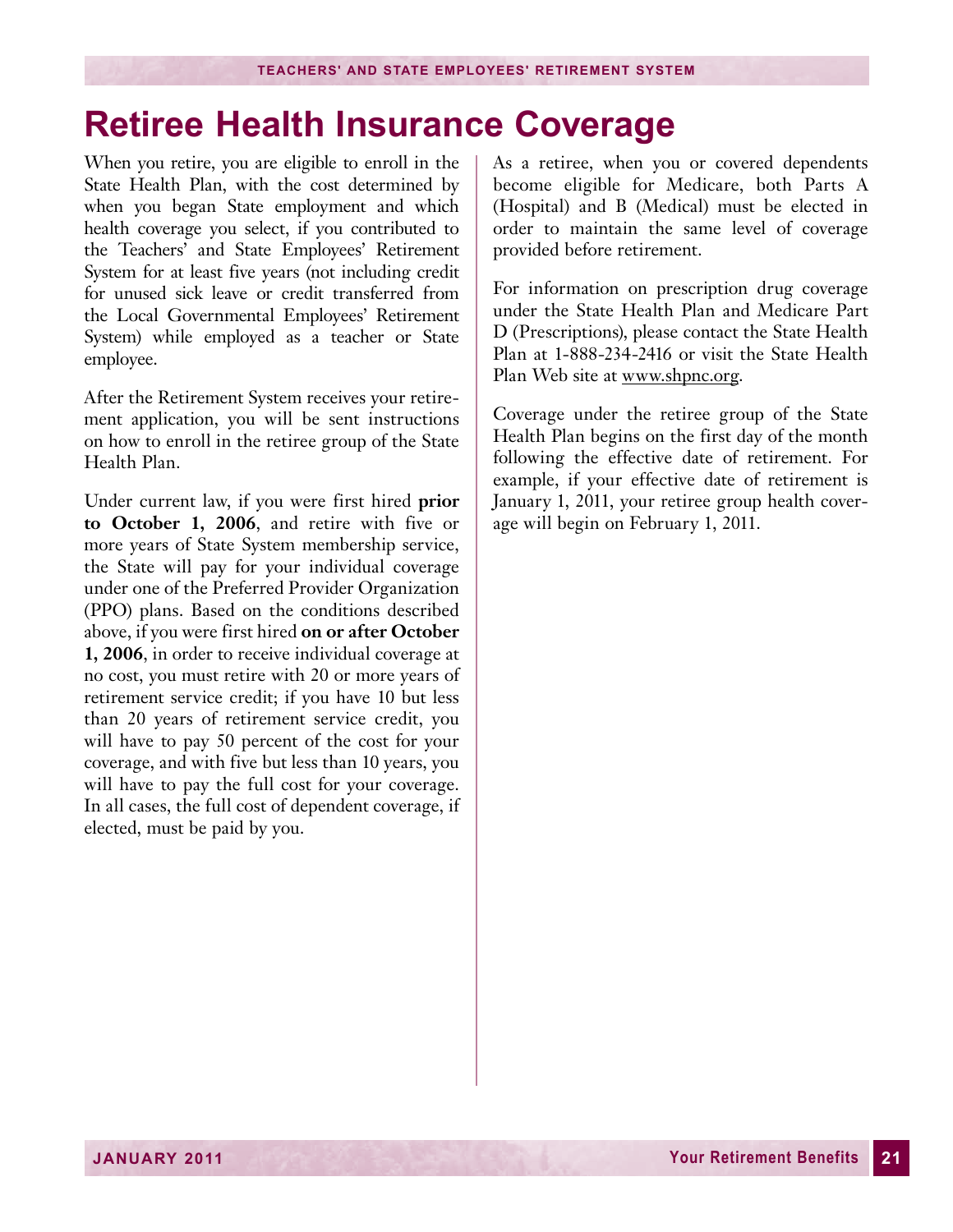### <span id="page-23-0"></span>**Income Tax**

Benefits from the Retirement System receive special income tax treatment. The following is a brief outline of current tax laws as they apply to System benefits. However, tax laws often change. You should consult your tax advisor for more details.

#### **Retirement Benefits**

Each year by January 31, a Form 1099-R (similar to Form W-2, Statement of Income and Tax Withheld, that you received annually while you were working) will be sent to you. Shown on the Form 1099-R are the amount of your retirement benefits, the taxable portion (if any), the amount of tax withheld (if any), and related information. Copies will also be sent to the Internal Revenue Service and North Carolina Department of Revenue. Therefore, you should report your retirement benefits on your federal and North Carolina tax returns regardless of whether you owe any income tax.

**Federal Income Tax.** Part of your retirement benefit may not be subject to federal income tax because the tax was withheld while you were working. Included in the non-taxable part of your retirement benefits are contributions made by you before July 1, 1982, and any non-rollover service purchases made by you.

All or part of your retirement benefit may be subject to federal income tax because it has not been taxed before. Included in the taxable part of your retirement benefits are contributions made by you after July 1, 1982, any rollover service purchases, and all benefits paid by the employer contributions and investment earnings.

When you retire, you will receive a statement that shows the total amount of your retirement benefits not subject to federal income tax. That figure will be referred to as your "federal tax base."

Under federal law, the majority of each and every retirement check is includable as taxable income on your federal tax Form 1040. This does not mean that you will pay tax again on the contributions on which you have already paid tax. It does mean, however, that you may exclude only a small portion of your previously taxed contributions each month throughout a period of time specified by the federal government.

The Retirement System computes the non-taxable portion of your monthly benefit by using the Internal Revenue Service "Simplified General Rule." Under this method of computation, your "federal tax base" is divided by a specified number, based on your option and your age at retirement, to determine the non-taxable amount of your monthly benefit.

In order to determine in advance the portion of your monthly benefit that is *not* taxable, refer to the tables on the following page. Use Table 1 if you select the Maximum Allowance or Option 4; use Table 2 if you choose Option 2, 3, 6-2, or 6-3. Based on *your* age at retirement for Table 1 or for *your and your beneficiary's combined age* for Table 2, determine the number of expected payments in column two opposite your age bracket. Divide the number of expected payments into your

"federal tax base" (as shown in your Final Report of Retirement Benefits). The result is the amount of your monthly benefit that is *not* taxable.

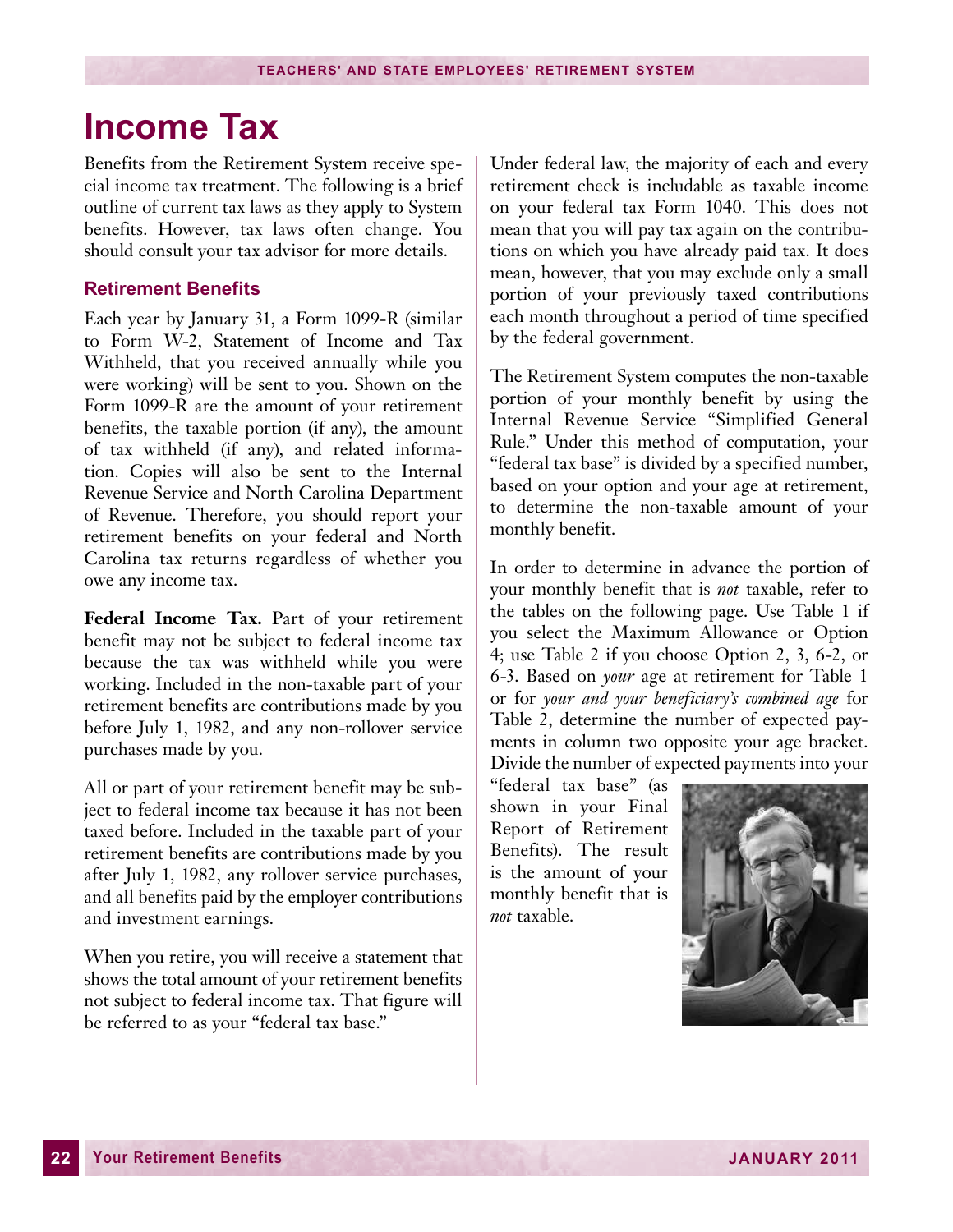| Table 1 - For Maximum Allowance And Option 4 |                                                                                          |  |
|----------------------------------------------|------------------------------------------------------------------------------------------|--|
| Your Age<br><b>At Retirement</b>             | <b>Number Of Expected Payments</b><br><b>To Be Divided Into Your</b><br>Federal Tax Base |  |
| 55 and under                                 | 360                                                                                      |  |
| over 55 to 60                                | 310                                                                                      |  |
| over 60 to 65                                | 260                                                                                      |  |
| over 65 to 70                                | 210                                                                                      |  |
| over 70                                      | 160                                                                                      |  |

|                                             | Table 2 – For Options 2, 3, 6-2, And 6-3                                          |
|---------------------------------------------|-----------------------------------------------------------------------------------|
| <b>Combined Age</b><br><b>At Retirement</b> | <b>Number Of Expected Payments</b><br>To Be Divided Into Your<br>Federal Tax Base |
| 110 and under                               | 410                                                                               |
| over 110 to 120                             | 360                                                                               |
| over 120 to 130                             | 310                                                                               |
| over 130 to 140                             | 260                                                                               |
| over 140                                    | 210                                                                               |

#### **FOR EXAMPLE — Maximum Allowance And Option 4:**

If your "federal tax base" is \$13,950 and your age at retirement is 60, you would divide \$13,950 by 310 to obtain your non-taxable figure of \$45 *per month*. Therefore, regardless of the postretirement increases you may receive in the future, \$45 of your monthly benefit would be exempt from federal income tax for 310 months. The amount of your monthly benefit *in excess* of \$45 would be immediately includable for federal income tax purposes, and after 310 months your total monthly benefit would be includable.

#### **FOR EXAMPLE — Options 2, 3, 6-2, And 6-3:**

If your "federal tax base" is \$13,950 and your age at retirement is 56 and your spouse's age is 63, you would divide \$13,950 by 360 to obtain your non-taxable figure of \$38.75 *per month*. Therefore regardless of the post-retirement increases you may receive in the future, \$38.75 of your monthly benefit would be exempt from federal income tax for 360 months. If you fail to live 360 months, the beneficiary to whom you have left a *monthly benefit*, can claim the \$38.75 monthly exclusion for the balance of the 360 months. The amount of your or your survivor's monthly benefit *in excess* of \$38.75 would be immediately includable for federal income tax purposes, and after 360 months your total monthly benefit would be includable.

The illustrations on this page are only examples. Your non-taxable amount will be based on your age and the age of your survivor, if applicable, at retirement and the amount of your "federal tax base."

**North Carolina Income Tax.** If you are a North Carolina resident and have maintained five or more years of retirement service credit as of August 12, 1989, your retirement benefit paid by this System is not subject to North Carolina income tax. If you do not have five years of maintained retirement service credit as of August 12, 1989, you will be required to pay North Carolina income tax on the taxable portion of your retirement benefit. The amount of retirement benefits subject to North Carolina income tax is the same amount of retirement benefits on which federal income tax must be paid, less a \$4,000 annual exclusion. If the taxable portion of your annual retirement benefits is less than \$4,000, you will not owe any North Carolina income tax on your retirement benefits.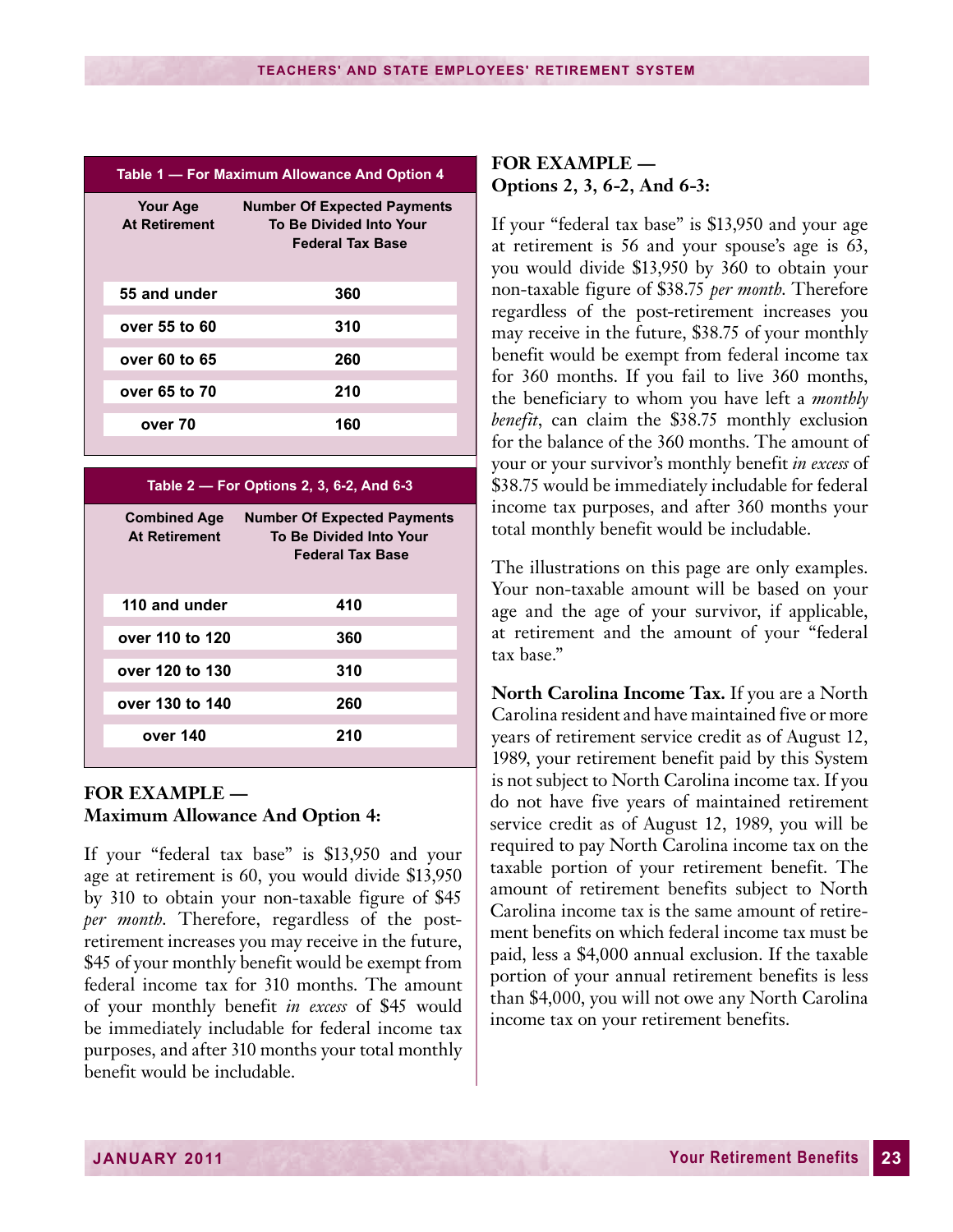<span id="page-25-0"></span>If you are not a resident of North Carolina, you may not owe North Carolina income tax on your retirement benefits from this System. However, you may owe state income tax in the state in which you live. You should contact your tax advisor, the North Carolina Department of Revenue, or the Department of Revenue in the state in which you live for specific information relative to your situation. Our System can only withhold North Carolina income tax. We cannot withhold any other state's income tax from your monthly benefit.

#### **Death Benefits**

Your beneficiary pays no income tax on death benefits. They are treated as life insurance benefits for tax purposes.

#### **Refunds**

By January 31 of the year following the year of your refund, you will be sent a Form 1099-R showing the amount of your refund, the taxable portion, the amount of tax withheld (if any), and related information. Copies will also be sent to the Internal Revenue Service and North Carolina Department of Revenue.

**Federal Income Tax.** You pay no federal income tax on the amount you contributed prior to July 1, 1982; however, the amount you contribute after July 1, 1982, is subject to federal income tax. Also, any interest earned by your contributions before and after July 1, 1982, is subject to federal income tax.

Federal income tax laws *require* withholding from the taxable portion of your refund *unless* that portion of your refund is directly rolled over to an eligible IRA or eligible employer retirement plan that will accept your rollover. If you do not elect to roll over the taxable portion of your refund directly to an eligible IRA or eligible employer plan that will accept your rollover,

20 percent of the taxable portion of your refund will be withheld for federal income tax purposes. Withholding is *mandatory* unless the taxable portion of your refund is directly rolled over.

In addition to income tax, you may owe a 10 percent excise tax on the taxable portion of a refund which is made prior to death, disability, or the attainment of age 591/2. You can defer the income tax and avoid the 10 percent excise tax by rolling over the taxable portion of your refund to an eligible IRA or eligible employer plan. You should consult the Internal Revenue Service, your attorney, or your accountant for specific information relative to your particular situation.

**North Carolina Income Tax.** The amount of the refund subject to North Carolina income tax is the amount of the refund on which federal income tax must be paid, less a \$4,000 exclusion. Refunds of retirement contributions paid by the Retirement System to former employees who maintained five or more years of retirement service credit as of August 12, 1989, are *not* subject to North Carolina income tax. Employees who do not have five years of maintained retirement service credit as of August 12, 1989, will be required to pay North Carolina income tax on the taxable portion of their retirement benefits refunds. If the taxable portion of your refund is less than \$4,000 for federal income tax purposes, you will not owe any North Carolina income tax on your refund.

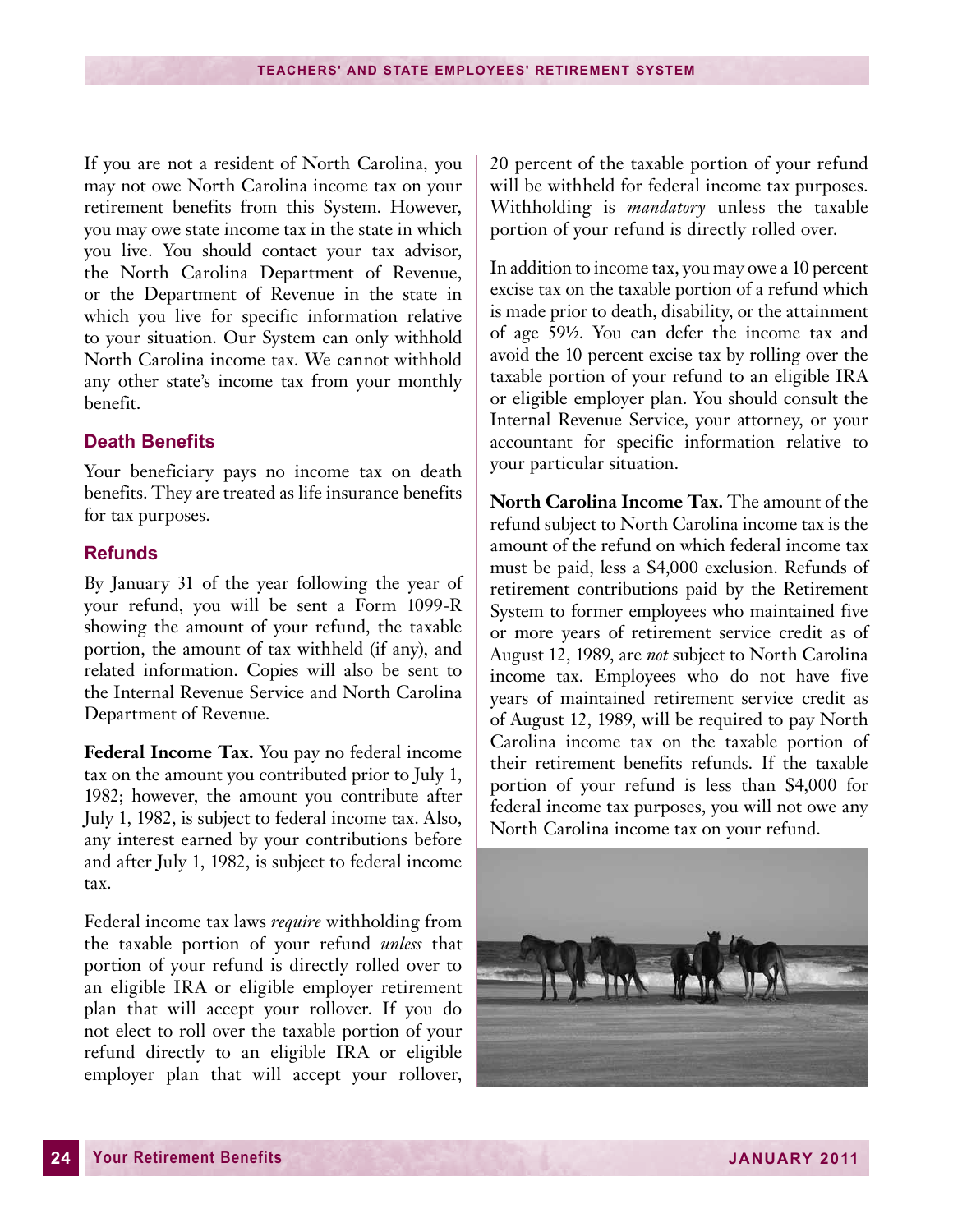### <span id="page-26-0"></span>**Reemployment After Retirement**

After you have officially retired and are receiving monthly benefits, if you perform work in any capacity for an employer under this Retirement System, you will be subject to the reemployment provisions described below. These provisions may require you to work under an earnings limitation or to reenroll as a contributing member of the Retirement System. You will be subject to reemployment provisions based on the nature of the particular work you perform for a State System employer, regardless of your job classification or your technical employment status (which may include being assigned to work for a State System employer by a private company such as a temporary agency). If you retire with monthly early or service retirement benefits from this System and are reemployed by an employer that participates in this System, the following apply:

**Reemployment After Receiving Early Or Service Retirement Benefits.** If you retire on or after November 1, 2005, with monthly early or service retirement benefits from the System and are reemployed by an employer that participates in the Teachers' and State Employees' Retirement System, the following apply:

During the six months immediately following your retirement date, you must not perform any services for an employer in the Teachers' and State Employees' Retirement System in any capacity (except as a bona fide volunteer in a local school administrative unit). A return to work earlier than six months will revoke your retirement benefit retroactively to your retirement date and all benefits paid to you must be repaid to the Retirement System. Establishing a pre-existing agreement for post-retirement employment with an employer in this System is prohibited and will cause retroactive revocation of retirement benefits, as well.

If you are reemployed in a position that requires membership (see "Becoming A Member Of The System" on page 2) in the Teachers' and State Employees' Retirement System (or Consolidated Judicial Retirement System), your State System retirement payment will be stopped on the first day of the month following the month of reemployment and you will again become a contributing member in the month in which you are restored to service.

At any time you are reemployed and become a member of the Retirement System again, your retirement benefits will be greater at the time of your second early/service retirement. If you return to service and contribute for at least three additional years, your service from your first and second periods of employment will be combined and you can change the retirement payment plan and/or beneficiary you selected at the time of your original retirement. If you return to service for less than three years, your first retirement benefit will be reinstated and you will have a choice of either receiving a lump sum refund of contributions or another (generally smaller) monthly benefit from your second period of employment.

If you are reemployed with a State System employer on a part-time, interim, temporary, or contractual basis, or are otherwise engaged to perform services on any basis that does not require membership in the Retirement System, your retirement payment will be stopped if your earnings during the 12-month period immediately following the effective date of retirement or during any calendar year exceed your earnings limitation, which is calculated as the *greater* of the following:

- \$29,280 (2011 amount)
- 50 percent of your compensation, excluding termination payments, reported to the Retirement System during the 12 months of service preceding the effective date of your retirement

The above amounts are increased on January 1 each year by the percentage increase in the Consumer Price Index, which is a national measure of the increase in the cost of living from one year to the next.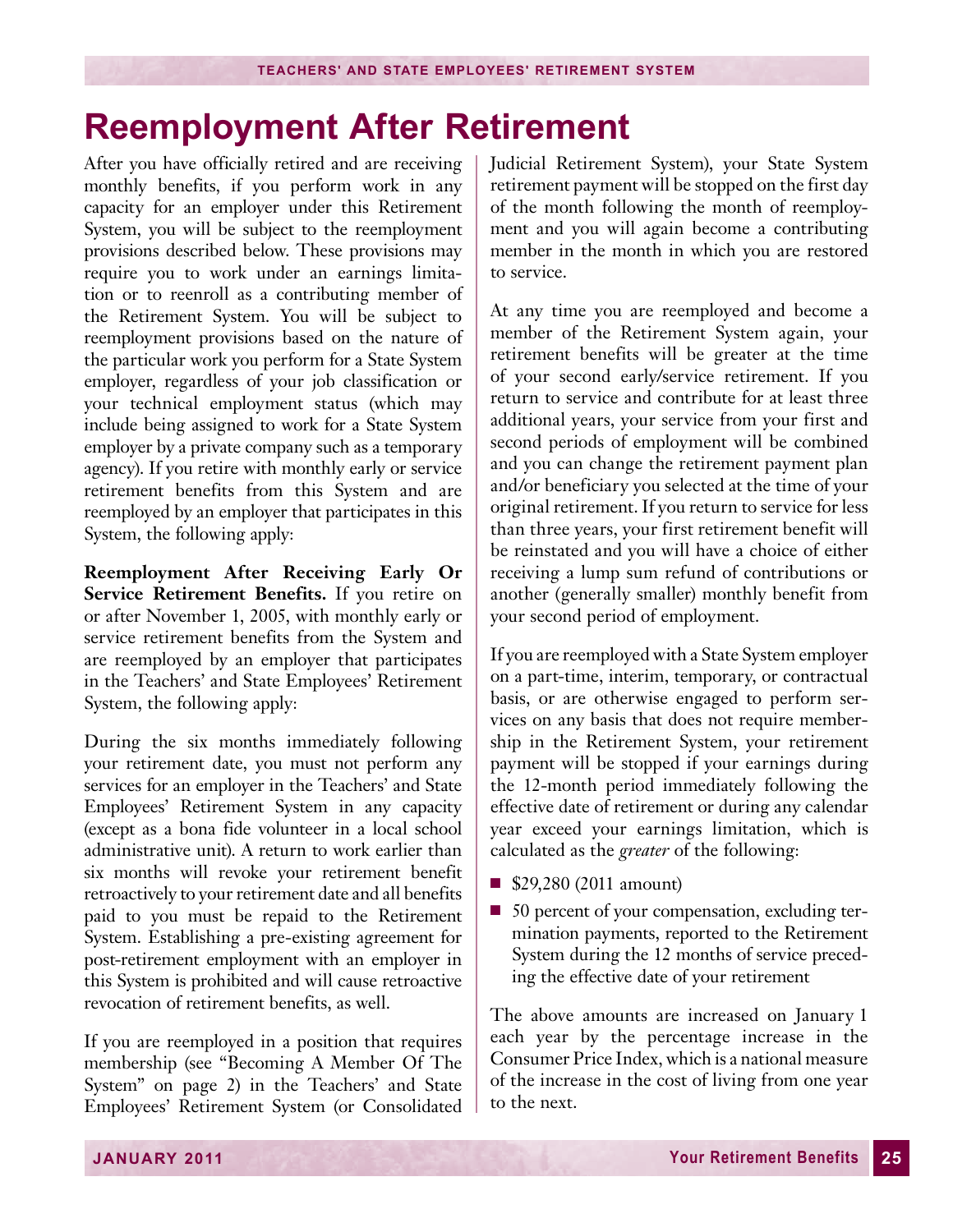Your retirement payment will be stopped for the remainder of the calendar year on the first day of the month following the month in which your earnings exceed the greater of the two limits stated above. Your retirement payment will start again on January 1 of the year after your benefit is stopped. If your earnings exceed the allowable amount in the month of December, your benefit will not be suspended.

Reemployment which causes suspension of your retirement allowance will also cause the suspension of your health coverage under the retiree group of the State Health Plan. Before accepting such reemployment, you should ask the new employer if you will qualify for continued coverage under the active group of the State Health Plan, and if you will qualify for the State's contribution toward your coverage. Upon restoration of your retirement allowance, your health coverage under the retiree group will be reinstated the first of the month following the month your retirement allowance is restored.

For additional information, please see "Return-to-Work Laws" under "Guidance Publications" on our Web site at www.myncretirement.com.

**Reemployment Exception for Nursing Instructors.** If you are a Teachers' and State Employees' Retirement System retiree who retired on or before June 1, 2009 with a reduced or unreduced benefit, or if you retire on or after July 1, 2009 with an unreduced benefit, and you wish to return to work as a nursing instructor exempt from the earnings limitations and continue to receive your monthly retirement benefit, you may do so provided you meet **all** of the following conditions:

 $\Box$  you have a six-month separation from service under this System immediately preceding your return to employment as a nursing instructor, during which time no work is performed in any capacity with a State-supported community college or university

- **n** you return to work as a nursing instructor for a maximum of three years in a permanent full-time position, or a part-time position that exceeds fifty percent of the workweek, in a certified nursing program at a State-supported community college or university
- $\blacksquare$  you have been certified by your North Carolina Community College System or University of North Carolina System employer to teach as a nursing instructor
- your employer has certified to the Retirement System that it has a shortage of qualified nursing instructors and has met all required conditions of making a good faith effort to hire non-retirees as nursing instructors

Unless legislation extends this reemployment exception for nursing instructors, these provisions are in effect through June 30, 2013.

**Reemployment Effects on Health Coverage**. Effective July 1, 2007, reemployment with a State System employer will cause you to be enrolled in the State Health Plan active group coverage if the position would require the employer to pay the State's contribution for your State Health Plan coverage if you were not a retiree. Your active group coverage will continue as long as you remain in that position. Upon termination, you will return to State Health Plan retiree group coverage.

**Reemployment After Receiving Disability Payments**. If you accept public or private employment, contact the Retirement System for information on provisions that apply to you.

**Reemployment Under the Legislative or Consolidated Judicial Retirement Systems**. Please contact the Retirement Systems Division for information on provisions that apply to you.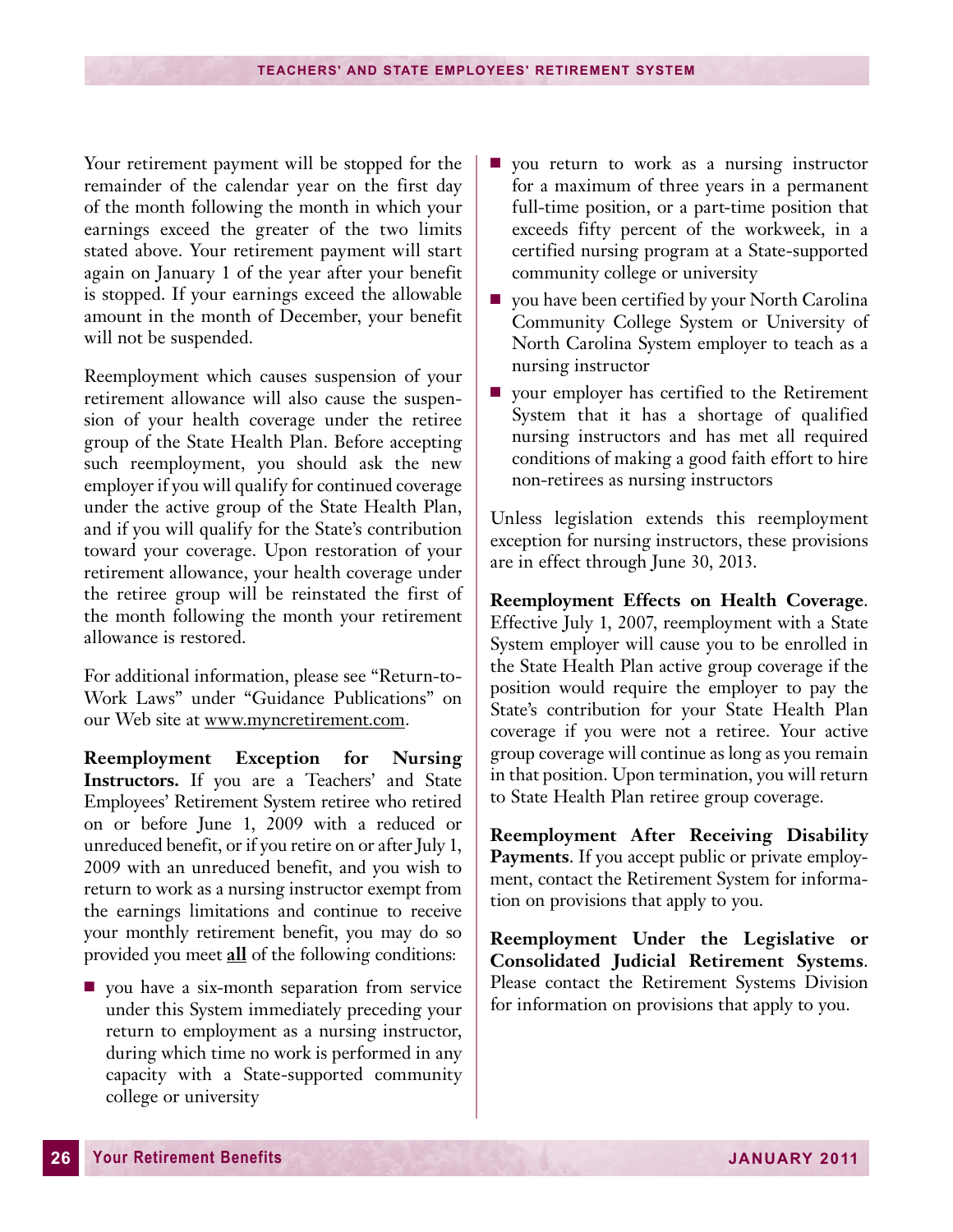### <span id="page-28-0"></span>**Important Information To Remember**

- n In all correspondence with the Retirement System, give your Member ID number or last four digits of your Social Security number. With more than 850,000 accounts and many duplicate names, it is essential that your inquiries be identified with this information.
- Keep your beneficiary designation up-to-date. Form 2RC, "Designating Beneficiary(ies) for Retirement System Return of Contributions," and Form 2DB, "Designating Beneficiary(ies) for the Death Benefit," which are available on our Web site at www.myncretirement.com, are used for this purpose.
- $\blacksquare$  No application, form, or other type of document can be effective until it has been received and accepted by the Retirement System.
- **n** At your request, the Retirement System will gladly send you any form, application, or other information it has developed for use by members. Please note that many of our forms are available on our Web site at www.myncretirement.com.
- Any error concerning your retirement account should be brought to the attention of the Retirement System, in writing, immediately.
- $\blacksquare$  If you are fully insured, you are guaranteed a monthly retirement income for life from Social Security starting as early as age 62. Social Security also provides medical benefits through Medicare starting at age 65. More information



can be obtained from the Social Security Administration. Their toll-free telephone number is 1-800-772-1213.

- Your benefit from the Retirement System and your benefit from Social Security are not paid automatically — you or your beneficiary must apply for them.
- n If you become disabled, you should apply for disability benefits from all available sources, including the Disability Income Plan of North Carolina through your employer, and the Social Security Administration.
- Effective July 1, 2007, if you are an elected government official, you may forfeit your right to a monthly benefit from this System if convicted of certain State or Federal offenses involving public corruption.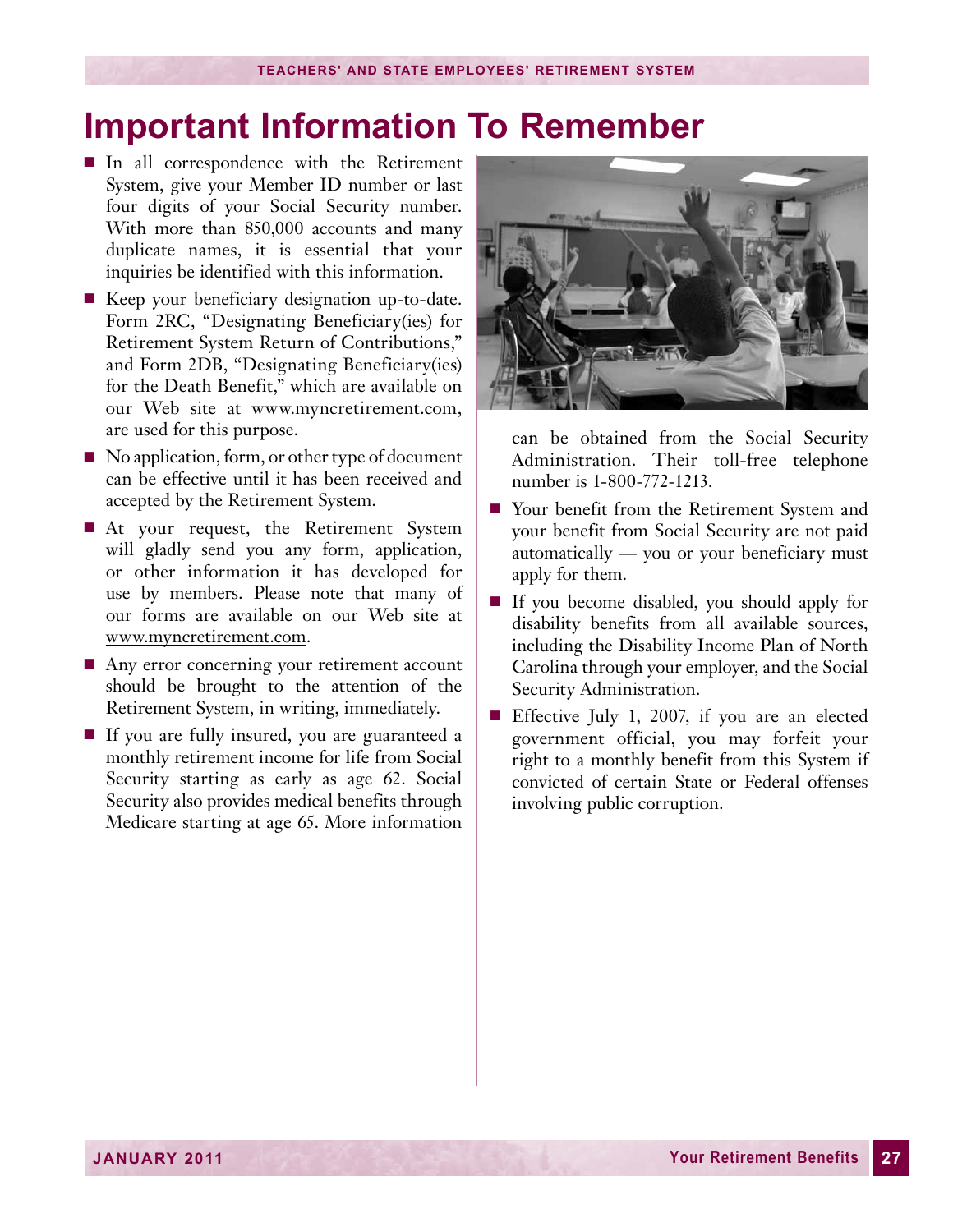# <span id="page-29-0"></span>**Disability Income Plan Of North Carolina**

| Salary Continuation - (Waiting Period)  30 |  |
|--------------------------------------------|--|
| Short-Term Disability Benefits 30          |  |
|                                            |  |
|                                            |  |
| <b>Salary Continuation During</b>          |  |
|                                            |  |
|                                            |  |
|                                            |  |
|                                            |  |

| Long-Term Disability Benefits 32   |  |
|------------------------------------|--|
|                                    |  |
|                                    |  |
| <b>Salary Continuation During</b>  |  |
|                                    |  |
|                                    |  |
|                                    |  |
|                                    |  |
|                                    |  |
|                                    |  |
|                                    |  |
| Other Benefits And Restrictions 36 |  |
|                                    |  |
|                                    |  |
|                                    |  |
|                                    |  |
|                                    |  |
|                                    |  |
|                                    |  |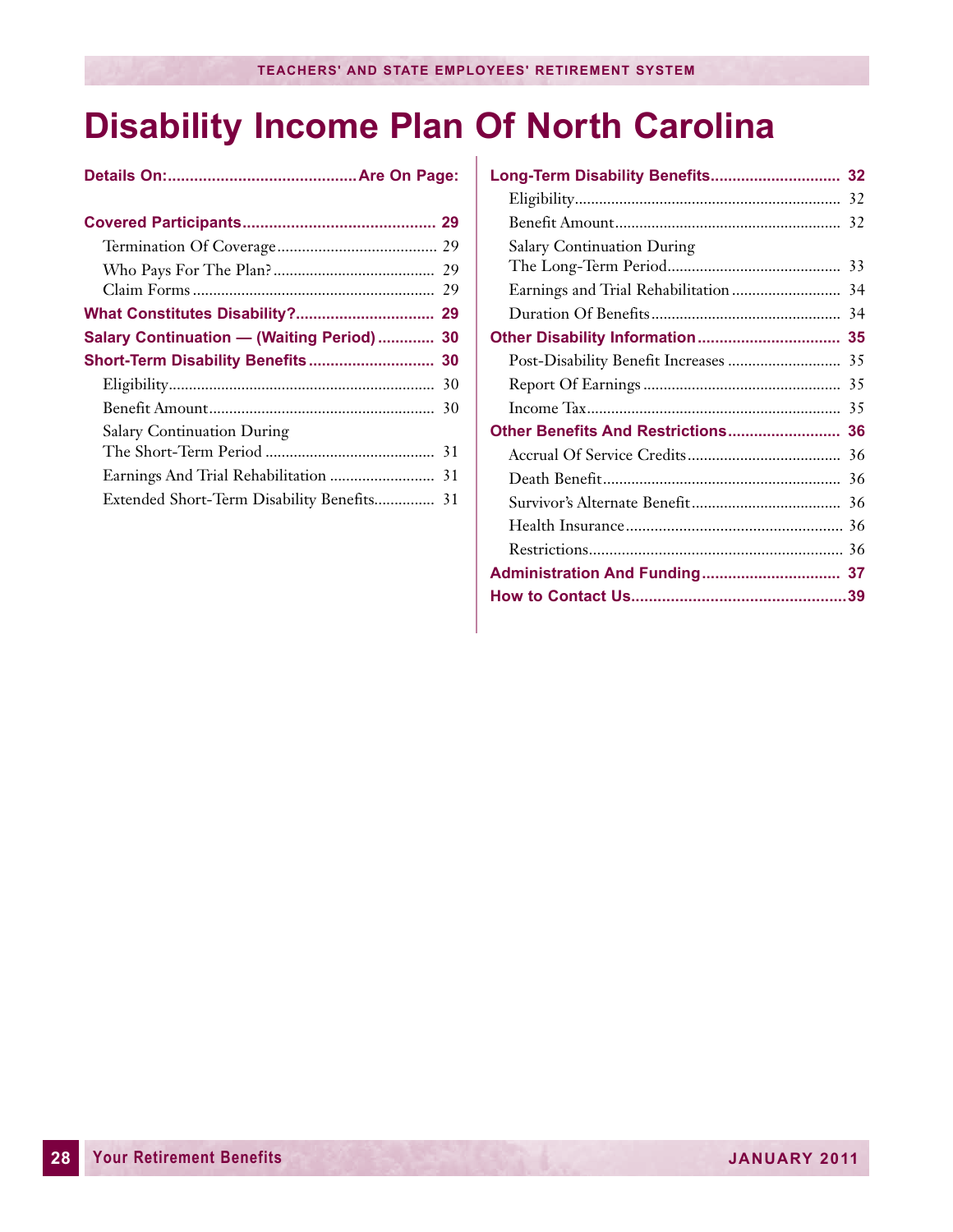### <span id="page-30-0"></span>**Covered Participants**

You are covered under the Disability Income Plan (the Plan) if you are (or become) a State teacher or State employee and you are in service and a member of the Teachers' and State Employees' Retirement System or a participant of the University Optional Retirement Program.

#### **Termination Of Coverage**

Your coverage under the Plan will cease upon:

- $\blacksquare$  the termination of your employment as a State teacher or State employee
- $\blacksquare$  your retirement under the provisions of the Teachers' and State Employees' Retirement System or the University Optional Retirement Program
- $\Box$  your becoming a beneficiary under the Plan
- $\blacksquare$  your death

#### **Who Pays For The Plan?**

If you meet these requirements, you will automatically become a participant of the Disability Income Plan of North Carolina. Your participation in the Plan is free to you as an eligible State teacher or State employee. Your employer will make the necessary contributions on your behalf to provide for your participation in the Plan.

#### **Claim Forms**

The appropriate forms to file for benefits are available through the Retirement Systems Division or your employer.

### **What Constitutes Disability?**

Disability under the Plan is the mental or physical incapacity for the further performance of duty (the usual occupation) of a participant; provided that such disability was not the result of terrorist activity, active participation in a riot, committing or attempting to commit a felony, or an intentional self-inflicted injury.

NOTE: The North Carolina General Assembly passed legislation, effective August 1, 2007, which changes certain long-term disability provisions for any member who has less than five years of membership service as of July 31, 2007, but who meets the requirements for long-term disability on or after August 1, 2007. Please see page 33 for additional information.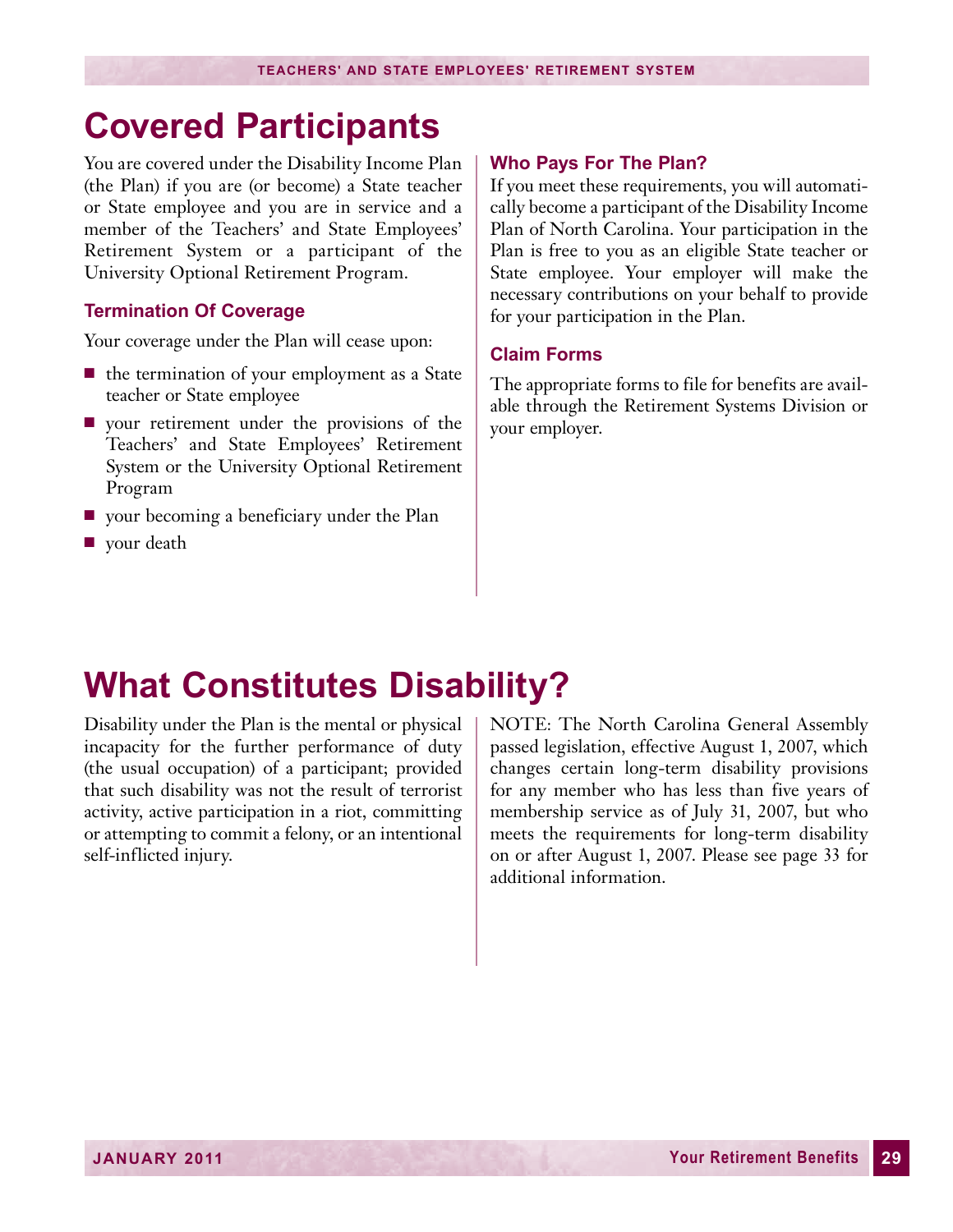### <span id="page-31-0"></span>**Salary Continuation — (Waiting Period)**

You are not entitled to receive any benefits from the Plan for a period of 60 continuous calendar days from the onset of disability. The 60-day waiting period is determined from the last actual day of service, the day of the disabling event if the disabling event occurred on a day other than a normal workday, or the day succeeding at least 365 calendar days after service as a State teacher or State employee, whichever is later. During this waiting period you may be paid such continuation of compensation by exhausting accumulated sick leave, vacation leave, or some other salary continuation as may be provided by your employer.

During the waiting period, you may return to service for trial rehabilitation for periods of not more than five continuous days of service. Such a return to service will not cause a new waiting period to begin but will extend the waiting period by the number of days of the return to service. Trial rehabilitation during the waiting period is a return to service in any capacity.

### **Short-Term Disability Benefits**

Short-term disability benefits are payable after the conclusion of the waiting period for a period not exceeding 365 calendar days provided you meet the following requirements.

#### **Eligibility**

You are eligible if:

- $\Box$  you have at least one year of contributing membership service in the Retirement System earned within the 36 calendar months preceding your disability
- $\blacksquare$  you are determined to be mentally or physically disabled for the further performance of your usual occupation
- $\blacksquare$  your disability was incurred at the time of active employment
- $\Box$  your disability has been continuous

Effective July 1, 2007, if your membership service within the 36 calendar months immediately preceding the date of disability was interrupted for military service, you will be eligible for short-term disability benefits, provided all other requirements are met.

Short-term disability benefits are paid by your employer; therefore, you should contact your employer to make application for benefits. The determination of disability and eligibility for short-term benefits is made by your employer and physician. In disputed cases, either you or your employer may request a determination of disability by the Plan's Medical Review Board.

#### **Benefit Amount**

The monthly short-term benefit will equal 50 percent of  $\frac{1}{12}$ th of your annual base rate of compensation last payable to you prior to the beginning of the short-term benefit period (for teachers, annual base rate of compensation includes any local supplement or coaches supplement) plus 50 percent of  $\frac{1}{12}$ th of your annual longevity payment, if any, to a maximum of \$3,000 per month. The monthly benefit will be reduced by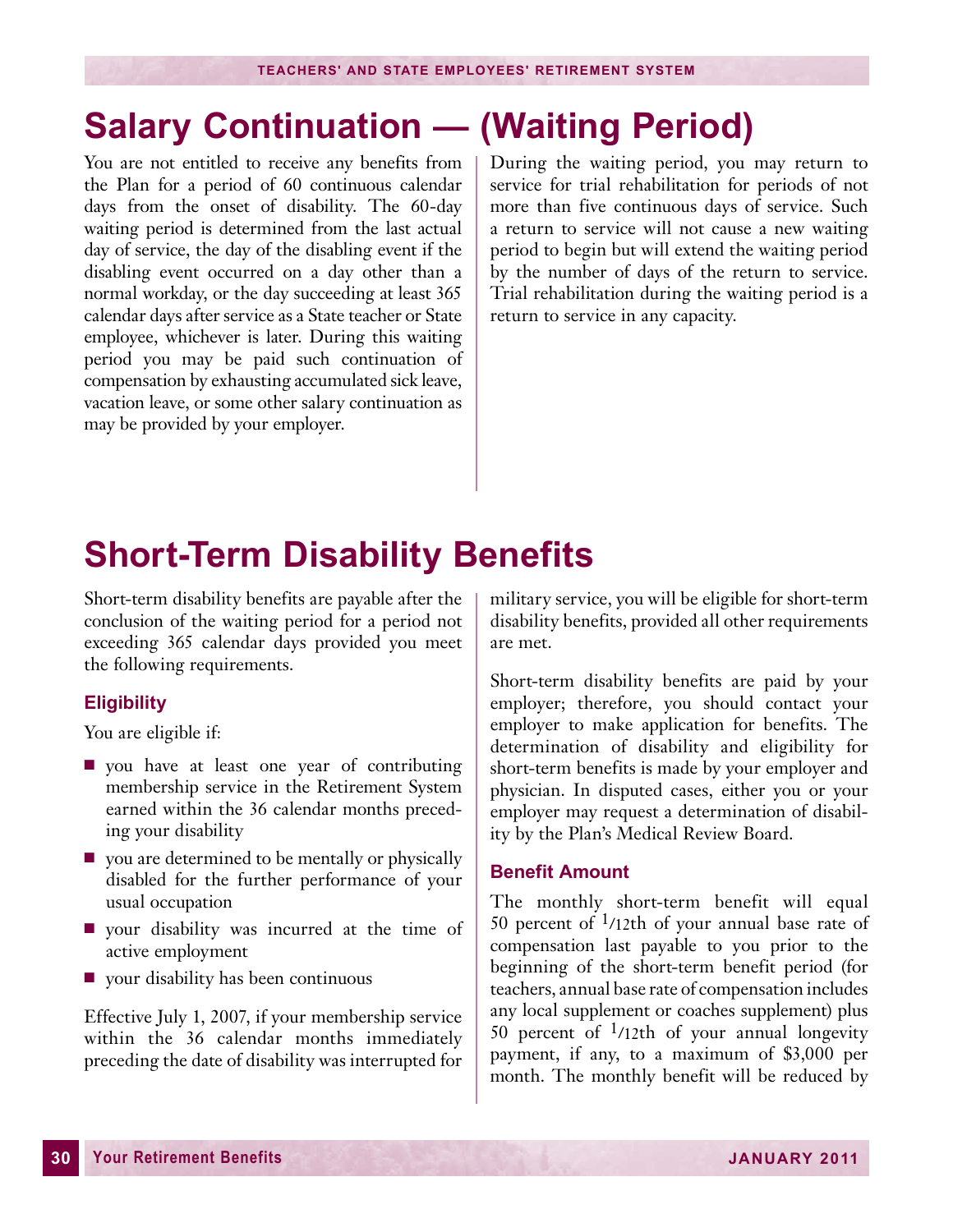any monthly payments you are entitled to receive for Workers' Compensation (excluding permanent partial Workers' Compensation awards). The monthly benefit will be further reduced by any monthly payments from the federal Veterans Administration, any other federal agency, or payments made under the provisions of General Statutes section 127A-108 to which you may be entitled if these payments are based on the same disability for which you are receiving Plan benefits.

For the first six months beginning the first of the month after the last month worked, any benefits payable under the Plan are subject to FICA (Social Security) taxes. Payments made more than six months after the last calendar month you worked are not subject to FICA taxes.

#### **Salary Continuation During The Short-Term Period**

In lieu of short-term disability benefits, you may elect to continue to exhaust any accumulated sick leave, vacation leave, or any other salary continuation as may be provided by your employer. Such an election will not extend the 365 days duration of the short-term benefit period. An election to receive salary continuation for any part of a given day is in lieu of any short-term benefit otherwise payable for that day. An election to receive a lump sum payout for vacation leave is treated as if you had exhausted the leave and is in lieu of any shortterm benefit otherwise payable.

#### **Earnings And Trial Rehabilitation**

Earnings are permitted during the short-term disability period not to exceed the amount of the short-term benefit without causing a reduction in your benefit amount. If your earnings exceed the amount of the short-term benefit, your short-term benefit will be reduced on a dollar-for-dollar basis.

Trial rehabilitation during the short-term period is defined as a return to service in the same capacity that existed prior to the disability. Short-term disability benefits cease upon a return to your usual occupation. If you return to service for trial rehabilitation, a new waiting period will not begin unless your return to service exceeds 40 continuous days or a different disability occurs. Any period of rehabilitative employment will not extend the short-term disability period.

#### **Extended Short-Term Disability Benefits**

Short-term disability benefits may be extended for as many as 365 days beyond the short-term period in cases where the Plan's Medical Review Board finds that the disability continues to be temporary and is likely to end during the extended period. You must complete an application for extended short-term disability benefits and forward the application and the appropriate medical documentation to the Retirement Systems Division.

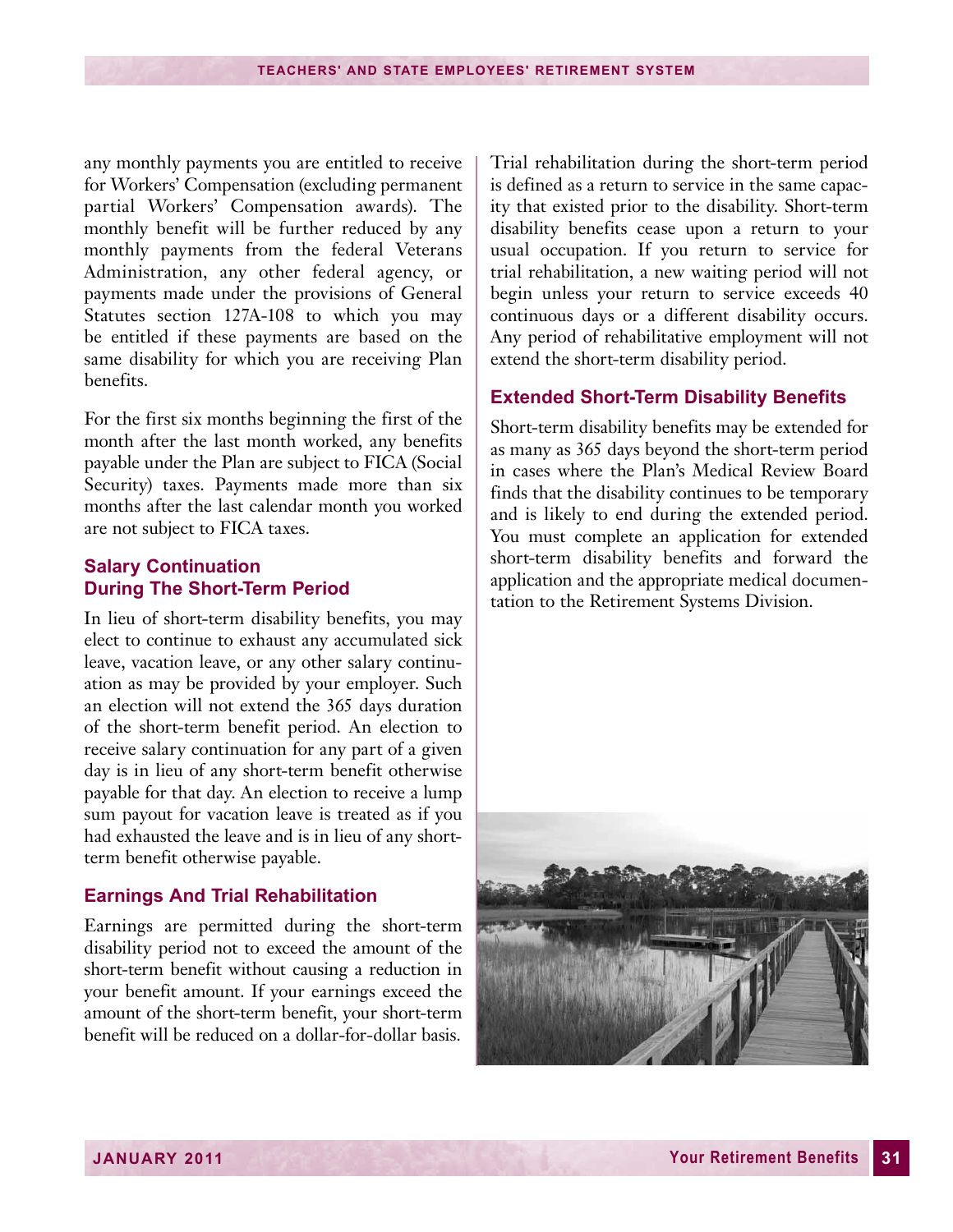### <span id="page-33-0"></span>**Long-Term Disability Benefits**

Long-term disability benefits are payable after the conclusion of the short-term disability period or after salary continuation payments cease, whichever is later, for as long as you are permanently disabled provided you meet the requirements described below.

#### **Eligibility**

To be eligible:

- $\Box$  you must have at least five years of contributing membership service in the Retirement System earned within the 96 calendar months prior to becoming disabled or upon cessation of continuous salary continuation payments, whichever is later
- **n** you must apply to receive long-term benefits within 180 days after the conclusion of the short-term disability period or after salary continuation payments cease, or after monthly payments for Workers' Compensation cease (excluding monthly pay for permanent partial benefits), whichever is later
- $\blacksquare$  you must be certified by the Plan's Medical Review Board to be mentally or physically disabled for the further performance of your usual occupation
- your disability must have been continuous, is likely to be permanent, and was incurred at the time of active employment
- $\Box$  you must terminate employment as a permanent full-time teacher or State employee
- you are not eligible to receive an unreduced retirement benefit from the Teachers' and State Employees' Retirement System, or if you are a participant of the Optional Retirement Program, you must not meet the age and service requirements to qualify for an unreduced benefit from the Teachers' and State Employees' Retirement System

The determination of disability and eligibility for long-term benefits will be made by the Plan's Medical Review Board. The Medical Review Board may not determine any person to be eligible for long-term benefits who is in receipt of any payments on account of the same disability that existed upon entrance into membership in the Retirement System.

#### **Benefit Amount**

If you had **five or more years of membership service as of July 31, 2007**, the following apply:

During the first 36 months of the long-term disability period, the monthly long-term benefit will equal 65 percent of  $\frac{1}{12}$ th of your annual base rate of compensation that was last payable to you prior to the beginning of the short-term benefit period (for teachers, annual base rate of compensation includes any local supplement or coaches supplement) plus 65 percent of  $\frac{1}{12}$ th of your annual longevity payment, if any, to a maximum of \$3,900 per month. The monthly benefit will be reduced by any monthly payments you are entitled to receive for Workers' Compensation (excluding permanent partial Workers' Compensation awards) and by any primary Social Security benefits you are entitled to receive including age 62 retirement Social Security benefits, regardless of whether you elect to receive these benefits. The monthly benefit will be further reduced by any monthly payments from the federal Veterans Administration, any other federal agency, or payments made under the provisions of General Statutes section 127A-108 to which you may be entitled if these payments are based on the same disability for which you are receiving Plan benefits. However, the benefit payable will be no less than ten dollars (\$10) a month.

After the first 36 months of the long-term disability period, the long-term benefit is calculated in the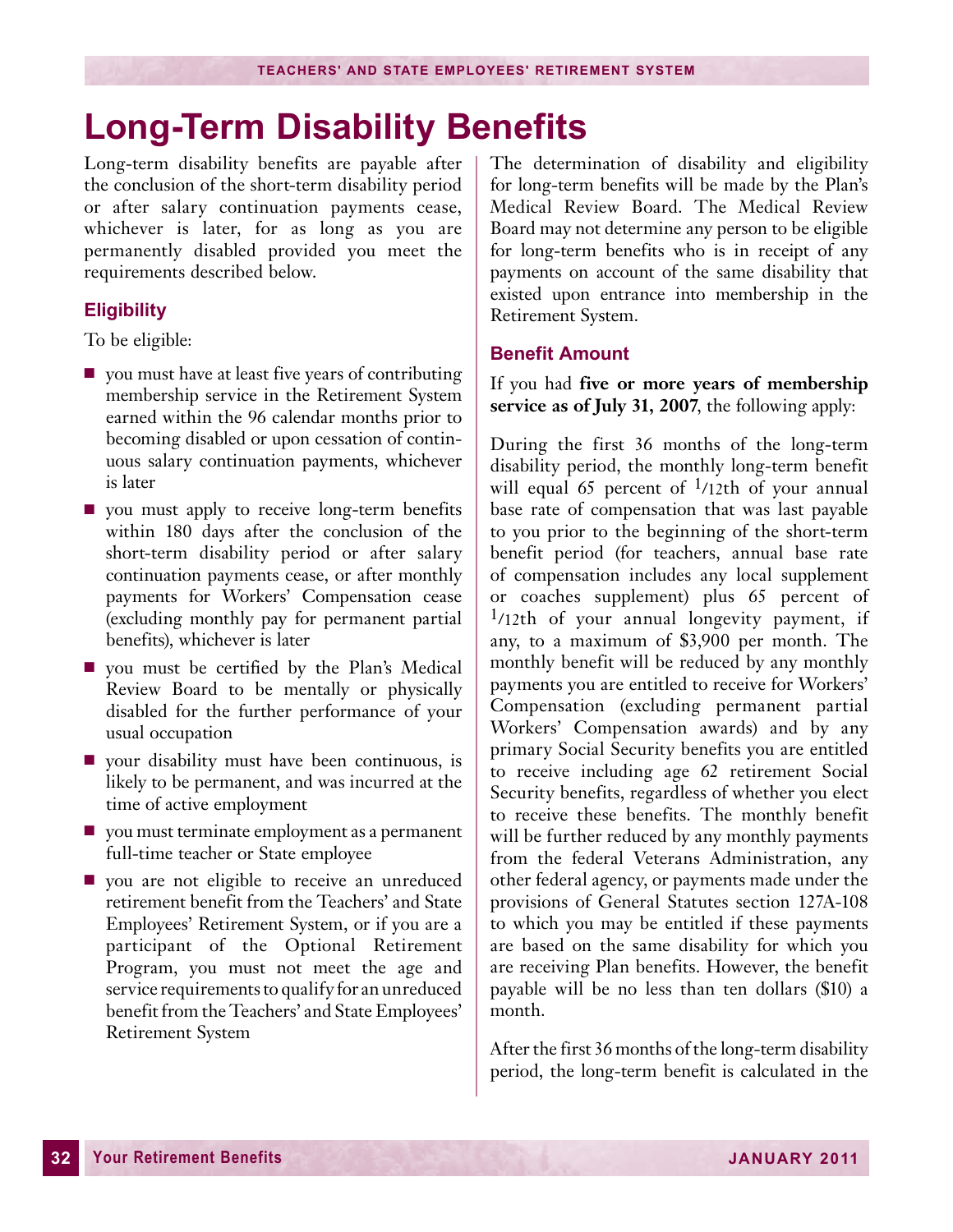same manner as described previously except that the monthly benefit is reduced by an amount equal to a monthly primary Social Security disability benefit to which you might be entitled had you been awarded Social Security disability benefits.

If you had **less than five years of membership service as of July 31, 2007**, and meet the requirements for long-term disability **on or after August 1, 2007**, the following apply:

- **Nour** monthly long-term benefit shall be reduced during the first 36 months of the long-term disability period by an amount equal to the monthly primary Social Security retirement benefit to which you might be entitled should you become age 62 during the first 36 months.
- $\blacksquare$  After 36 months of long-term disability, there will be no further payments from the Disability Income Plan unless you have been approved for and are in receipt of primary Social Security disability benefits.
- n The benefit will be payable so long as you remain disabled and are in receipt of a primary Social Security disability benefit until you are eligible for an unreduced service retirement benefit.
- $\blacksquare$  If your long-term benefit is suspended due to your not being in receipt of a primary Social Security disability benefit, it may be restored in the event the Social Security Administration grants retroactive approval for primary Social Security disability benefits with a benefit effective date within the first 36 months of the long-term disability period. In this event, the long-term disability benefit shall be restored retroactively to the date the benefit was suspended.
- n If you are a **member under the Optional Retirement Program** and meet all eligibility requirements to receive long-term benefits, you shall be eligible to receive benefits for 36 months. After 36 months of long-term

disability, there will be no further payments from the Disability Income Plan unless you have been approved for and in receipt of primary Social Security disability benefits. If your long-term benefit was suspended due to your not being in receipt of a primary Social Security benefit, it may be restored in the event the Social Security Administration grants retroactive approval for primary Social Security benefits with a benefit effective date within the first 36 months of the long-term disability period. In this event, the long-term disability benefit shall be restored retroactively to the date the benefit was suspended.

If you have applied and been approved for long-term disability benefits, you may make an irrevocable election to forfeit the long-term disability benefits, including any ancillary benefits, and retire on an early service retirement allowance, or receive a return of accumulated contributions from the Retirement System. Any such election must be made within 90 days of the date of notification of the approval for long-term disability benefits and prior to your receipt of any long-term disability benefit payments.

#### **Salary Continuation During The Long-Term Period**

In lieu of long-term disability benefits, you may elect to continue to exhaust any accumulated sick leave, vacation leave, or any other salary

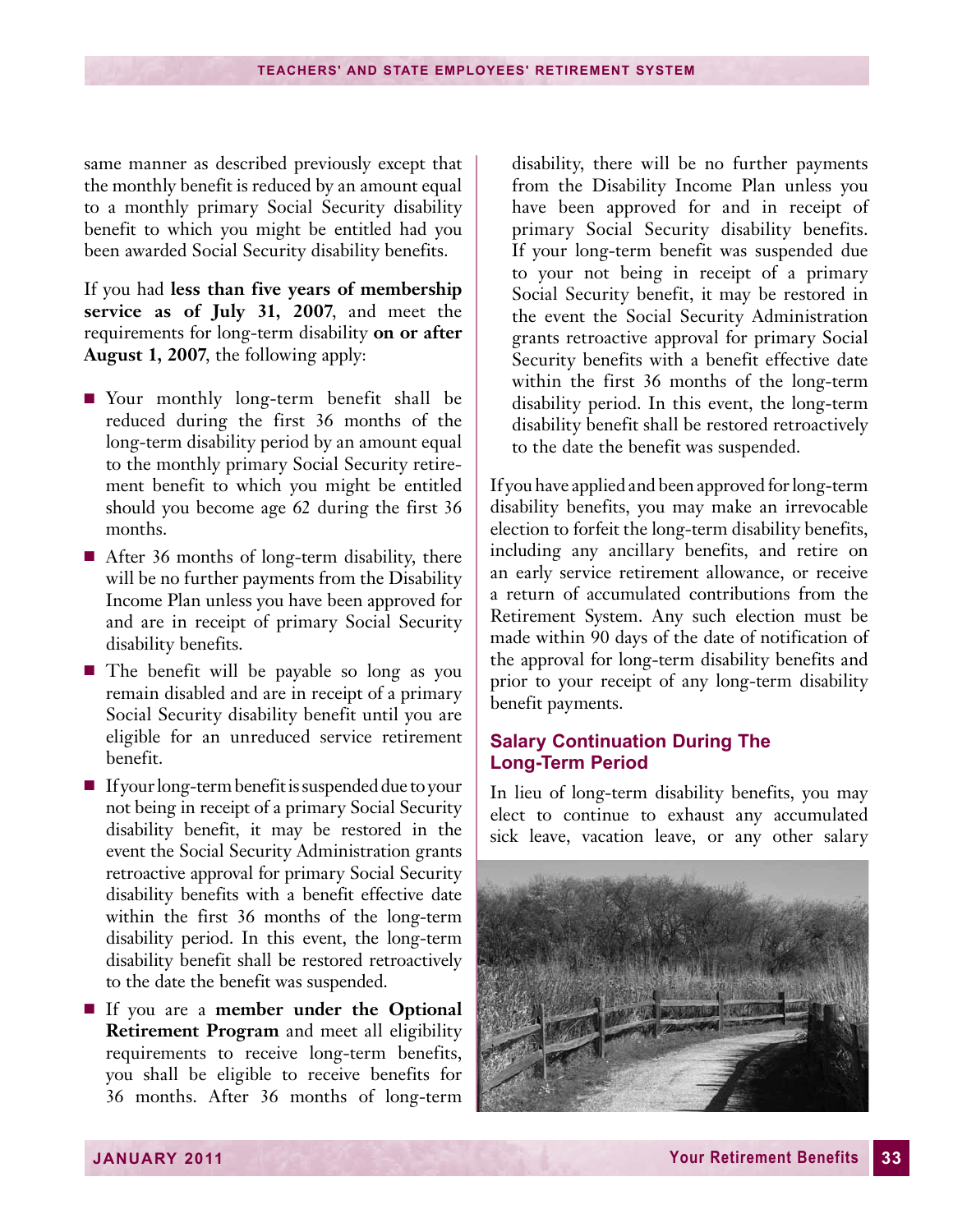continuation as provided by your employer. Such an election will not extend the first 36 consecutive months of the long-term disability period. An election to receive salary continuation for any part of a given day is in lieu of any long-term benefit otherwise payable for that day. An election to receive a lump sum payment for vacation leave is treated as if you had exhausted the leave and is in lieu of any long-term benefits otherwise payable.

#### **Earnings and Trial Rehabilitation**

Earnings do not affect the amount of your longterm disability benefit if you do not exceed the amount of the difference between your monthly net long-term disability benefit and the monthly compensation you were earning when you became disabled. If your monthly earnings exceed this difference, your monthly long-term benefit will be reduced on a dollar-for-dollar basis.

During periods of trial rehabilitation, your longterm disability benefits will be suspended. You meet the definition of being in trial rehabilitation during the long-term disability period when:

- **from July 1, 2002 to July 31, 2007**, you return to service in the same capacity that existed prior to your disability
- **n** on or after August 1, 2007, you return to service in *any capacity* with *any employer* participating in the Teachers' and State Employees' Retirement System, provided your salary earned is equal to or greater than the salary on which your long-term benefit is based

If you are unable to continue with reemployment because of the same disability or a new disabling condition, you may be entitled to a restoration of your long-term disability benefit without a waiting period or new short-term disability period when the following conditions are met:

- your return to service was not longer than 36 continuous months
- the Plan's Medical Review Board certifies that you are disabled according to the laws that were in effect at the time of your original approval for long-term disability

If the trial rehabilitation period exceeds 36 continuous months, you will again become a contributing member of the Retirement System; any subsequent disability will be treated as a new condition requiring a new waiting period and a new short-term disability period.

If you had **less than five years of membership service as of July 31, 2007**, and meet the requirements for long-term disability **on or after August 1, 2007**, the following apply: If you are unable to continue in service during trial rehabilitation, and your long-term benefit is restored, you shall continue to receive the benefit as long as you remain disabled until you receive a total of 36 long-term disability payments. Continuation of the long-term disability benefit payments beyond 36 months shall be dependent upon approval for primary Social Security disability benefits.

#### **Duration Of Benefits**

Whenyoureachtheageand/orservicerequirements to qualify for an unreduced service retirement allowance from the Retirement System, your longterm benefits will cease and you will commence a service retirement under the Retirement System. If you were a participant of the Optional Retirement Program, you will receive long-term benefits until the time you would have qualified for an unreduced service retirement allowance from the Retirement System had you not elected to be a participant of the Optional Retirement Program.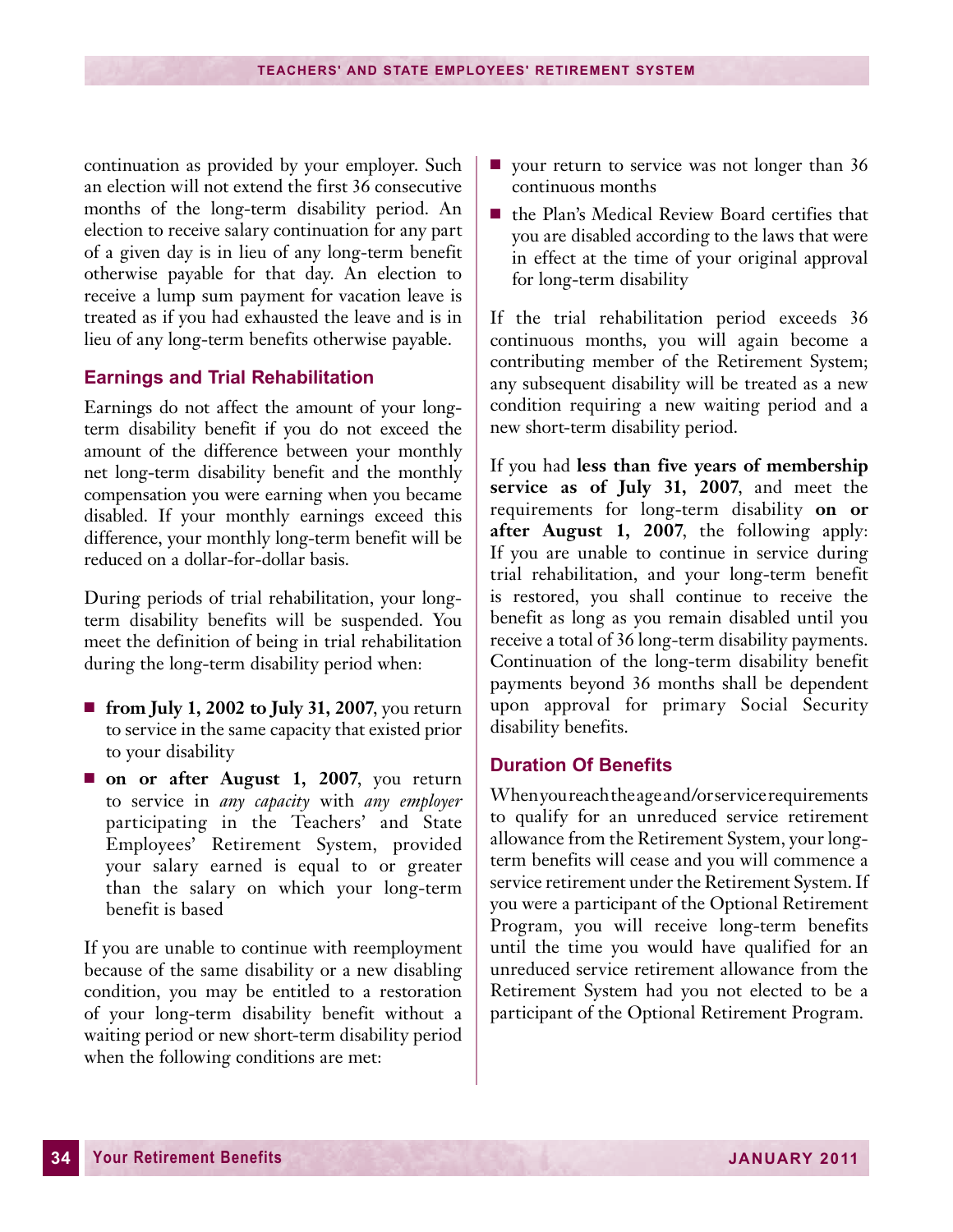### <span id="page-36-0"></span>**Other Disability Information**

#### **Post-Disability Benefit Increases**

Post-disability benefit increases may be granted by the General Assembly by increasing the compensation upon which your short-term or long-term disability benefit is calculated. Your benefit will be reduced by any increases in Social Security benefits, if applicable.

#### **Report Of Earnings**

Persons in receipt of benefits under the Plan must annually report monthly earnings to the Plan by completing a "Statement of Income" form which is annually mailed to each Plan recipient. The Plan may require other statements of monthly earnings as are necessary. If you exceed the monthly allowable earnings limitations, you must notify the Plan by the fifth of the month following the month in which the earnings were received of the amount of the excess monthly earnings. Failure to report excess monthly earnings may result in a suspension or termination of benefits.

#### **Income Tax**

Benefits from the Plan are subject to federal income tax. Benefits paid to employees who have maintained five or more years of service as of August 12, 1989, are not subject to North Carolina income tax. Employees who do not have five years of maintained



retirement service credit as of August 12, 1989, will be required to pay North Carolina income tax on their benefits. For further information regarding the taxation of these benefits, you should contact the Internal Revenue Service, the North Carolina Department of Revenue, your attorney, or your accountant.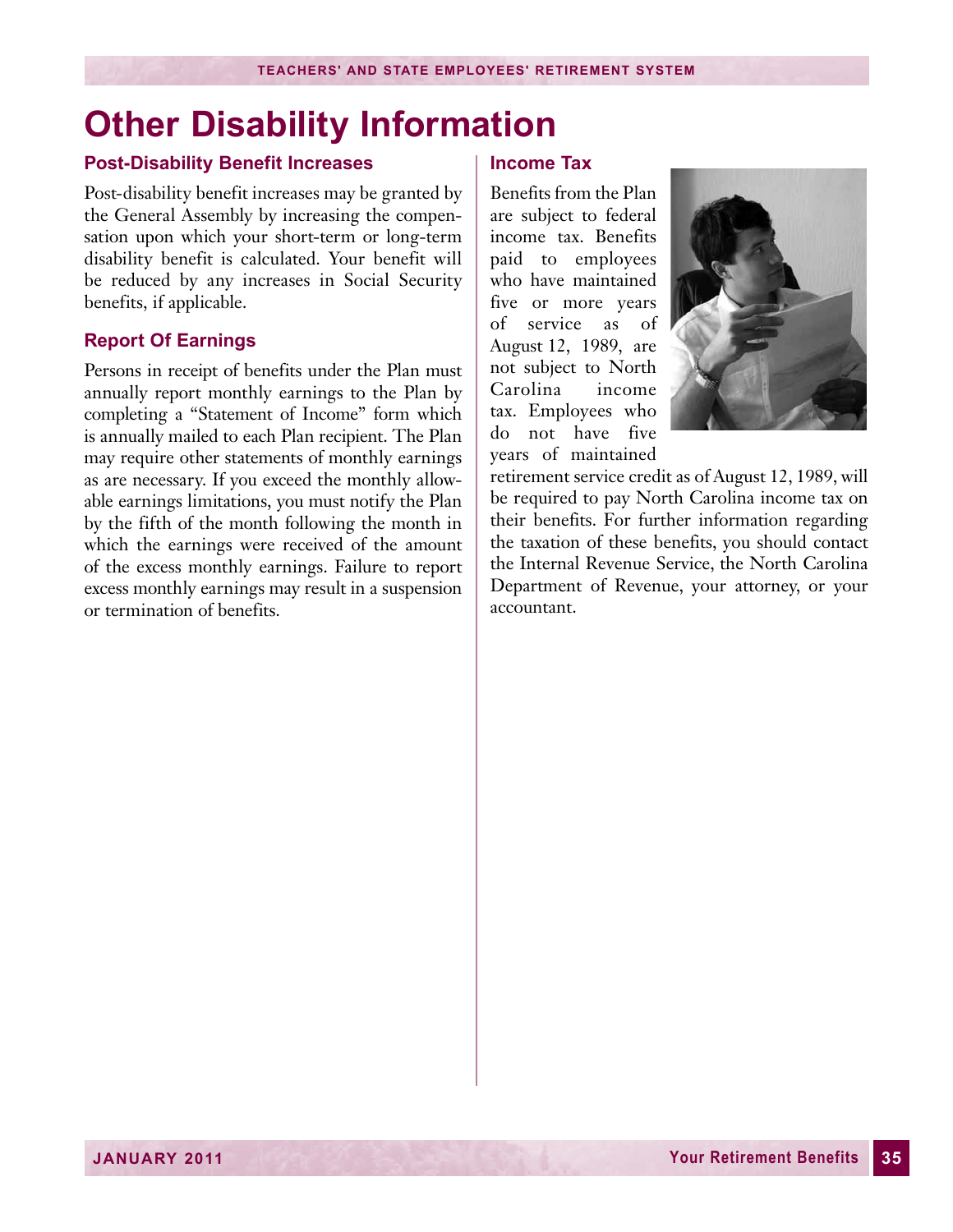### <span id="page-37-0"></span>**Other Benefits And Restrictions**

#### **Accrual Of Service Credits**

While you are receiving benefits under the Plan, you earn creditable service in the Retirement System for each month you are eligible and paid a benefit under the Plan. Creditable service is not earned if you are in service and earning creditable service for the same month in any Stateadministered retirement system, or if you were a participant of the Optional Retirement Program. For purposes of calculating a retirement benefit under the Retirement System, your average final compensation will be determined as the higher of your actual compensation or the compensation used in calculating benefits under the Plan as adjusted for increases in post-disability benefits.

#### **Death Benefit**

If you are in receipt of benefits under the Plan, you are considered to be in service and covered under the Death Benefit Plan. The payment is equal to the highest 12 months of salary during the 24 months preceding your death or the compensation used in calculating benefits under this Plan as adjusted for percentage increases in post-disability benefits, but no less than \$25,000 and no more than \$50,000. To be eligible, your death must occur after one year of contributing membership service in the Retirement System. This death benefit does not apply to persons in receipt of benefits who were participants of the Optional Retirement Program or persons in receipt of longterm benefits due to the transition rules.

#### **Survivor's Alternate Benefit**

If you are in receipt of benefits under the Plan, you are considered to be in service and covered by the Survivor's Alternate Benefit under the Teachers' and State Employees' Retirement System if you meet the eligibility requirements described below.

The Survivor's Alternate Benefit may be payable if you have one and only one eligible beneficiary for

the return of contributions living at the time of your death, and you die while in receipt of benefits under the Plan after:

- $\blacksquare$  completing 20 years of creditable service (not including credit for unused sick leave) regardless of age
- $\blacksquare$  reaching age 60 with five years of membership service

This beneficiary may choose to receive a monthly benefit (known as the Survivor's Alternate Benefit) for life instead of a return of your contributions. The Survivor's Alternate Benefit does not apply if you have two or more eligible beneficiaries for the return of contributions living at the time of your death or if your estate is your eligible beneficiary at the time of your death. The benefit equals the same monthly amount you would have been entitled to receive under Option 2 had you retired on the first of the month following your death. If you do not want your beneficiary to have the choice to receive the Survivor's Alternate Benefit, you should so indicate, in writing, to the Retirement System.

#### **Health Insurance**

You are eligible for coverage under the State Health Plan while you are in receipt of benefits under the Plan provided you have at least five years of retirement membership service. If you do not meet the retirement membership service requirement, you may continue coverage by paying the full premium. See page 21 for additional information regarding health coverage.

#### **Restrictions**

A person in receipt of benefits from the Plan is not permitted to receive a refund of accumulated contributions or to commence retirement benefits from the Retirement System.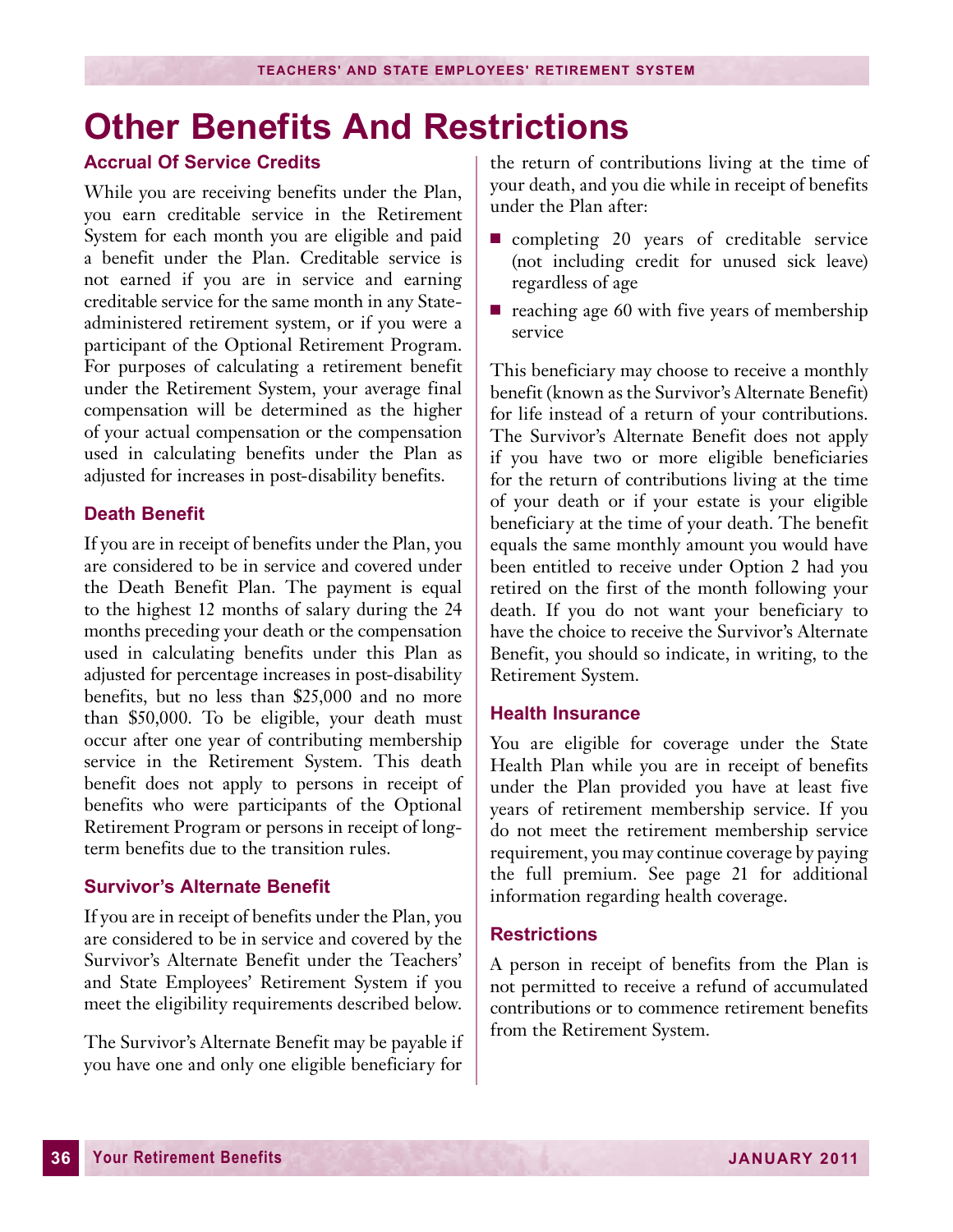### <span id="page-38-0"></span>**Administration And Funding**

#### **Administration**

The Retirement System is administered by the Board of Trustees. The Board members are:

> Janet Cowell, State Treasurer, Chairman

Pearla Alston June Atkinson Dennis Ducker Joyce H. Elliott Mark L. Foster Shirley E. Harris Jeffrey Israel Harold T. Keen Dr. Harold Martin Sterling Primus Randy Sales Paschal W. Swann Donald L. Tarkenton

#### **System Assets**

The State Treasurer is the custodian of the Plan assets and serves as the Chief Investment Officer.

Equity assets (i.e., common stock, preferred stock, and debentures convertible into common stock) are invested in conjunction with policies adopted by the Investment Advisory Committee. The Committee members are:

> Janet Cowell, State Treasurer, Chairman

Steve Jones Dr. Harold Martin John Medlin Donald L. Tarkenton Neal F. Triplett Courtney A. Tuttle

#### **Medical Review Board**

The Medical Review Board determines eligibility for disability benefits. The members of the Board are:

> Dr. George S. Edwards, Sr. Dr. Robert H. Fleming Dr. Ernest B. Page, Jr. Dr. Bobby Sellers Dr. Nathaniel L. Sparrow

#### **Future Of The System**

The State expects to continue the System indefinitely. However, because future conditions cannot be foreseen, the State General Assembly reserves the right to modify the provisions of the System.

#### **System Documents**

This booklet summarizes the main features of the Teachers' and State Employees' Retirement System of North Carolina. The official text governing the operations of the System and the payment of all benefits is found in Chapter 135 of the General Statutes and Title 20 of the North Carolina Administrative Code.

#### **Funded Status**

The Retirement System has been labeled as "actuarially sound" because of the consistent use over the years of:

- actuarial assumptions based on experience
- $\blacksquare$  an approved actuarial funding method
- $\blacksquare$  the recognition of all promised benefits in the actuarial liabilities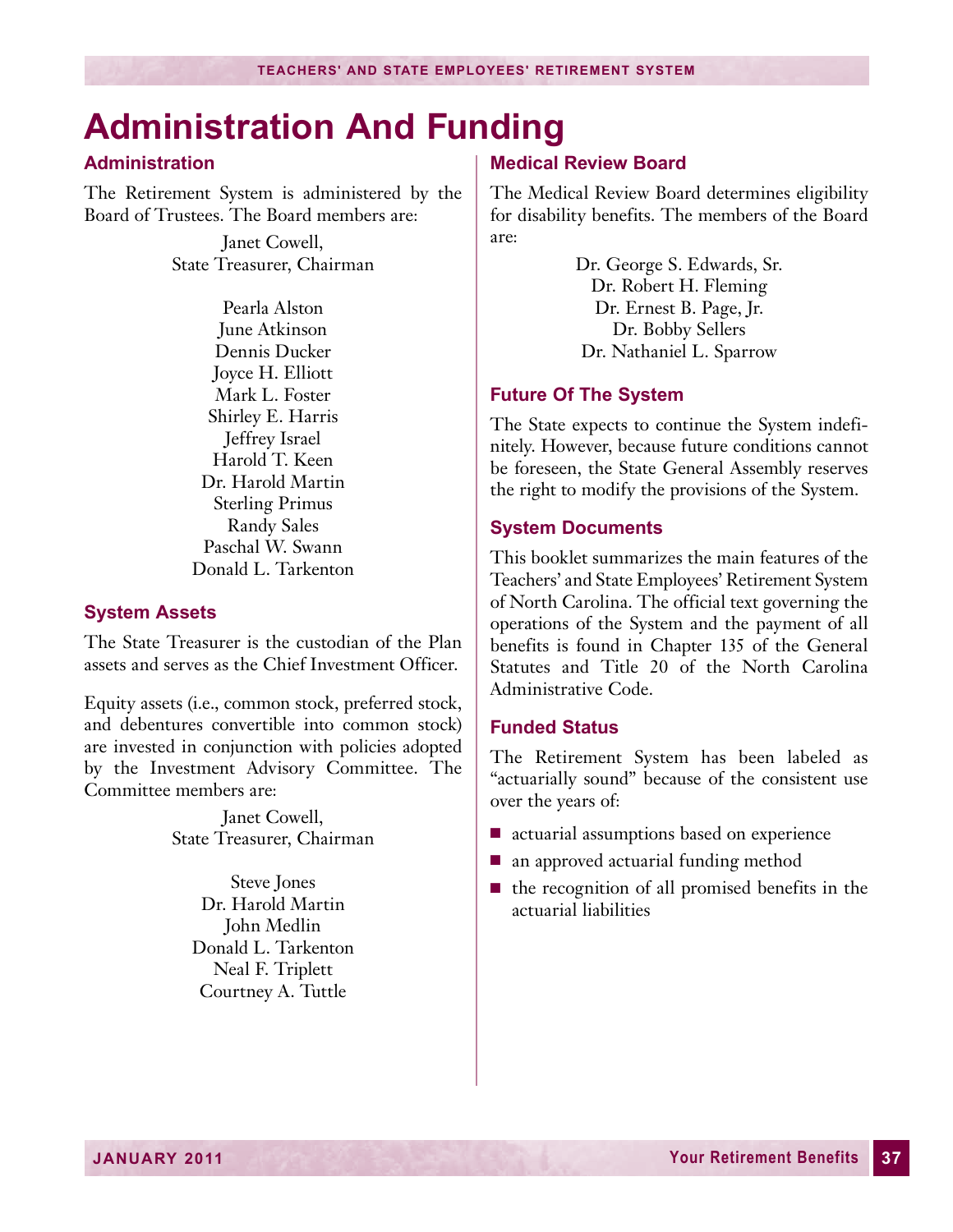#### **Funded Ratio**

A generally accepted measure of the soundness of any retirement system is to relate the total assets to the total accrued liabilities. This determines the funded ratio or percentage of the System.

The total of the accrued liabilities is found by adding the total assets and the unfunded accrued liabilities. Shown are the assets and unfunded liabilities for the past several years, as of December 31 of each year. Beside the figures is a graph which shows the funded ratio of the Retirement System (the percentage of the assets to the total accrued liabilities).

|      | <b>Assets</b>    | <b>Unfunded Accrued</b><br><b>Liabilities</b> |
|------|------------------|-----------------------------------------------|
| 2009 | \$55,818,099,117 | \$2,360,173,025                               |
| 2008 | \$55,127,658,183 | \$391,086,516                                 |
| 2007 | \$55,283,120,813 | \$(2,468,031,336)                             |
| 2006 | \$52,420,807,724 | \$(3,028,900,728)                             |
| 2005 | \$49,670,182,206 | \$(3,045,514,417)                             |
| 2004 | \$47,383,509,397 | \$(3,555,655,121)                             |
| 2003 | \$45,117,507,733 | \$(3,383,806,385)                             |
| 2002 | \$43,226,837,217 | \$(3,362,853,828)                             |

#### **Member Contributions**

Members contribute 6 percent of gross salary each month to the System.

#### **Employer Contributions**

For the 2010-2011 fiscal year, employers contribute 10.51 percent of the gross payroll of members each month to the System for benefits.